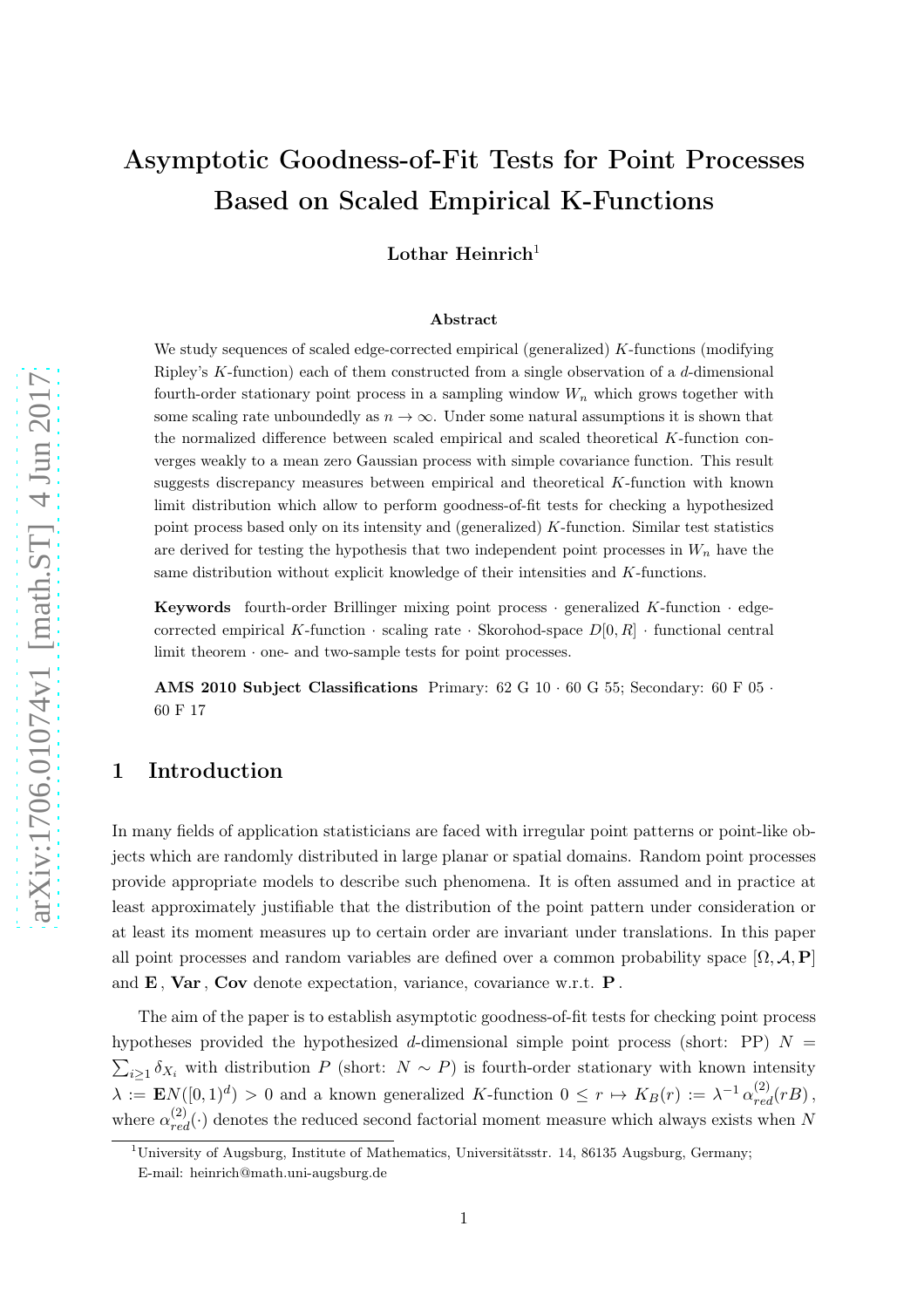is at least second-order (or weakly) stationary, see Daley and Vere-Jones (1988) for mathematical background of PP theory. Here,  $B$  is assumed to be an  $\alpha$ -symmetric, convex, compact set containing the origin  $\mathbf{o} \in \mathbb{R}^d$  as inner point. Equivalently, B can be considered as closed unit ball w.r.t. a unique norm  $\|\cdot\|_B$  defined by  $\|x\|_B := \inf\{r > 0 : x \in rB\}$  for  $x \in \mathbb{R}^d$ . In case of the Euclidean norm  $\lVert \cdot \rVert$  with unit ball  $B_e$  the subscript B is omitted and  $K(r)$  coincides with Ripley's K-function as introduced in Ripley (1976) for motion-invariant PPes. Our approach is based on a single observation of N in a large sampling window  $W_n$ , where throughout this paper  $(W_n)$ forms a convex averaging sequence (short: CAS), i.e.  $W_n \subseteq W_{n+1}$  and  $W_n$  is convex, compact in  $\mathbb{R}^d$  for all  $n \geq 1$  such that  $\varrho(W_n) := \sup\{r > 0 : x + r B_e \subseteq W_n \text{ for some } x \in W_n\} \longrightarrow_{n \to \infty} \infty.$ 

Instead to impose one of the usual strong mixing conditions on  $N \sim P$  we will assume that the the second, third and fourth reduced cumulant measure have bounded total variation and that the ratio  $(N(W_n) - \lambda |W_n|)/\sqrt{|W_n|}$  is asymptotically normally distributed (as  $n \to \infty$ ) with an asymptotic variance  $\sigma^2 := \lim_{n \to \infty} \mathbf{Var}(N(W_n)) / |W_n|$ . Here and in what follows,  $|\cdot|$  stands for the Lebesgue measure or volume in  $\mathbb{R}^d$  as well as for the absolute value of a real number.

A frequently used unbiased (edge-corrected) estimator of  $\lambda^2 K_B(r)$  (so far for  $B = B_e$ ) is the so-called Ohser-Stoyan- or Horvitz-Thompson-type estimator defined by

$$
(\widehat{\lambda^2 K_B})_n(r) := \sum_{i,j \ge 1}^{\neq} \frac{\mathbf{1}_{W_n}(X_i) \mathbf{1}_{W_n}(X_j) \mathbf{1}_{r, B}(X_j - X_i)}{|(W_n - X_i) \cap (W_n - X_j)|},\tag{1}
$$

see Ohser and Stoyan (1981), Stein (1993), Diggle (2003), Chiu et al. (2013), Chapt. 4.7.4, or Illian et al. (2008), Chapt. 4.3.3, for further details and modifications. On the r.h.s of (1) the sum  $\sum^{\neq}$  runs over pairs of distinct indices and the indicator function  $\mathbf{1}_{r,B}(X_j - X_i)$  can be replaced by  $\mathbf{1}_{[0,r]}(\|X_j - X_i\|_B)$ . It is plausible that the use of several norms  $\|\cdot\|_B$  provide more information on the PP to be examined. In this connection  $B$  plays a similar role like structuring elements in image analysis, see Chiu et al.(2013). It should be mentioned that there exist a number of further estimators based on second-order characteristics to obtain information on stationary point patterns (orientation, isotropy etc.), see e.g. Guan et al. (2006), Guan and Sherman (2007), Illian et al. (2008), Chapt. 4.5.3. Baddeley et al. (2000) introduced an inhomogeneous  $K$ -function and its empirical counterpart for intensity-reweighted stationary PPes, see also Gaetan and Guyon (2010), Chapt. 3.5.3, Adelfio and Schoenberg (2009) and Zhao and Wang (2010) for asymptotic properties.

In the most important case when  $N \sim P$  is a stationary Poisson process the weak convergence of the empirical process  $\sqrt{|W_n|}((\widehat{\lambda^2K})_n(r) - \lambda^2|B_e|r^d)$  in the Skorohod space  $D[0,R]$ , see Billingsley (1968), to a Gaussian process has been proved in Heinrich (1991). The corresponding functional central limit (short: CLT) for the empirical process (1) can be show in the same way, see Heinrich (2013). The known limit distribution of  $\sqrt{|W_n|} \max_{0 \le r \le R} |(\widehat{\lambda^2 K_B})_n(r) - \lambda^2 |B| r^d$ (in particular when  $\lambda^2$  is replaced by an unbiased estimator) allows to perform Kolmogorov-Smirnov-type as well as Cramér-von Mises-type tests to check complete spatial randomness (CSR) of a given point pattern in  $W_n$ . Multiparameter versions of this and related asymptotic tests are derived in Heinrich (2015). Note that testing for CSR of a transformed PP can provide information on the original PP, see Schoenberg (1999). There exist further (non-asymptotic)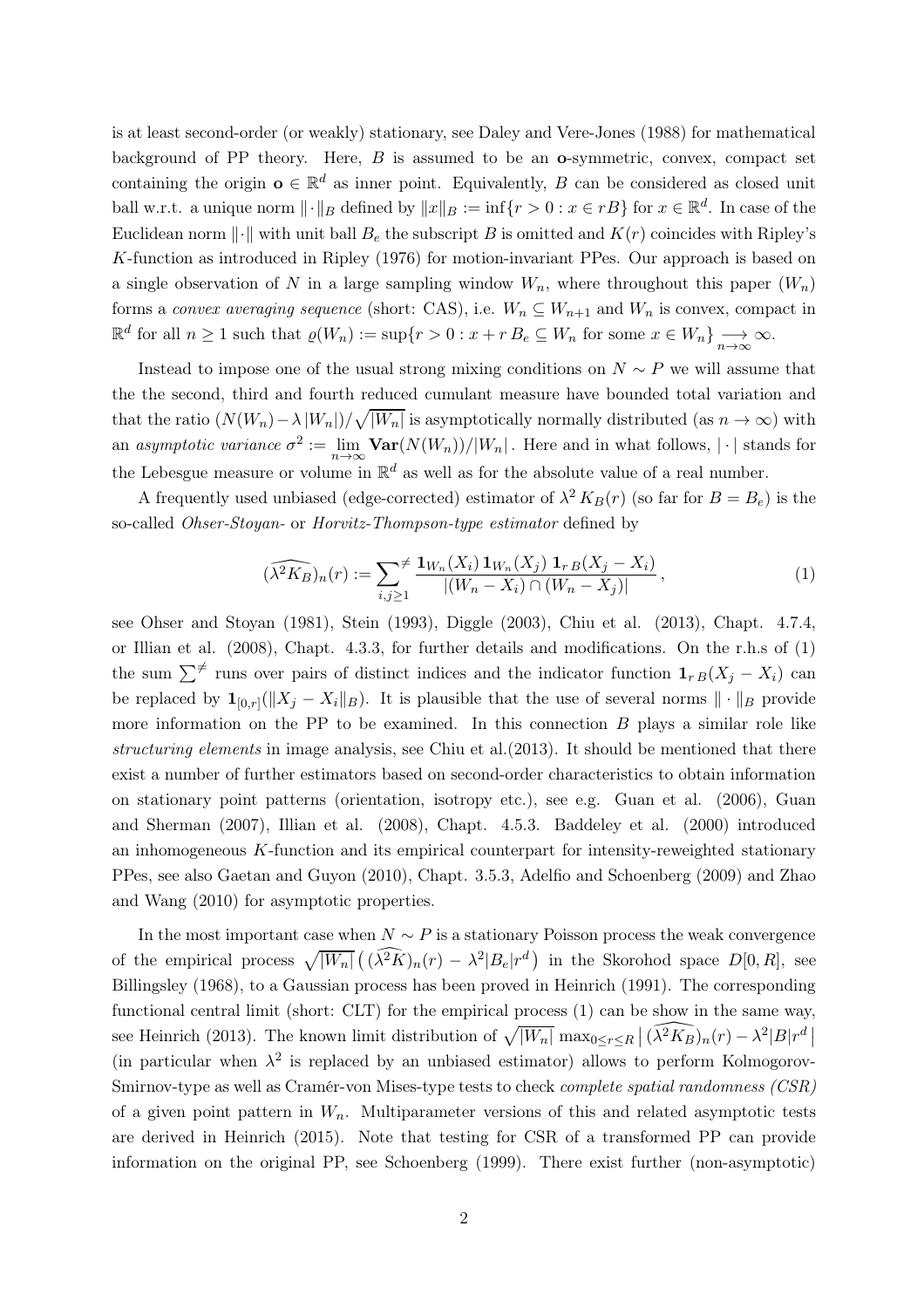tests for CSR based on Ripley's K-function using different estimators supported by data analytic methods and simulation techniques, see e.g. Ho and Chiu (2010), Marcon et al. (2013), Wiegand et al. (2016) and further references therein.

Asymptotic normality of the family of random variables  $\sqrt{|W_n|} \left( \widehat{(\lambda^2 K_B)}_{n}(r) - \lambda^2 K_B(r) \right)$  can be shown due to a more general CLT proved first by Jolivet (1981), see also Karr (1987) and Kiêu and Mora (1999), if the underlying PP  $N \sim P$  is Brillinger mixing, see Section 2. The main obstacle to construct a goodness-of-fit test as in the Poisson case is the rather complicated covariance function of the Gaussian limit process depending on  $\lambda$  and integrals w.r.t.  $\gamma_{red}^{(k)}$ ,  $k = 2, 3, 4$ , see (7). A closed-term formula of this covariance function is given at the end of Appendix B, whereas a more explicit form of this function is known e.g. for  $\alpha$ -determinental PPes, see Heinrich (2016). An expression for the asymptotic variance of  $\sqrt{|W_n|}(\widehat{\lambda^2 K_B})_n(r)$  for  $r > 0$  is given in (45).

To realize the announced program of testing hypotheses on the distribution of non-Poisson PPes via their generalized K-functions  $K_B(r)$  we allow that the range of r grows unboundedly with a scaling rate  $c_n^{\alpha}$ , where  $c_n := |W_n|^{1/d}$  and  $0 < \alpha < 1$ . More precisely, our main issue is to study the asymptotic behaviour of the sequence of the scaled (centered and normalized) empirical processes

$$
\Delta_{B,n}^{(\alpha)}(r) := |W_n|^{1/2-\alpha} \left( (\widehat{\lambda^2 K_B})_n (c_n^{\alpha} r) - \lambda^2 K_B(c_n^{\alpha} r) \right) \quad \text{for} \quad 0 \le r \le R \quad , \quad 0 \le \alpha < 1 \tag{2}
$$

as  $n \to \infty$ , where R is a freely chosen positive real number. Under mild (mixing) assumptions we shall show in Section 3 that the asymptotic variance and covariance of (2) does not depend on  $\gamma_{red}^{(3)}$  and  $\gamma_{red}^{(4)}$ . Furthermore, (2) possesses a Gaussian limit for fixed  $r > 0$  and in  $D[0, R]$ ) for all  $0 < \alpha < 1$ , but only for  $\alpha \leq 1/2$  this results are relevant for our tests. The latter restriction is meaningful because  $\|\gamma_{red}^{(2)}\|_{var} < \infty$  implies for  $\alpha > 1/2$  that

$$
\sup_{0 \le r \le R} |W_n|^{1/2 - \alpha} \left| \lambda^2 K_B(c_n^{\alpha} r) - \lambda^2 |c_n^{\alpha} r B| \right| = \lambda |W_n|^{1/2 - \alpha} \sup_{0 \le r \le R} \left| \gamma_{red}^{(2)}(c_n^{\alpha} r B) \right| \underset{n \to \infty}{\longrightarrow} 0. \tag{3}
$$

This means that we can always take  $K_B(r) = |r|F| = |B|r^d$  in (2) which in turn prevents to distinguish between Poisson and non-Poisson PPes if  $\alpha > 1/2$ . On the other hand, such a separation is possible for  $\alpha \in (0, 1/2]$ , where the limit distribution of (2) depends on the intensity  $\lambda$  and asymptotic variance  $\sigma^2$  of the PP  $N \sim P$ . In particular for  $\alpha = 1/2$ , under comparatively mild assumptions on  $N \sim P$  we can show that

$$
\frac{1}{\widehat{\lambda_n}\sqrt{(\widehat{\sigma^2})_n}} \max_{0 \le r \le \sqrt{c_n}} |\widehat{(\lambda^2 K_B)_n}(r) - \lambda^2 K_B(r)| \xrightarrow[n \to \infty]{d} 2R^d |B| |\mathcal{N}(0,1)|,
$$
 (4)

where  $(\sigma^2)_n$  and  $\widehat{\lambda}_n$  are defined in (12) resp. (13),  $\mathcal{N}(0, \tau^2)$  denotes a mean zero Gaussian random variable with variance  $\tau^2$  and  $\frac{d}{n\to\infty}$  indicates *convergence in distribution* or *weak convergence.*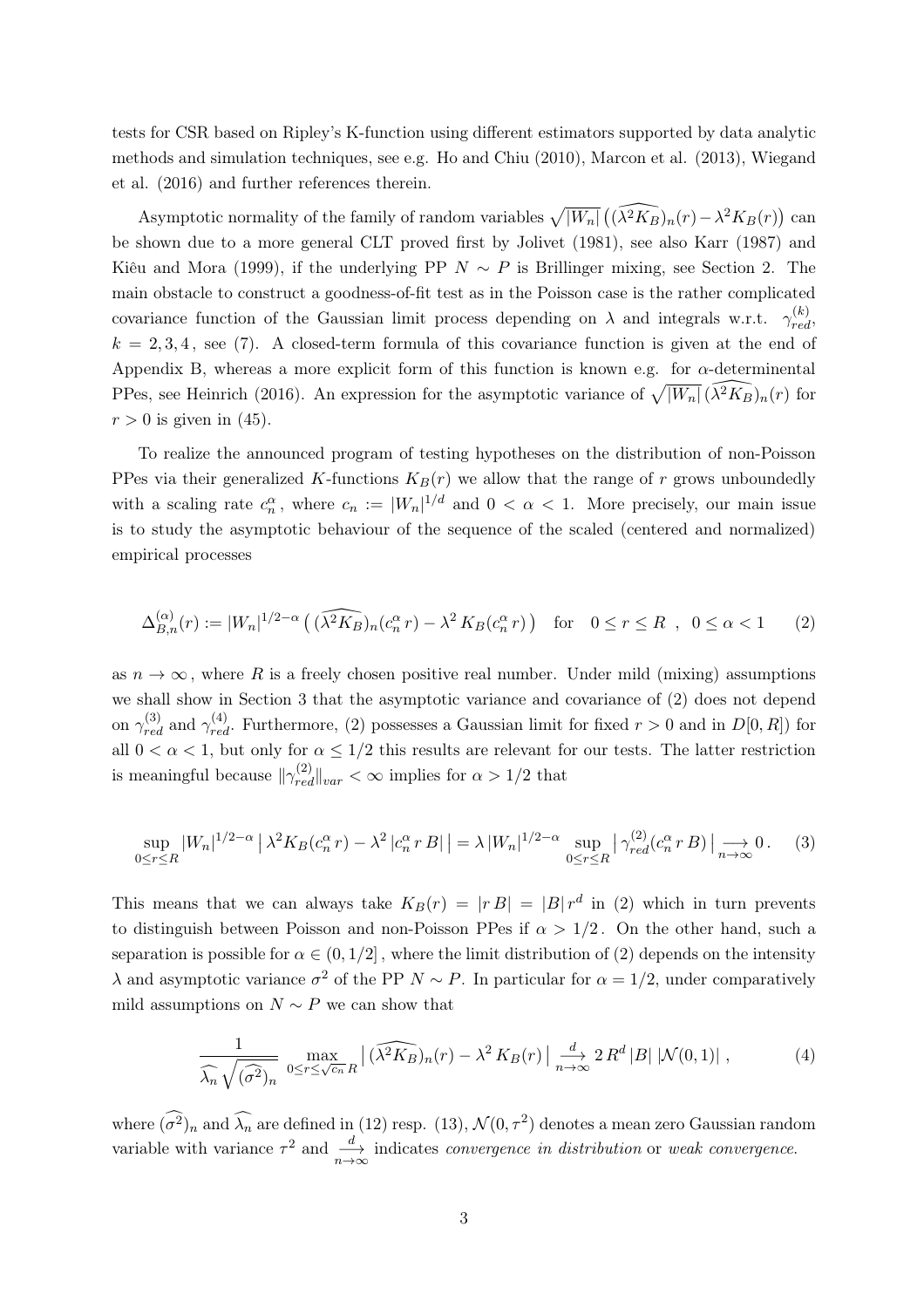More general limit theorems are presented, proved and applied in the Sections 3 - 5 to construct the above-announced goodness-of-fit tests. This includes tests of the null hypothesis that the distributions  $P_a$  and  $P_b$  of two independent stationary PPes  $N_a$  and  $N_b$  coincide based on checking the coincidence of their K-functions  $K_{a,B}$  and  $K_{b,B}$  and their intensities  $\lambda_a$  and  $\lambda_b$ .

## 2 Definitions and Preliminary Results

A simple point process  $N = \sum_{i\geq 1} \delta_{X_i}$  on  $\mathbb{R}^d$  is said to be *kth-order stationary* for some  $k \geq 1$  if  $\mathbf{E} N^{k}([0,1)^{d}) < \infty$  and, for  $j = 1, ..., k$ ,

$$
\alpha^{(j)}\left(\underset{i=1}{\overset{j}{\times}}(A_j+x)\right) = \alpha^{(j)}\left(\underset{i=1}{\overset{j}{\times}}A_i\right) \quad \text{for all} \quad x \in R^d \quad \text{and any bounded} \quad A_1, \dots, A_j \in \mathcal{B}^d.
$$

Here  $\alpha^{(k)}(\cdot)$  denotes the *k*-th factorial moment measure which is defined on  $[\mathbb{R}^{dk}, \mathcal{B}^{dk}]$  by

$$
\alpha^{(k)}(\mathop{\times}\limits_{i=1}^k A_i) = \mathbf{E} \sum_{i_1,\dots,i_k \geq 1} \mathbf{1}_{A_1}(X_{i_1}) \cdots \mathbf{1}_{A_k}(X_{i_k}),
$$

where the sum  $\sum^{\neq}$  stretches over k-tuples of pairwise distinct indices.

The invariance of  $\alpha^{(k)}(\cdot)$  against diagonal-shifts (if  $k \geq 2$ ) allows the disintegration w.r.t. the Lebesgue measure  $|\cdot|$  (multiplied additionally by  $\lambda$ ) and defines the *reduced k-th factorial* moment measure  $\alpha_{red}^{(k)}(\cdot)$  (on  $[\mathbb{R}^{d(k-1)}, \mathcal{B}^{d(k-1)}]$ ) satisfying

$$
\alpha^{(k)}\left(\underset{i=1}{\overset{k}{\times}}A_i\right) = \lambda \int_{A_k} \alpha^{(k)}_{red}\left(\underset{i=1}{\overset{k-1}{\times}}(A_i - x)\right) \mathrm{d}x \quad \text{for any bounded} \quad A_1, ..., A_k \in \mathcal{B}^d,
$$

where, for bounded  $W, A_2, ..., A_k \in \mathcal{B}^d$  with  $|W| > 0$ , the measure  $\alpha_{red}^{(k)}(\cdot)$  can be expressed by

$$
\alpha_{red}^{(k)}(\mathop{\times}\limits_{i=2}^k A_i) = \frac{1}{\lambda |W|} \mathbf{E} \sum_{i_1,\ldots,i_k \geq 1}^{\neq} \mathbf{1}_W(X_{i_1}) \mathbf{1}_{A_2}(X_{i_2} - X_{i_1}) \cdots \mathbf{1}_{A_k}(X_{i_k} - X_{i_1}).
$$

Next we recall formal definition of k-th factorial cumulant measure  $\gamma^{(k)}(\cdot)$  which is a signed measure on  $[\mathbb{R}^{dk}, \mathcal{B}^{dk}]$  defined by

$$
\gamma^{(k)}\left(\underset{i=1}{\overset{k}{\times}}A_{i}\right) = \sum_{j=1}^{k}(-1)^{j-1}\left(j-1\right)!\sum_{K_{1}\cup\cdots\cup K_{j}=\{1,\ldots,k\}}\prod_{i=1}^{j}\alpha^{(\#K_{i})}\left(\underset{k_{i}\in K_{i}}{\times}A_{k_{i}}\right),\tag{5}
$$

where the inner sum is taken over all partitions of the set  $\{1, ..., k\}$  into j disjoint non-empty subsets  $K_1, ..., K_j$ , see Daley and Vere-Jones (1988), Heinrich (2013).

A corresponding representation formula of  $\alpha^{(k)}(\cdot)$  in terms of factorial cumulant measures can be derived from (5) by induction,

$$
\alpha^{(k)}\left(\underset{i=1}{\overset{k}{\times}}A_{i}\right) = \sum_{j=1}^{k} \sum_{K_{1}\cup\cdots\cup K_{j}=\{1,\ldots,k\}} \prod_{i=1}^{j} \gamma^{(\#K_{i})}\left(\underset{k_{i}\in K_{i}}{\times}A_{k_{i}}\right). \tag{6}
$$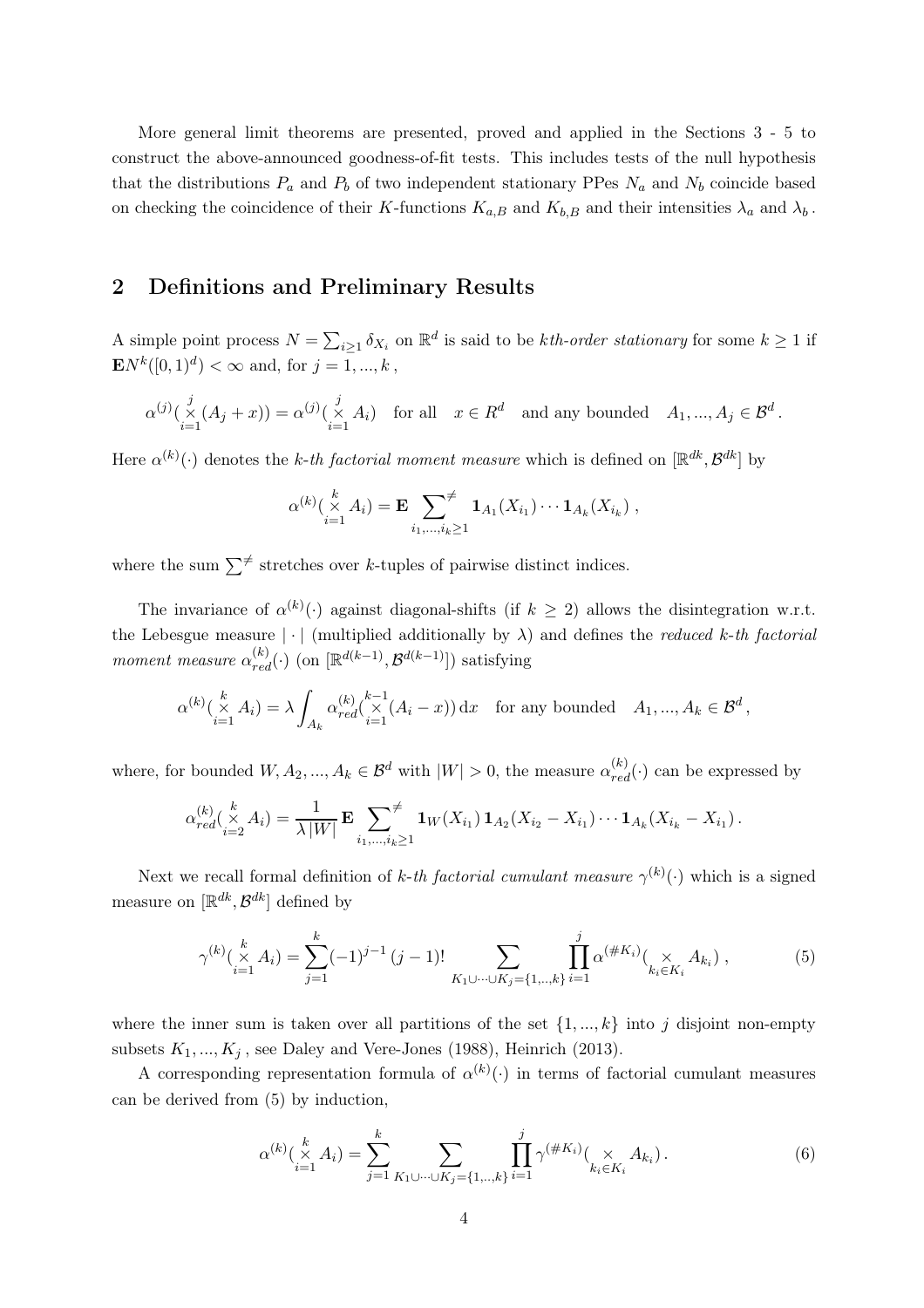Since kth-order stationarity implies diagonal-shift invariance of the locally finite signed measures  $\gamma^{(j)}(\cdot)$  for  $j = 1, ..., k$ , the above disintegration also applies for factorial cumulant measures. In this way a kth-order stationary PP is accompanied by reduced factorial cumulant measures  $\gamma_{red}^{(j)}(\cdot)$  of order  $j = 2, ..., k$ , defined by

$$
\gamma^{(j)}\left(\underset{i=1}{\overset{j}{\times}}A_{i}\right) = \lambda \int_{A_{j}} \gamma^{(j)}_{red}\left(\underset{i=1}{\overset{j-1}{\times}}(A_{i}-x)\right) dx \,. \tag{7}
$$

For  $j = 1$  it makes sense to put  $\gamma_{red}^{(1)}(\cdot) = \alpha_{red}^{(1)}(\cdot) \equiv 1$ , whereas the signed measure  $\gamma_{red}^{(2)}(\cdot) =$  $\alpha_{red}^{(2)}(\cdot) - \lambda |\cdot|$  (called *reduced covariance measure*) reflects the dependence between two distinct atoms of N and  $\gamma_{red}^{(j)}(\cdot)$  describes mutual dependences between j distinct atoms.

If both the positive and negative part  $(\gamma_{red}^{(k)})^{\pm}(\cdot)$  of Jordan's decomposition of  $\gamma_{red}^{(k)}(\cdot)$  are finite on  $\mathbb{R}^{d(k-1)}$ , then

$$
\|\gamma_{red}^{(k)}\|_{var} := (\gamma_{red}^{(k)})^+(\mathbb{R}^{d(k-1)}) + (\gamma_{red}^{(k)})^-(\mathbb{R}^{d(k-1)})
$$

is called the *total variation* of  $\gamma_{red}^{(k)}(\cdot)$ . A *k*th-order stationary PP  $N = \sum_{i\geq 1} \delta_{X_i}$  on  $\mathbb{R}^d$  is said to be  $B_k$ -mixing if  $\|\gamma_{red}^{(j)}\|_{var} < \infty$  for  $j = 2, ..., k$ .  $B_k$ -mixing for all  $k \ge 2$  is called *Brillinger-mixing*, see e.g. Jolivet (1981), Karr (1987), Heinrich (2016), Biscio and Lanvancier (2016),(2017) for numerous applications in PP statistics. It should be mentioned that  $B_k$ -mixing of  $N \sim P$  even for all  $k \geq 2$  does not imply the uniqueness of the stationary distribution P, see also Baddeley and Silverman (1984) for  $k = 2$ .

Next, we state some technical results which will be needed to prove the below Theorems 1-5.

**Lemma 1** For any sequence  $r_n$  of positive numbers satisfying  $r_n/\varrho(W_n) \longrightarrow 0$ , we have

$$
\frac{1}{|W_n|}\sup_{x\in r_nB}\left(|W_n| - |W_n\cap (W_n - x)|\right) = \mathcal{O}\left(\frac{r_n}{\varrho(W_n)}\right) \quad as \quad n \to \infty.
$$

*Proof of Lemma 1* Since  $B = \{x \in \mathbb{R}^d : ||x||_B \le 1\}$  is bounded there exist some  $\kappa > 0$  (depending on B) such that  $B \subseteq \kappa B_e$ . By definition of Minkowski-subtraction  $\ominus$ , see Chiu et al., p. 6, it follows that

$$
W_n \ominus (r \kappa B_e) \subseteq W_n \ominus (rB) = \bigcap_{y \in rB} (W_n - y) \subseteq W_n \cap (W_n - x) \text{ for any } x \in rB.
$$

Applying the first inequality (50) of Lemma 5 to  $K = W_n$  we see that

$$
\sup_{x \in rB} \left(1 - \frac{|W_n \cap (W_n - x)|}{|W_n|}\right) \le 1 - \frac{|W_n \ominus (r \kappa B_e)|}{|W_n|} \le \frac{d \kappa r}{\varrho(W_n)} \quad \text{for any} \quad r \in [0, \varrho(W_n)/\kappa].
$$

Setting  $r = r_n$  and letting  $n \to \infty$  complete the proof of Lemma 1.  $\Box$ 

The following Lemma 2 turns out crucial to prove the Theorems 1 and 2 in Section 3.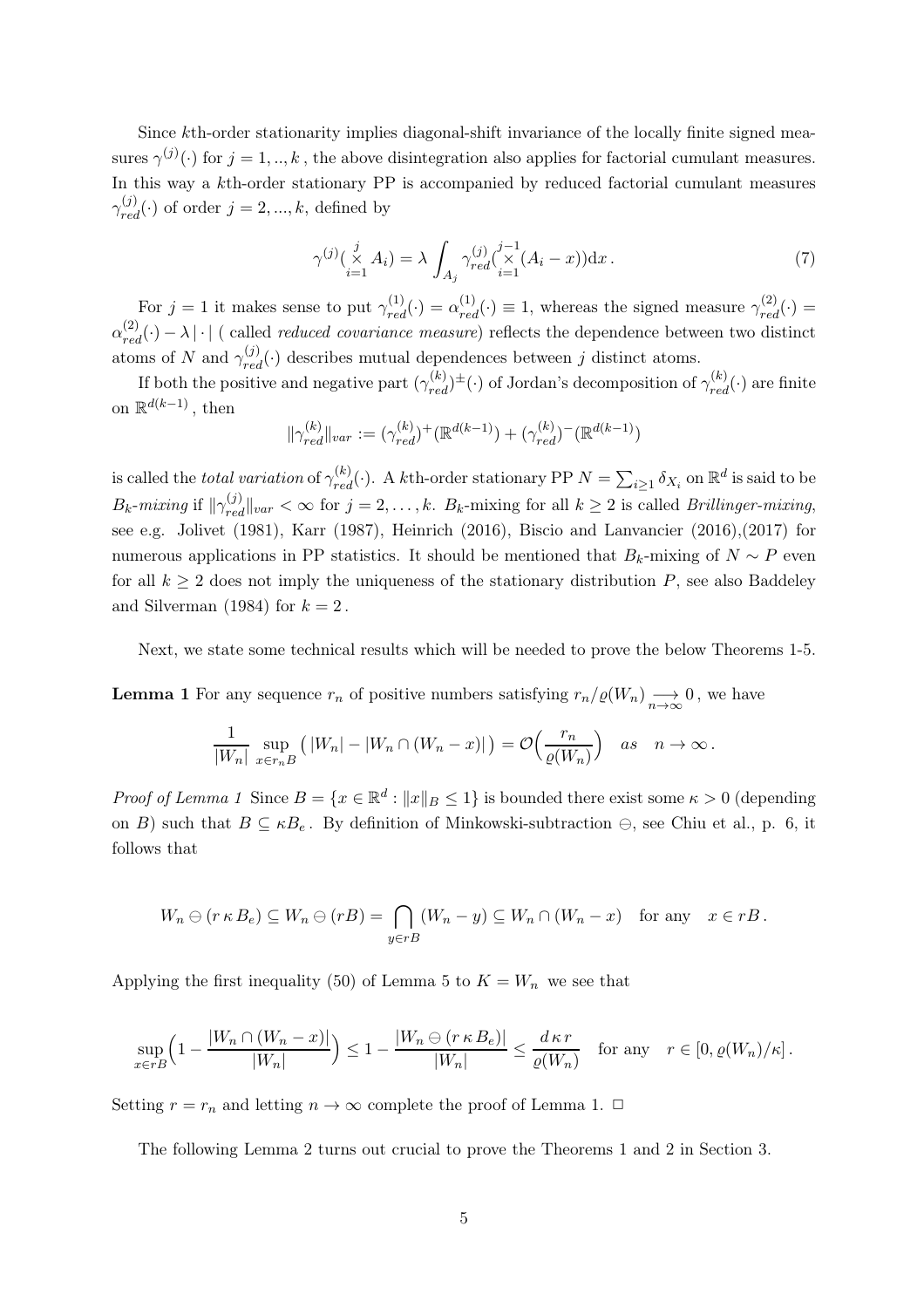**Lemma 2** Let  $N = \sum_{i \geq 1} \delta_{X_i}$  be a  $B_4$ -mixing PP on  $\mathbb{R}^d$ . Further, assume that  $c_n^{\alpha}/\varrho(W_n) \longrightarrow 0$ for some  $0 < \alpha < 1$  . Then

$$
\lim_{n \to \infty} \mathbf{E} \Big( \Delta_{B,n}^{(\alpha)}(r) - 2 \frac{\alpha_{red}^{(2)}(c_n^{\alpha} r B)}{|W_n|^{\alpha}} \frac{N(W_n) - \lambda |W_n|}{\sqrt{|W_n|}} \Big)^2 = 0 \text{ for all } r \ge 0.
$$

The next result becomes relevant in proving the tightness of the sequence  $(\Delta_{B,n}^{(\alpha)})_n$ .

**Lemma 3** Let  $N = \sum_{i\geq 1} \delta_{X_i}$  be a  $B_4$ -mixing PP on  $\mathbb{R}^d$ . Further, let there exist a uniformly bounded Lebesgue density of  $\alpha_{red}^{(2)}(.)$ , i.e. there exist a constant  $a_0 > 0$  such that

> $\alpha_{red}^{(2)}(A) \le a_0 |A|$  for all bounded  $A \in \mathcal{B}^d$ . (8)

Then, for  $0 \leq \alpha < 1, 0 \leq s < t \leq R$  and all  $n \geq n_0(R)$ ,

$$
\mathbf{E}\big(\,\Delta_{B,n}^{(\alpha)}(t)-\Delta_{B,n}^{(\alpha)}(s)\,\big)^2\,\leq\,a_1\,|(tB)\,\setminus(sB)|^2+a_2\,|(tB)\,\setminus(sB)||W_n|^{-\alpha}+a_3\,|W_n|^{-2\alpha}\,,\qquad(9)
$$

where the constants  $a_1, a_2, a_3$  depend on  $a_0, \lambda, ||\gamma_{red}^{(2)}||_{var}, ||\gamma_{red}^{(3)}||_{var}, ||\gamma_{red}^{(4)}||_{var}$ .

**Remark 1** If, in addition to (8), the Lebesgue densities  $\kappa^{(3)}$  and  $\kappa^{(4)}$  of  $\gamma_{red}^{(3)}(\cdot)$  resp.  $\gamma_{red}^{(4)}(\cdot)$ exist such that, for all  $x, y \in \mathbb{R}^d$ ,

$$
|\kappa^{(3)}(x,y)| \le a_{01}
$$
 and  $\int_{\mathbb{R}^d} \int_{\mathbb{R}^d} \left( \int_{\mathbb{R}^d} |\kappa^{(4)}(x,y+z,z)| dz \right)^2 dy dx \le a_{02}$ , (10)

then, for  $0 \leq \alpha < 1, 0 \leq s < t \leq R$  and all  $n \geq n_0(R)$ ,

$$
\mathbf{E}\left(\Delta_{B,n}^{(\alpha)}(t) - \Delta_{B,n}^{(\alpha)}(s)\right)^2 \leq a_1 \left|(tB)\setminus (sB)\right|^2 + a_2 \left|(tB)\setminus (sB)\right| |W_n|^{-\alpha},\tag{11}
$$

where the constants  $a_0, a_1, a_2$  may differ from those in (8) and (9), respectively.

The proofs of Lemma 2 and Lemma 3 as well as of (11) are postponed to Section 5.

Finally, we introduce an estimator of the asymptotic variance  $\sigma^2 = \lim_{n \to \infty} \mathbf{Var}(N(W_n))/|W_n|$  $= \lambda (1 + \gamma_{red}^{(2)}(\mathbb{R}^d))$  which generalizes a corresponding estimator for cubic windows  $W_n = [-n, n]^d$ defined and studied in Heinrich (1994), Heinrich and Prokešová (2010).

Let  $w : \mathbb{R}^d \mapsto [0, \infty)$  be a Borel-measurable, bounded, symmetric function with bounded support satisfying  $\lim_{x\to\mathbf{0}} w(x) = w(\mathbf{0}) = 1$ , e.g.  $w(x) = \mathbf{1}_B(x)$  or  $w(x) = \left(1 - ||x||\right) \mathbf{1}_B(x)$ .

$$
(\widehat{\sigma^2})_n := \widehat{\lambda}_n + \sum_{i,j \ge 1} \frac{\mathbf{1}_{W_n}(X_i) \, \mathbf{1}_{W_n}(X_j)}{|(W_n - X_i) \cap (W_n - X_j)|} \, w\Big(\frac{X_j - X_i}{b_n \, c_n}\Big) - (\widehat{\lambda^2})_n \, (b_n \, c_n)^d \int_{\mathbb{R}^d} w(x) \mathrm{d}x \,, \tag{12}
$$

where  $(b_n)$  is a positive null sequence of bandwidths such that  $c_n b_n \longrightarrow_{n \to \infty} \infty$ , and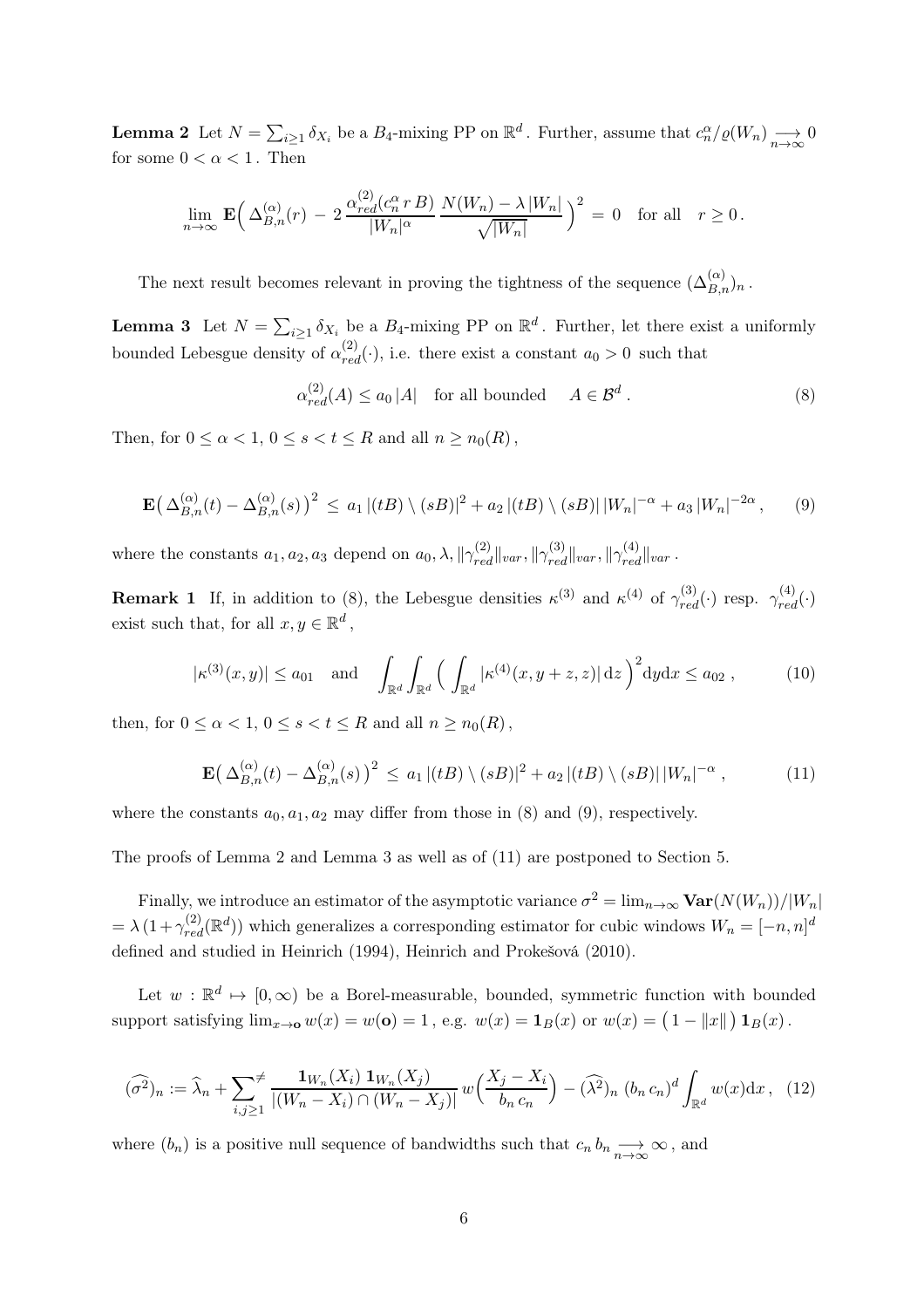$$
\widehat{\lambda}_n := \frac{N(W_n)}{|W_n|} \quad \text{and} \quad (\widehat{\lambda}^2)_n := \frac{(N(W_n) - 1)N(W_n)}{|W_n|^2}.
$$
\n<sup>(13)</sup>

The asymptotic properties of  $(\sigma^2)_n$  summarized in

**Lemma 4** Let  $(W_n)$  be a CAS in  $\mathbb{R}^d$  with inball radius  $\varrho(W_n)$  and  $N = \sum_{i \geq 1} \delta_{X_i}$  be a  $B_2$ -mixing PP on  $\mathbb{R}^d$ . Then  $(\widehat{\sigma^2})_n$  is asymptotically unbiased for  $\sigma^2$ , i.e.

$$
\mathbf{E}(\widehat{\sigma^2})_n \underset{n \to \infty}{\longrightarrow} \sigma^2.
$$

If, additionally, the PP N is  $B_4$ -mixing and  $c_n b_n^2 \longrightarrow 0$  such that  $c_n b_n / \varrho(W_n) \longrightarrow 0$ , then  $(\sigma^2)_n$ is mean square consistent, i.e.

$$
\mathbf{E}\left(\left(\widehat{\sigma^2}\right)_n-\sigma^2\right)^2\underset{n\to\infty}{\longrightarrow}0.
$$

Proof of Lemma 4 In view of the definitions of factorial moment and cumulant measures and their reduced versions it is easily seen after some rearrangements that

$$
\mathbf{E}(\widehat{\sigma^2})_n = \lambda + \lambda \int_{\mathbb{R}^d} w\left(\frac{y}{b_n c_n}\right) \gamma_{red}^{(2)}(\mathrm{d}y) - \frac{b_n^d}{|W_n|} \gamma^{(2)}(W_n \times W_n) \int_{\mathbb{R}^d} w(x) \,\mathrm{d}x.
$$

Since  $\|\gamma_{red}^{(2)}\|_{var} < \infty$ ,  $b_n \longrightarrow 0$  and  $b_n c_n \longrightarrow \infty$ , the properties of the function  $w(\cdot)$  imply the limit  $\mathbf{E}(\widehat{\sigma^2})_n \longrightarrow \lambda (1 + \gamma_{red}^{(2)}(\mathbb{R}^d))$ . This proves the first assertion of Lemma 4.

The proof of the second assertion is somewhat more complicated because integrals w.r.t. third- and fourth-order factorial moment and cumulant measures have to be estimated. However, apart from obvious changes, this proof equals almost verbatim that of Theorem 1 in Heinrich and Prokešová (2010) (which states Lemma 4 for  $W_n = [-n, n]^d$ ). Therefore we omit the details and refer the reader to Heinrich and Prokesová (2010).  $\Box$ 

## 3 Limit Theorems for Scaled Empirical K-Functions

**Theorem 1** Let  $N = \sum_{i \geq 1} \delta_{X_i}$  be a  $B_4$ -mixing PP on  $\mathbb{R}^d$  satisfying

$$
\sqrt{|W_n|} \left(\widehat{\lambda}_n - \lambda\right) = \frac{N(W_n) - \lambda |W_n|}{\sqrt{|W_n|}} \underset{n \to \infty}{\overset{d}{\to}} \mathcal{N}(0, \sigma^2) \quad \text{with} \quad \sigma^2 = \lambda \left(1 + \gamma_{red}^{(2)}(\mathbb{R}^d)\right). \tag{14}
$$

If  $c_n^{\alpha}/\varrho(W_n) \longrightarrow 0$  for some  $\alpha \in (0,1)$ , then

$$
\Delta_{B,n}^{(\alpha)}(r) \xrightarrow[n \to \infty]{d} G_B(r) := 2 \lambda |B| r^d \mathcal{N}(0, \sigma^2) \quad \text{for any fixed} \quad r \ge 0 \tag{15}
$$

and

$$
(\Delta_{B,n}^{(\alpha)}(r_i))_{i=1}^k \xrightarrow[n \to \infty]{d} (G_B(r_i))_{i=1}^k \quad \text{for any fixed } k \text{-tuple } r_1, \dots, r_k \ge 0 \text{ , } k \ge 1. \tag{16}
$$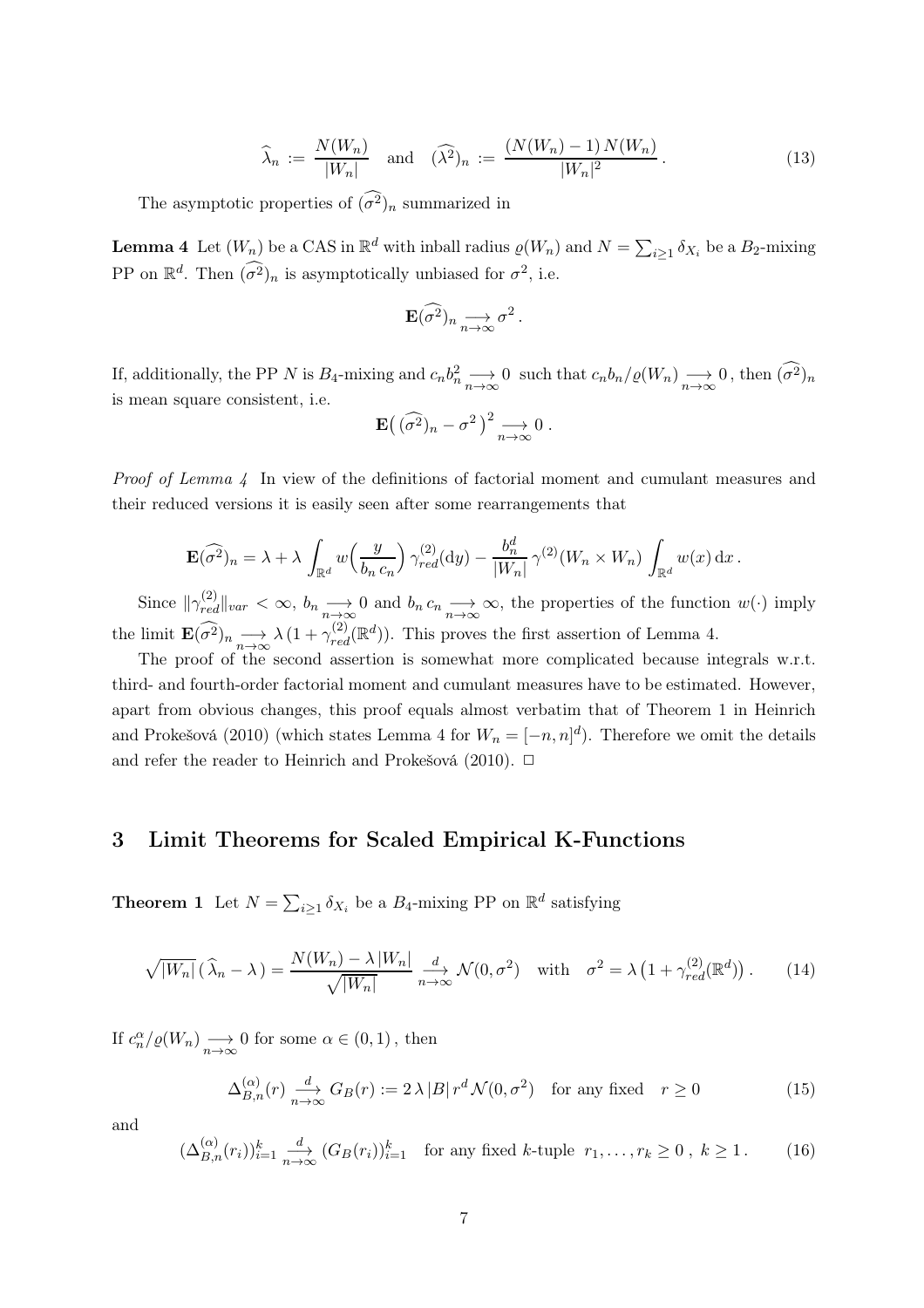Proof of Theorem 1 Lemma 2 and Chebyshev's inequality imply that

$$
X_n(r) := \Delta_{B,n}^{(\alpha)}(r) - 2 \frac{\alpha_{red}^{(2)}(c_n^{\alpha} r B)}{|W_n|^{\alpha}} \frac{N(W_n) - \lambda |W_n|}{\sqrt{|W_n|}} \xrightarrow[n \to \infty]{\mathbf{P}} 0 \quad \text{for all } r \ge 0. \tag{17}
$$

In other words,  $X_n(r)$  converges in probability to zero, that is,  $\mathbf{P}(|X_n(r)| \geq \varepsilon) \longrightarrow 0$  for all  $\varepsilon > 0$ . Now, we rearrange the terms in (17) so that

$$
\Delta_{B,n}^{(\alpha)}(r) = X_n(r) + Y_n(r) + 2\lambda |r| \frac{N(W_n) - \lambda |W_n|}{\sqrt{|W_n|}},
$$
\nwhere\n
$$
Y_n(r) := 2\gamma_{red}^{(2)}(c_n^{\alpha} r) \frac{N(W_n) - \lambda |W_n|}{|W_n|^{\alpha + 1/2}}.
$$
\n(18)

 $\frac{N|N|}{|W_n|^{\alpha+1/2}}$ .

Since  $\alpha > 0$ , it follows from  $\|\gamma_{red}^{(2)}\|_{var} < \infty$  and (14) that  $Y_n(r)$  also converges in probability to zero. Finally, condition (14) and Slutsky's lemma, see Billingsley (1968), Chapt. 1, provide the assertion (15) of Theorem 1. To prove (16) we use the Cramér-Wold device, see Billingsley (1968), Chapt. 1, and show that, for any  $\xi_1, \ldots, \xi_k \in \mathbb{R}^1$  satisfying  $\xi_1^2 + \cdots + \xi_k^2 \neq 0$ , the linear combination

$$
\sum_{i=1}^{k} \xi_i \Delta_{B,n}^{(\alpha)}(r_i) = \sum_{i=1}^{k} \xi_i X_n(r_i) + \sum_{i=1}^{k} \xi_i Y_n(r_i) + 2\lambda |B| \frac{N(W_n) - \lambda |W_n|}{\sqrt{|W_n|}} \sum_{i=1}^{k} \xi_i r_i^d
$$

converges in distribution to the Gaussian random variable  $2 \lambda |B| \sum_{i=1}^{k} \xi_i r_i^d \mathcal{N}(0, \sigma^2)$ . As before in the proof of (15), this follows immediately by applying (14),  $X_n(r_i)$  $\frac{\mathbf{P}^{\prime}}{n \to \infty}$  0 and  $Y_n(r_i) \frac{\mathbf{P}^{\prime}}{n \to \infty}$  $\longrightarrow_{n\to\infty}$  0 for  $i = 1, \ldots, k$  together with Slutsky's lemma.  $\Box$ 

**Corollary 1** The multivariate CLT (16) and (14) give rise to define a  $\chi^2$ -type test statistic

$$
T_{B,n}^{(\alpha)}(r_1,\ldots,r_k) := \frac{1}{\lambda^2 \sigma^2} \sum_{i=1}^k \left( \frac{\Delta_{B,n}^{(\alpha)}(r_i) - \Delta_{B,n}^{(\alpha)}(r_{i-1})}{r_i^d - r_{i-1}^d} \right)^2 + \frac{|W_n|}{\sigma^2} \left( \widehat{\lambda}_n - \lambda \right)^2.
$$

For any  $0 := r_0 < r_1 < \cdots < r_k < \infty$ ,  $k \ge 1$  and all  $\alpha \in (0, 1)$  it holds

$$
T_{B,n}^{(\alpha)}(r_1,\ldots,r_k) \xrightarrow[n \to \infty]{} (4k|B|^2+1) \mathcal{N}(0,1)^2,
$$

where the limit remains the same when  $\lambda^2$  and  $\sigma^2$  are replaced by their mean-square consistent estimators (13) and (12), respectively, provided the assumptions of Lemma 4 are satisfied.

*Proof of Corollary 1* Using (18) for  $r \in \{r_1, \ldots, r_k\}$  gives

$$
\frac{\Delta_{B,n}^{(\alpha)}(r_i) - \Delta_{B,n}^{(\alpha)}(r_{i-1})}{r_i^d - r_{i-1}^d} = 2\lambda |B| \sqrt{|W_n|} (\widehat{\lambda}_n - \lambda) + \frac{X_n(r_i) + Y_n(r_i) - X_n(r_{i-1}) - Y_n(r_{i-1})}{r_i^d - r_{i-1}^d}
$$

for  $i = 1, \ldots, k$ . By squaring the previous equality and summing up all squares we get together with (14) and Slutsky's lemma the assertion of Corollary 1.  $\Box$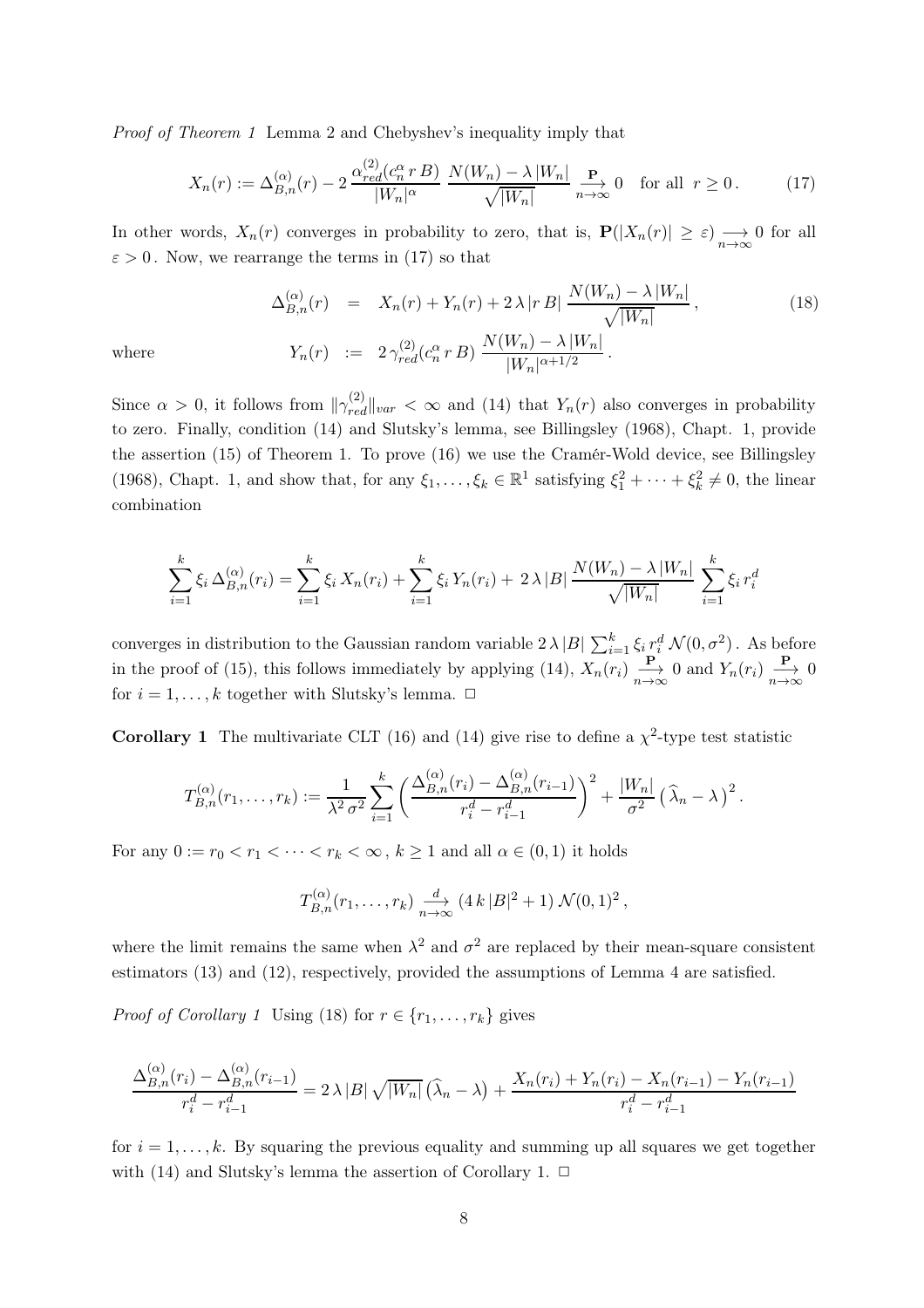**Remark 2** The CLT (14) for the number  $N(W_n)$  can be verified for various classes of stationary PPes, see Ivanoff (1982), among them Poisson cluster processes, see Heinrich (1988), or  $\alpha$ determinantal PPes, see e.g. Heinrich (2016) and references therein. Note that for any Brillingermixing PP condition (14) is satisfied, see Jolivet (1981), Heinrich and Schmidt (1985), Karr (1987) or Biscio and Lavancier (2017).

It is noteworthy that the squared intensity  $\lambda^2$  occurring in  $\Delta_{B,n}^{(\alpha)}(r)$  cannot be replaced by the asymptotically unbiased estimator (13) without changing the limit as reveals

Remark 3 Under the conditions of Lemma 2 we have

$$
\lim_{n \to \infty} |W_n|^{1-2\alpha} \mathbf{E} \big( \widehat{(\lambda^2 K_B)_n} (c_n^{\alpha} r) - (\widehat{\lambda^2})_n K_B(c_n^{\alpha} r) \big)^2 = 0 \quad \text{for all} \quad r \ge 0. \tag{19}
$$

The proof of (19) is based on the same arguments and techniques as used to prove Lemma 2. For the interested reader a detailed proof is given Appendix B.

On the other hand, (14) implies that  $(\widehat{\lambda^2})_n$  is asymptotically normally distributed which follows easily by applying Slutsky's lemma:

$$
\sqrt{|W_n|} \left( (\widehat{\lambda^2})_n - \lambda^2 \right) = \sqrt{|W_n|} \left( \widehat{\lambda}_n - \lambda \right) \left( \widehat{\lambda}_n + \lambda \right) - \frac{\lambda_n}{\sqrt{|W_n|}} \underset{n \to \infty}{\xrightarrow{d}} 2 \lambda \mathcal{N}(0, \sigma^2).
$$

Theorem 2 In addition to the assumptions of Theorem 1, suppose that (8) is satisfied. Then, for  $1/4 < \alpha < 1$ , the weak convergence

$$
\left\{\Delta_{B,n}^{(\alpha)}(r) : r \in [0,R]\right\} \underset{n \to \infty}{\longrightarrow} \left\{G_B(r) := 2\lambda \left|B\right| r^d \mathcal{N}(0,\sigma^2) : r \in [0,R]\right\} \tag{20}
$$

holds in the Skorohod-space  $D[0, R]$ . If, in addition to (8), the Lebesgue densities of  $\gamma_{red}^{(3)}$  and  $\gamma_{red}^{(4)}$  exist and satisfy (10), then the weak convergence (20) in  $D[0,R]$  holds for  $0 < \alpha < 1$ .

Proof of Theorem 2 The multivariate CLT (16) states that all finite-dimensional distributions of  $(\Delta_{B,n}^{(\alpha)}(r))_{r\geq 0}$  converge to the corresponding distributions of the continuous mean zero Gaussian process  $(G_B(r))_{r\geq 0}$  with covariance function  $\mathbf{E}G_B(s)G_B(t) = 4\lambda^2 \sigma^2 |B|^2 s^d t^d$ . To verify the tightness of the sequence of random functions  $\Delta_{B,n}^{(\alpha)} := (\Delta_{B,n}^{(\alpha)}(r))_{r \in [0,R]}$  in the Skorohod-space  $D[0, R]$ , see Billingsley (1968), Chapt. 3, we shall show that for each  $\varepsilon > 0$  and  $\eta > 0$  there exists a  $\delta \in (0,1)$ , such that

$$
\mathbf{P}(w(\Delta_{B,n}^{(\alpha)}, \delta) \ge \varepsilon) \le \eta \quad \text{for all sufficiently large } n,\tag{21}
$$

where  $w(f, \delta) := \sup\{|f(t) - f(s)| : |t - s| \leq \delta, 0 \leq s, t \leq R\}$  denotes the modulus of continuity of a so-called càdlàg-functions  $f : [0, R] \mapsto \mathbb{R}^1$  being right-continuous on  $[0, R)$  and having limits from the left on  $(0, R]$ , i.e.  $f \in D[0, R]$ .

Since rB is compact for all  $r \geq 0$  and  $sB \subseteq tB$  for  $s \leq t$ , the function  $r \mapsto (\widehat{\lambda^2 K_B})_n(c_n^{\alpha}r)$ is piecewise constant, non-decreasing, right-continuous on  $[0, R]$  (P-a.s.) with upward-jumps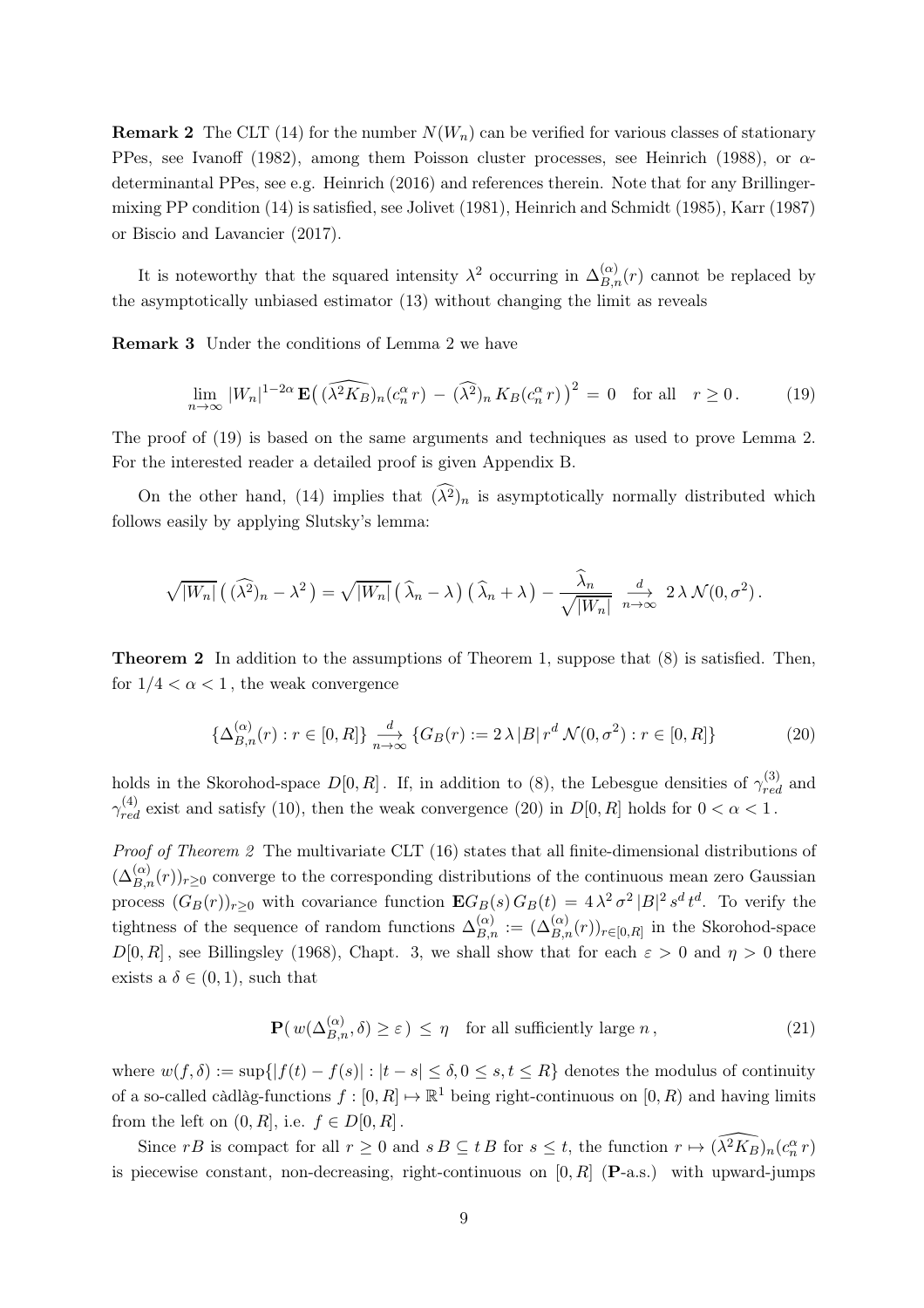at  $c_n^{-\alpha} \|X_i - X_j\|_B$  for  $i \neq j$ . Furthermore,  $\lambda K_B(c_n^{\alpha} r) = \alpha_{red}^{(2)}(c_n^{\alpha} r)$  is also non-decreasing and right-continuous (even absolutely continuous due (8)) for  $r \geq 0$ . Hence, by (1) we have  $\Delta_{B,n}^{(\alpha)}(0) = 0$  and  $\mathbf{P}(\Delta_{B,n}^{(\alpha)} \in D[0,R]) = 1$  for all  $n \ge 1$ .

Since  $|(tB) \setminus (sB)| = (t^d - s^d) |B| \le d R^{d-1} |B| (t - s)$  for  $0 \le s \le t \le R$ , Lemma 3 yields

$$
\mathbf{E}\left(\Delta_{B,n}^{(\alpha)}(t)-\Delta_{B,n}^{(\alpha)}(s)\right)^2 \,\leq\, a_1\,(d\,R^{d-1}\,|B|)^2\,(t-s)^2+d\,R^{d-1}\,|B|\,\frac{a_2\,(t-s)}{|W_n|^{\alpha}}+\frac{a_3}{|W_n|^{2\alpha}}
$$

For given  $\varepsilon \in (0,1)$ , for some  $\beta \in (0,1)$  and sufficiently large  $n_0 = n_0(\varepsilon)$ , we choose  $s, t \in [0,R]$ such that  $\varepsilon/|W_n|^2 \alpha \leq |t-s|^{1+\beta} \leq 1$  for all  $n \geq n_0$ . Such a choice of  $s, t \in [0, R]$  implies  $|t - s|/|W_n|^{\alpha} \leq |t - s|^{1+\beta}/\varepsilon$  and  $(t - s)^2 \leq |t - s|^{1+\beta}/\varepsilon$  so that

$$
\mathbf{E}\left(\Delta_{B,n}^{(\alpha)}(t) - \Delta_{B,n}^{(\alpha)}(s)\right)^2 \le a \left| t - s \right|^{1+\beta}/\varepsilon ,\qquad(22)
$$

.

where  $a = a_1 (d R^{d-1} |B|)^2 + a_2 d R^{d-1} + a_3$  depends on  $d, R, B, \lambda$  and  $||\gamma_{red}^{(k)}||_{var}$ ,  $k = 2, 3, 4$ .

Since  $\widehat{(\lambda^2 K_B)}_n(c_n^{\alpha} r)$  as well as  $\lambda^2 K_B(c_n^{\alpha} r)$  is non-decreasing in  $r \geq 0$ , we find after a short calculation that, for any  $s \le t \le u$ ,

$$
|\Delta_{B,n}^{(\alpha)}(t) - \Delta_{B,n}^{(\alpha)}(s)| \le |\Delta_{B,n}^{(\alpha)}(u) - \Delta_{B,n}^{(\alpha)}(s)| + |W_n|^{1/2 - \alpha} \lambda^2 \left( K_B(c_n^{\alpha} u) - K_B(c_n^{\alpha} s) \right), \tag{23}
$$

where the second term on the r.h.s. is bounded by  $a_0 \lambda |W_n|^{1/2} |(uB) \setminus (sB)|$  due to (8).

In the next step we determine an upper bound of  $\sup_{s\leq t\leq s+m} |\Delta_{B,n}^{(\alpha)}(t) - \Delta_{B,n}^{(\alpha)}(s)|$ , where m is a positive integer and the number h is chosen such that  $\varepsilon/|W_n|^{2\alpha} \leq h^{1+\beta}$  and  $h \leq \min\{1, R\}$ . We consider the random variables  $\zeta_k := \Delta_{B,n}^{(\alpha)}(s+kh) - \Delta_{B,n}^{(\alpha)}(s+(k-1)h)$  for  $k=1,\ldots,m$ (for  $s \leq R$  and with  $s + k h$  replaced by R if it exceeds R). From (22) it follows

$$
\mathbf{P}(|\Delta_{B,n}^{(\alpha)}(s+jh)) - \Delta_{B,n}^{(\alpha)}(s+h)| \geq \tau) = \mathbf{P}(|\zeta_{i+1} + \dots + \zeta_j| \geq \tau) \leq \frac{a}{\varepsilon \tau^2} ((j-i)h)^{1+\beta}
$$

for any  $\tau > 0$  and  $1 \leq i \leq j \leq m$ , where m does not exceed  $|R/h| + 1$ . Now, we are in a position to apply Theorem 12.2 in Billingsley (1968), p. 94, which admits the estimate

$$
\mathbf{P}(\max_{1\leq k\leq m}|\Delta_{B,n}^{(\alpha)}(s+kh))-\Delta_{B,n}^{(\alpha)}(s)|\geq \tau)=\mathbf{P}(\max_{1\leq k\leq m}|\zeta_1+\cdots+\zeta_k|\geq \tau)\,\leq\,\frac{a_4\,a}{\varepsilon\,\tau^2}\,(m\,h)^{1+\beta}\,,
$$

where  $a_4$  (occurring in Theorem 12.2) only depends on  $\beta$ . Using (23) for  $u = t + h$  yields

$$
|\Delta_{B,n}^{(\alpha)}(t) - \Delta_{B,n}^{(\alpha)}(s)| \leq |\Delta_{B,n}^{(\alpha)}(s+h) - \Delta_{B,n}^{(\alpha)}(s)| + a_5 |W_n|^{1/2} h \text{ with } a_5 = a_0 \lambda |B| d R^{d-1},
$$

whence we conclude that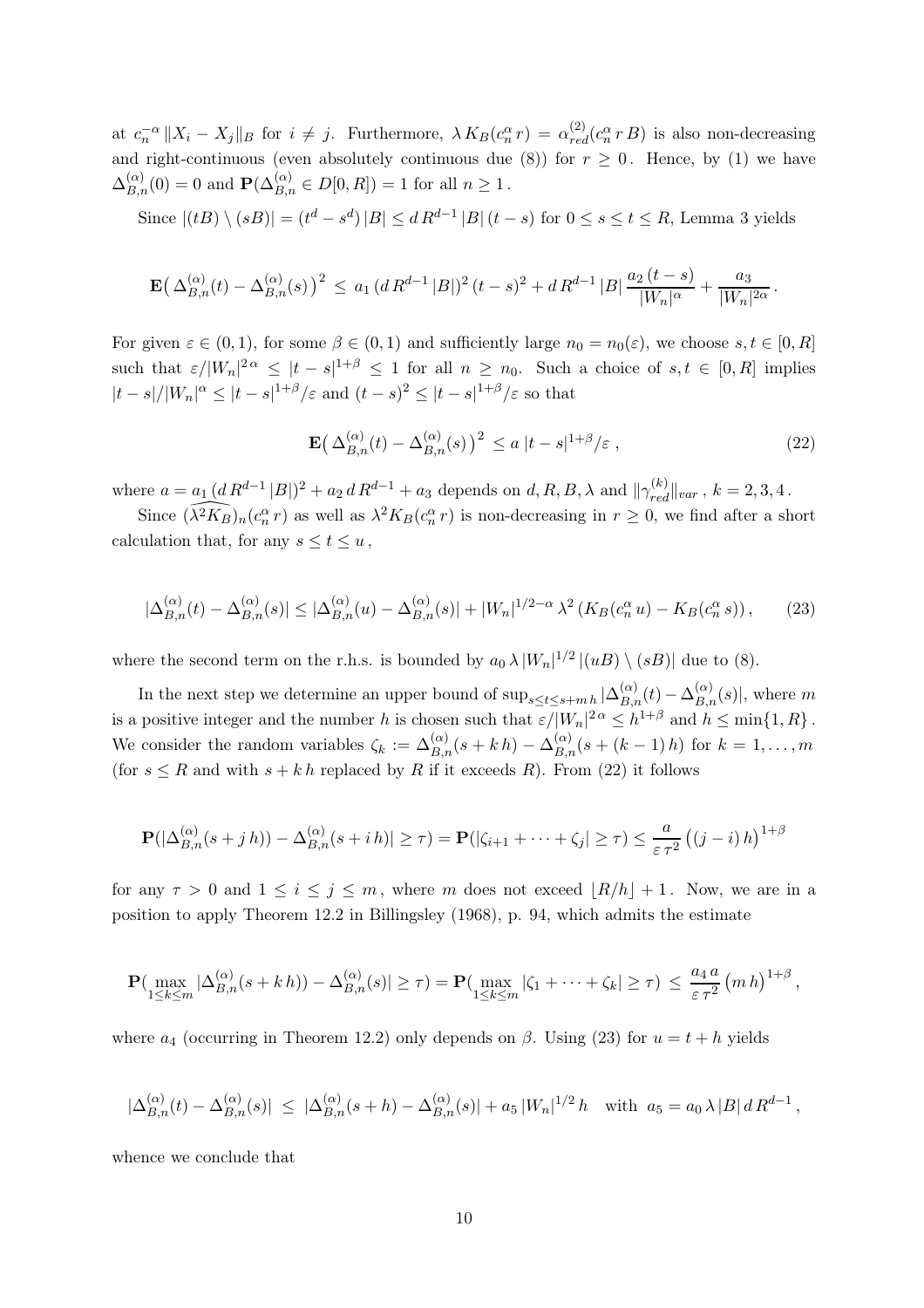$$
\sup_{s\leq t\leq s+m}|\Delta_{B,n}^{(\alpha)}(t)-\Delta_{B,n}^{(\alpha)}(s)|\ \leq\ 3\,\max_{1\leq k\leq m}|\Delta_{B,n}^{(\alpha)}(s+k\,h))-\Delta_{B,n}^{(\alpha)}(s)|+a_5\,|W_n|^{1/2}\,h\,.
$$

To obtain the latter estimate we simply use the fact the sup is taken in at least one of the intervals  $[s + (k-1)h, s + kh]$  for  $k = 1, \ldots, m$ . We specify now the choice of h, m and  $\delta \in (0, \min\{1, R\})$  for given (small enough)  $\varepsilon > 0$ ,  $\eta > 0$  as follows: Since  $\alpha > 1/4$  we may put  $\beta = 4 \alpha - 1 > 0$  for  $\alpha < 1/2$  (and  $\beta = \alpha$  for  $\alpha \in [1/2, 1)$ ) and hence h can be chosen to fulfill the inequality  $\epsilon^{\frac{1}{1+\beta}}/|W_n|^{\frac{2\alpha}{1+\beta}} \leq h < \epsilon/a_5 |W_n|^{1/2}$  for  $n \geq n_0(\epsilon)$ . This choice of h combined with the previous estimates for  $\tau = \varepsilon$  gives

$$
\mathbf{P}(\sup_{s\leq t\leq s+mh}|\Delta_{B,n}^{(\alpha)}(t)-\Delta_{B,n}^{(\alpha)}(s)|\geq 4\,\varepsilon)\,\leq\,\mathbf{P}(\max_{1\leq k\leq m}|\zeta_1+\cdots+\zeta_k|\geq \varepsilon)\,\leq\,\frac{a_4\,a}{\varepsilon^3}\,\bigl(m\,h\bigr)^{1+\beta}\,.
$$

Setting  $m = \lfloor (\varepsilon^3 \eta)^{1/\beta}/h \rfloor$  and  $\delta = m h$  (such that  $0 < \delta \leq (\varepsilon^3 \eta)^{1/\beta} < \min\{1, R\}$ ) we get that

$$
\mathbf{P}(\sup_{s\leq t\leq s+\delta}|\Delta_{B,n}^{(\alpha)}(t)-\Delta_{B,n}^{(\alpha)}(s)|\geq 4\epsilon)\,\leq\,\delta\,\frac{a_4\,a}{\varepsilon^3}\,\bigl(m\,h\bigr)^{\beta}\leq a_4\,a\,\delta\,\eta\quad\text{for}\ \, n\geq n_0(\varepsilon)\;, \;s\in[0,R-\delta]\,.
$$

Finally, applying the Corollary to Theorem 8.3 in Billingsley (1968) we obtain that for any  $\varepsilon, \eta > 0$  there exists a  $\delta = \delta(\varepsilon, \eta) > 0$  such that

$$
\mathbf{P}(w(\Delta_{B,n}^{(\alpha)},\delta) \ge 12\,\varepsilon) \le (1 + \lfloor R/\delta \rfloor) \, a_4 \, a \, \delta \, \eta \le a_4 \, a \, (1 + R)\,\eta \quad \text{for all sufficiently large } n\,,
$$

which coincides with (21) up to the factors 12 and  $a_4 a (1 + R)$ , respectively. Therefore, the sequence  $(\Delta_{B,n}^{(\alpha)})_{n\geq 1}$  is tight in  $D(0,R)$  and together with the convergence of its the finitedimensional distributions the proof of (20) for  $1/4 < \alpha < 1$  is complete. The validity of (20) can be extended to  $0 < \alpha \leq 1/4$  under the additional assumption (10). To see this, let  $\alpha \in (0,1)$ . For given  $\varepsilon \in (0,1)$  we choose  $s, t \in [0,R]$  such that  $\varepsilon/|W_n|^{\alpha} \leq |t-s|^{\alpha} \leq 1$  for all  $n \geq n_0$ . In view of (11) such a choice of  $s, t \in [0, R]$  enables us to replace (22) by

$$
\mathbf{E}\left(\Delta_{B,n}^{(\alpha)}(t) - \Delta_{B,n}^{(\alpha)}(s)\right)^2 \le b |t - s|^{1+\alpha}/\varepsilon \quad \text{with} \quad b = a_1 (dR^{d-1} |B|)^2 + a_2 dR^{d-1} \,,\tag{24}
$$

where the constants  $a_1, a_2$  are from (11). Now, the increment h can be chosen to fulfill the inequality  $\epsilon^{\frac{1}{\alpha}}/|W_n| \leq h < \epsilon/a_5 |W_n|^{1/2}$  for  $n \geq n_0(\epsilon)$ . The remaining steps are the same as before with  $\beta = \alpha$ . This terminates the proof of Theorem 2.  $\Box$ 

Corollary 2 Let  $V([0, R] \mapsto [0, \infty)$  be non-decreasing, right-continuous function such that  $V(R) < \infty$ . Under the assumptions of Theorem 2 (additionally with (10)) we have for  $1/4$  $\alpha \leq 1/2$   $(0 < \alpha \leq 1/2)$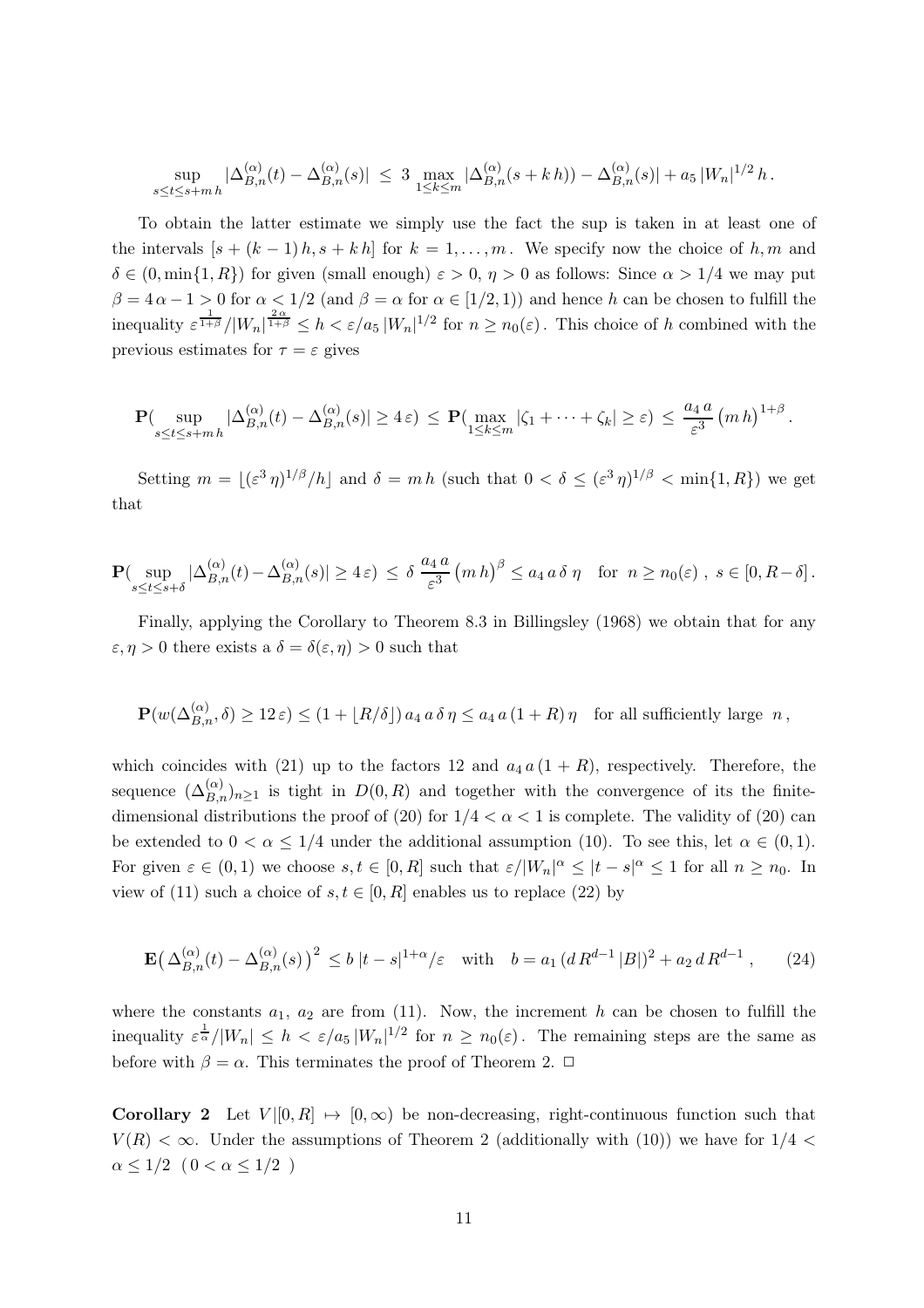$$
\int_0^R \left(\Delta_{B,n}^{(\alpha)}(r)\right)^2 dV(r) \xrightarrow[n \to \infty]{d} 4\lambda^2 |B|^2 \int_0^R r^{2d} dV(r) \mathcal{N}(0, \sigma^2)^2. \tag{25}
$$

**Corollary 3** Let v be a càdlàg-function on [0, R], i.e.  $v \in D[0, R]$ . Under the assumptions of Theorem 2 (additionally with (10)) we have for  $1/4 < \alpha \leq 1/2$  ( $0 < \alpha \leq 1/2$ )

$$
\sup_{0 \le r \le R} \left| \Delta_{B,n}^{(\alpha)}(r) v(r) \right| \underset{n \to \infty}{\xrightarrow{d}} 2 \lambda |B| \sup_{0 \le r \le R} |r^d v(r)| |\mathcal{N}(0, \sigma^2)|. \tag{26}
$$

The proofs of Corollary 2 and 3 rely on the fact that both functionals  $F_1(f) = \int_0^R f^2(r) dV(r)$ and  $F_2(f) = \sup_{0 \le r \le R} |f(r) v(r)|$  are continuous on  $D[0, R]$  in the following sense: Let  $(f_n)$  be a sequence in  $D[0, R]$  having a continuous limit f w.r.t. to the Skorohod metric in  $D[0, R]$ , see Chapt. 3 in Billingsley (1968) for a precise definition. By virtue of this definition it can be shown that  $F_i(f_n) \longrightarrow F_i(f)$  for  $i = 1, 2$ . Since the limit process  $\{G_B(r) : r \in [0, R]\}\$  in Theorem 2 is (P-a.s.) continuous, a direct application of the continuous mapping theorem, see Theorem 5.1 in Billingsley (1968), yields the limit theorems (25) and (26).  $\Box$ 

**Remark 4** The trivial weight functions  $V(r) = r$  in (25) and  $v(r) = 1$  in (26) provide analogues to the classical Cramér-von Mises and Kolmogorov-Smirnov test statistic. By means of the functions V and v one can place higher weights on  $\left|\Delta_{B,n}^{(\alpha)}(r)\right|$  in particular for small r-values, e.g.  $v(r) = e^{-ar}$  for  $a \ge d/R$  or  $V'(r) = e^{-br^{2d+1}}$  for  $b > 0$ .

#### 4 Goodness-of-fit-tests for checking point process hypotheses

Aim: Testing the null hypothesis  $H_0: P = P_0$  vs.  $H_1: P \neq P_0$  by checking the goodness-of-fit of the (known) K–function  $K_{0,B}(\cdot)$  and intensity  $\lambda_0$  of  $N \sim P_0$ .

For this purpose we change the notation (2) and put

$$
\Delta_{0,B,n}^{(\alpha)}(r) := |W_n|^{1/2 - \alpha} \left( (\widehat{\lambda^2 K_B})_n (c_n^{\alpha} r) - \lambda_0^2 K_{0,B}(c_n^{\alpha} r) \right) \quad \text{for} \quad 0 \le r \le R \quad , \quad 0 \le \alpha < 1 \, .
$$

As consequence of (3) in order to distinguish between PPes with different  $K_B$ -function, the below Theorems 3 - 5 are formulated only for  $0 < \alpha \leq 1/2$ . In the particular case  $\alpha = 1/2$  the normalizing sequence  $|W_n|^{1/2-\alpha}$  is constant equal to 1.

First we establish a  $\chi^2$ -type test as an immediate outcome of Corollary 1. According to this under the null hypothesis  $H_0$  and provided that  $N \sim P_0$  satisfies the conditions of Theorem 1 and Lemma 4, the test statistic

$$
\widehat{T_{0,B,n}^{(\alpha)}}(r_1,\ldots,r_k) := \frac{1}{(\widehat{\lambda^2})_n (\widehat{\sigma^2})_n} \sum_{i=1}^k \left( \frac{\Delta_{0,B,n}^{(\alpha)}(r_i) - \Delta_{0,B,n}^{(\alpha)}(r_{i-1})}{r_i^d - r_{i-1}^d} \right)^2 + \frac{|W_n| (\widehat{\lambda}_n - \lambda_0)^2}{(\widehat{\sigma^2})_n}
$$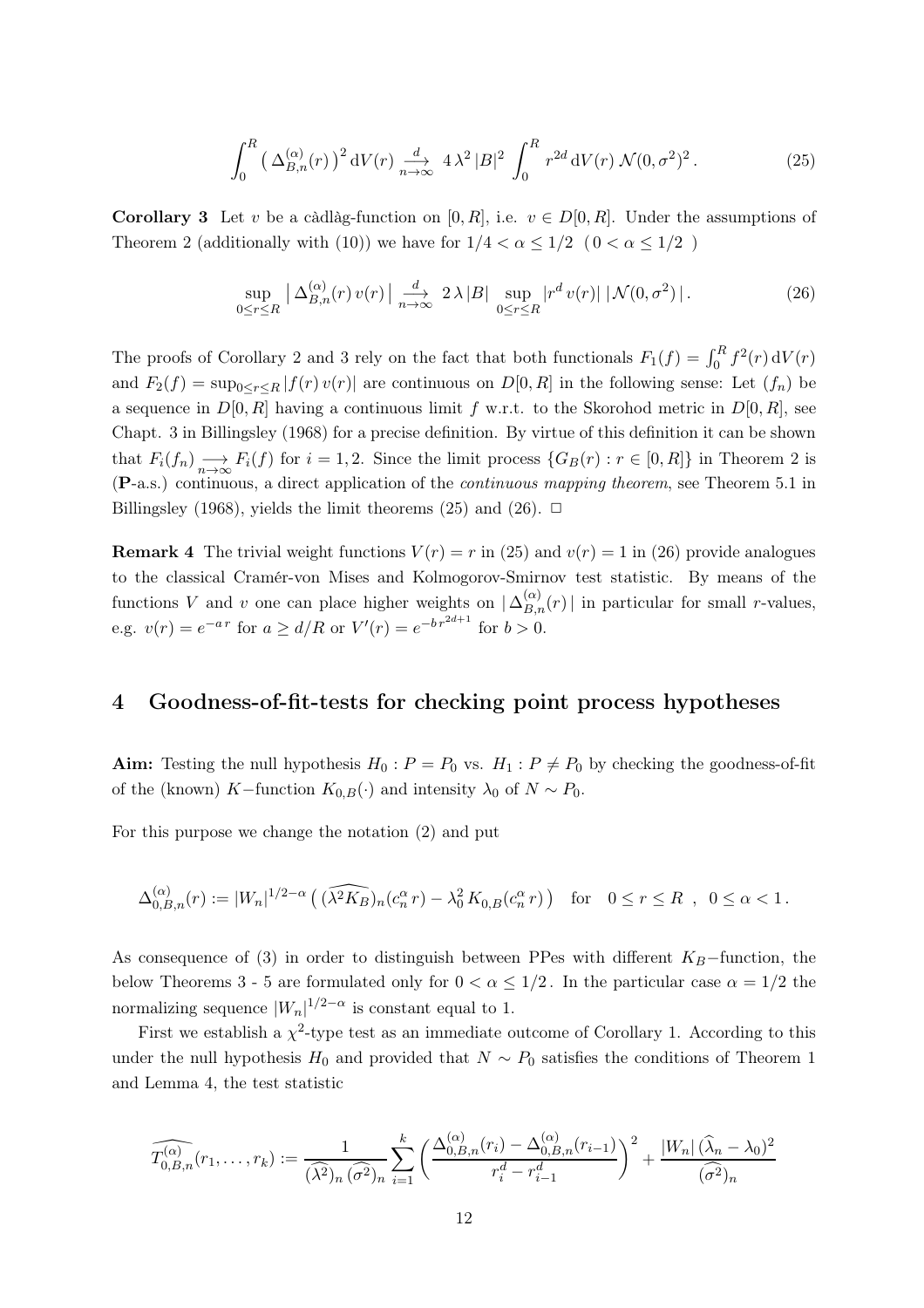possesses the limit distribution function  $F_{k,B}(x) := \mathbf{P}((4 k |B|^2 + 1) \mathcal{N}(0, 1)^2 \leq x)$  (as  $n \to \infty$ ) for any  $0 := r_0 < r_1 < \cdots < r_k < \infty$ ,  $k \ge 1$  and all  $\alpha \in (0, 1/2]$ . Given a *significance level*  $\gamma > 0$ ( = probability of the *type I error*),  $H_0$  is accepted (for sufficiently large n) if  $\widehat{T_{0,B,n}(r_1,\ldots,r_k)}$   $\leq$  $(4 k |B|^2 + 1) z_{1-\gamma/2}^2$ , where  $z_p$  denotes the *p*-quantile of the standard normal distribution  $\Phi(x) =$  $\mathbf{P}(\mathcal{N}(0,1) \leq x)$ . This follows from  $F_{k,B}((4k|B|^2+1)z_{1-\gamma/2}^2) = 1-\mathbf{P}(|\mathcal{N}(0,1)| > z_{1-\gamma/2}) = 1-\gamma$ .

**Theorem 3** Let  $N_0 \sim P_0$  satisfy the conditions of Theorem 2 (additionally with (10)) and Lemma 4. Then, under the null hypothesis  $H_0$ , we have for  $1/4 < \alpha \leq 1/2$   $(0 < \alpha \leq 1/2)$ 

$$
\frac{\int_0^R \left(\Delta_{0,B,n}^{(\alpha)}(r)\right)^2 dV(r)}{(\widehat{\lambda^2})_n (\widehat{\sigma^2})_n} + \frac{|W_n| \left(\widehat{\lambda}_n - \lambda_0\right)^2}{(\widehat{\sigma^2})_n} \xrightarrow[n \to \infty]{d} \left(4|B|^2 \int_0^R r^{2d} dV(r) + 1\right) \mathcal{N}(0,1)^2 \tag{27}
$$

and

$$
\frac{\sup_{0\leq r\leq R} \left| \Delta_{0,B,n}^{(\alpha)}(r) v(r) \right|}{\widehat{\lambda}_n \sqrt{(\widehat{\sigma^2})_n}} + \frac{\sqrt{|W_n|} |\widehat{\lambda}_n - \lambda_0|}{\sqrt{(\widehat{\sigma^2})_n}} \frac{d}{n \to \infty} \left( 2|B| \sup_{0\leq r\leq R} |r^d v(r)| + 1 \right) |\mathcal{N}(0,1)|, \quad (28)
$$

where the weight functions  $V$  and  $v$  are the same as in Corollary 2 and 3, respectively.

*Proof of Theorem 3* In view of Slutsky's lemma it suffices to prove (27) when  $(\widehat{\lambda^2})_n$  and  $(\widehat{\sigma^2})_n$ are replaced by  $\lambda_0^2$  and  $\sigma_0^2$  ( = asymptotic variance of  $N(W_n)/\sqrt{|W_n|}$  under  $H_0$ ).

Using the relations (17) and (18) under  $H_0: N \sim P_0$  we obtain after some rearrangements the following identity

$$
\frac{1}{\lambda_0^2} \int_0^R \left( \Delta_{0,B,n}^{(\alpha)}(r) \right)^2 dV(r) + |W_n| \left( \widehat{\lambda}_n - \lambda_0 \right)^2 = \left( \frac{N(W_n) - \lambda_0 |W_n|}{\sqrt{|W_n|}} \right)^2 \left( \int_0^R 4|rB|^2 dV(r) + 1 \right) + \int_0^R \left( \frac{X_n(r) + Y_n(r)}{\lambda_0} \right) \left( \frac{X_n(r) + Y_n(r)}{\lambda_0} + 4|rB| \frac{N(W_n) - \lambda_0 |W_n|}{\sqrt{|W_n|}} \right) dV(r).
$$
 (29)

Now, we apply the tightness of the sequence  $\{\Delta_{0,B,n}^{(\alpha)}(r) : r \in [0,R]\}\$  which implies that  $\sup_{0 \leq r \leq R} |X_n(r)| \frac{\mathbf{P}}{n}$  $\frac{\mathbf{P}}{n\to\infty}$  0 and  $\sup_{0\leq r\leq R}|Y_n(r)|\frac{\mathbf{P}}{n\to\infty}$  $\frac{1}{n\to\infty}$  0. Thus, the integral in (29) tends to zero in probability. Finally, the assumption (14) combined once more with Slutsky's lemma shows the normal convergence

$$
\frac{1}{\lambda_0^2} \int_0^R \left( \Delta_{0,B,n}^{(\alpha)}(r) \right)^2 dV(r) + |W_n| \left( \widehat{\lambda}_n - \lambda_0 \right)^2 \xrightarrow[n \to \infty]{d} \left( \int_0^R 4|rB|^2 dV(r) + 1 \right) \mathcal{N}(0, \sigma_0^2)^2
$$

which is equivalent to  $(27)$ . The proof of the second assertion  $(28)$  relies on the same arguments as before. The relations (17) and (18) (under  $H_0: N \sim P_0$ ) allows to derive the ( $\omega$ -wise) estimate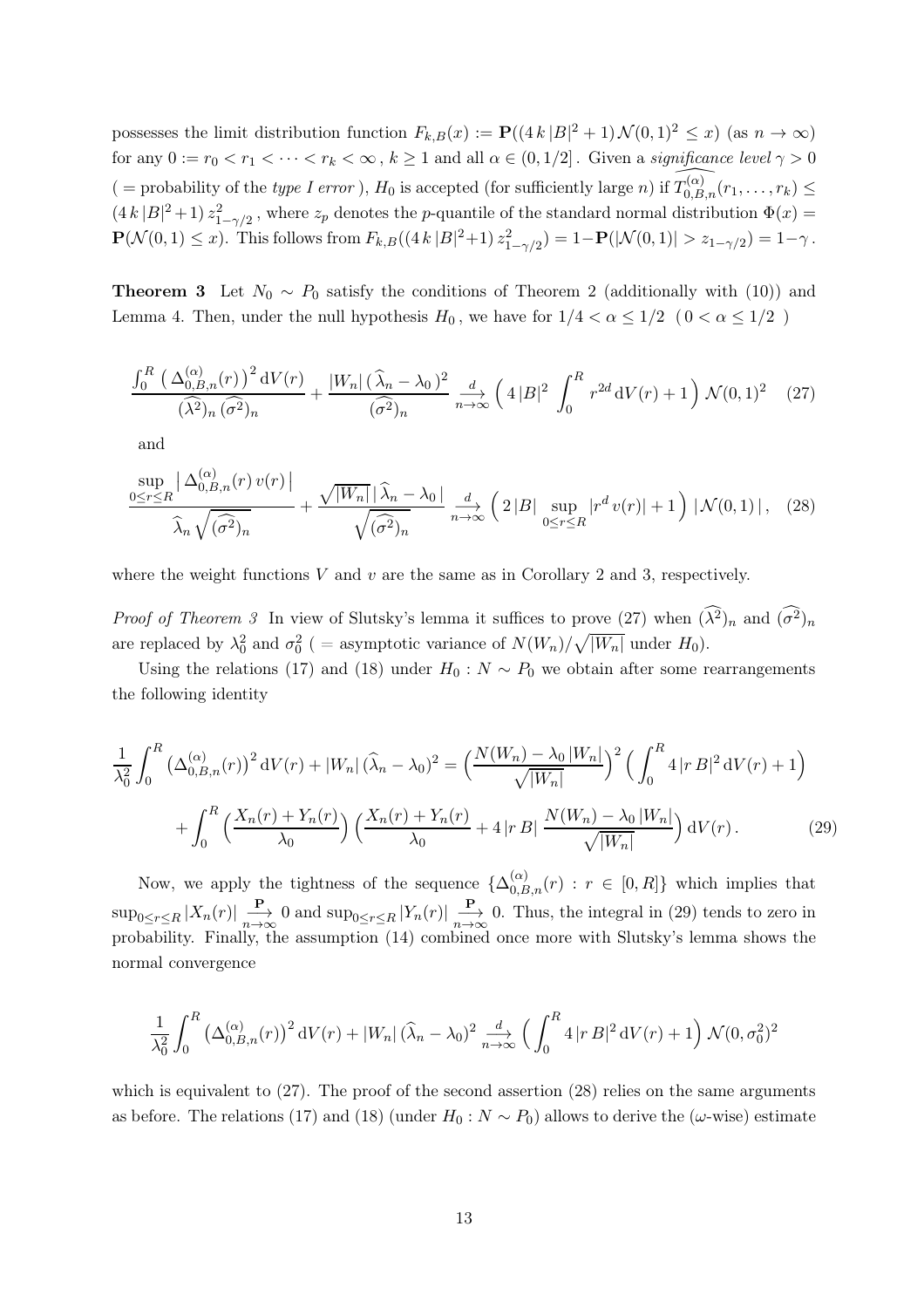$$
\left| \frac{\sup_{0 \le r \le R} \left| \Delta_{0,B,n}^{(\alpha)}(r) v(r) \right|}{\lambda_0} + \sqrt{|W_n|} \left| \widehat{\lambda}_n - \lambda_0 \right| - (2|B| \sup_{0 \le r \le R} |r^d v(r)| + 1) \frac{\left| N(W_n) - \lambda_0 \left| W_n \right| \right|}{\sqrt{|W_n|}} \right|
$$
  

$$
\le \frac{1}{\lambda_0} \sup_{0 \le r \le R} \left| \left( X_n(r) + Y_n(r) \right) v(r) \right| \xrightarrow[n \to \infty]{\mathbf{P}} 0.
$$

Together with (14) and Slutsky's lemma it follows the distributional convergence

 $0 \leq r \leq R$ 

$$
\frac{\sup_{0\leq r\leq R}|\Delta_{0,B,n}^{(\alpha)}(r) v(r)|}{\lambda_0} + \sqrt{|W_n|} |\widehat{\lambda}_n - \lambda_0| \underset{n\to\infty}{\overset{d}{\longrightarrow}} (2|B| \underset{0\leq r\leq R}{\sup} |r^d v(r)| + 1) |\mathcal{N}(0, \sigma_0^2)|,
$$

which turns out to be equivalent to (28)). Thus, the proof of Theorem 3 is complete.  $\Box$ 

A further application of the Theorem 2 consists in testing the hypothesis that two independent PPes  $N_a \sim P_a$  and  $N_b \sim P_b$  possess the same distribution, that is, testing  $H_0^{a,b}$  $_0^{a,b}$ :  $P_a = P_b$  vs.  $H^{a,b}_1$  $t_1^{a,b}: P_a \neq P_b$ . Note that the parameters  $\lambda_a$ ,  $\sigma_a^2$  and the K-function  $K_{a,B}$  and their estimators are related to  $P_a$  and an observation of  $N_a$  in  $W_n$  which also applies for quantities with subscript b. It should be mentioned that first attempts to tackle this two-sample test problem for stationary PPes were made in Doss (1989).

**Theorem 4** Let  $N_a \sim P_a$  and  $N_b \sim P_b$  be two independent  $B_4$ -mixing PPes on  $\mathbb{R}^d$  which can be observed in  $W_n$  and satisfy the conditions of Theorem 2 (additionally with (10)) and Lemma 4. Then, under the null hypothesis  $H_0^{a,b}$  $_{0}^{a,b}$ , we have for  $1/4 < \alpha \le 1/2$   $(0 < \alpha \le 1/2)$ 

$$
\frac{|W_n| \int_0^R \left( \widehat{(\lambda_a^2 K_a})_n (c_n^{\alpha} r) - (\widehat{\lambda_b^2 K_b})_n (c_n^{\alpha} r) \right)^2 dV(r)}{|W_n|^{2\alpha} \left( (\widehat{\lambda_a^2})_n (\widehat{\sigma_a^2})_n + (\widehat{\lambda_b^2})_n (\widehat{\sigma_b^2})_n \right)} + \frac{|W_n| \left( (\widehat{\lambda_a})_n - (\widehat{\lambda_b})_n \right)^2}{(\widehat{\sigma_a^2})_n + (\widehat{\sigma_b^2})_n}
$$
(30)

$$
\stackrel{d}{\longrightarrow}\left(4\,|B|^2\,\int_0^R\,r^{2d}\,\mathrm{d}V(r)+1\right)\,\mathcal{N}(0,1)^2\,.
$$

*Proof of Theorem 4* In case of the PP  $N_a \sim P_a$  we use the abbreviation

$$
\Delta_{a,B,n}^{(\alpha)}(r) := |W_n|^{1/2-\alpha} \left( (\widehat{\lambda_a^2 K_{a,B}})_n(c_n^{\alpha} r) - \lambda_a^2 K_{a,B}(c_n^{\alpha} r) \right) \text{ for } 0 \le r \le R
$$

and correspondingly  $\Delta_{b,B,n}^{(\alpha)}(r)$  for  $N_b \sim P_b$ . Further, define  $Q_{a,n} := (N_a(W_n) - \lambda_a |W_n|)/\sqrt{|W_n|}$ and likewise  $Q_{b,n}$ . Using the relations (17) and (18) for both PPes  $N_a$  and  $N_b$  (with obvious changes of the notation) we arrive at

$$
\Delta_{a,B,n}^{(\alpha)}(r) - \Delta_{b,B,n}^{(\alpha)}(r) = Z_n^{a,b}(r) + 2|rB| \left(\lambda_a Q_{a,n} - \lambda_b Q_{b,n}\right),\tag{31}
$$

where  $Z_n^{a,b}(r) := X_{a,n}(r) - X_{b,n}(r) + Y_{a,n}(r) - Y_{b,n}(r)$ . Under  $H_0^{a,b}$  $_0^{a,b}$  (which implies  $\lambda_a = \lambda_b$  and  $K_{a,B} = K_{b,B}$  we may use the ( $\omega$ -wise) equality  $\sqrt{|W_n|} ((\widehat{\lambda_a})_n - (\widehat{\lambda_b})_n) = Q_{a,n} - Q_{b,n}$ . After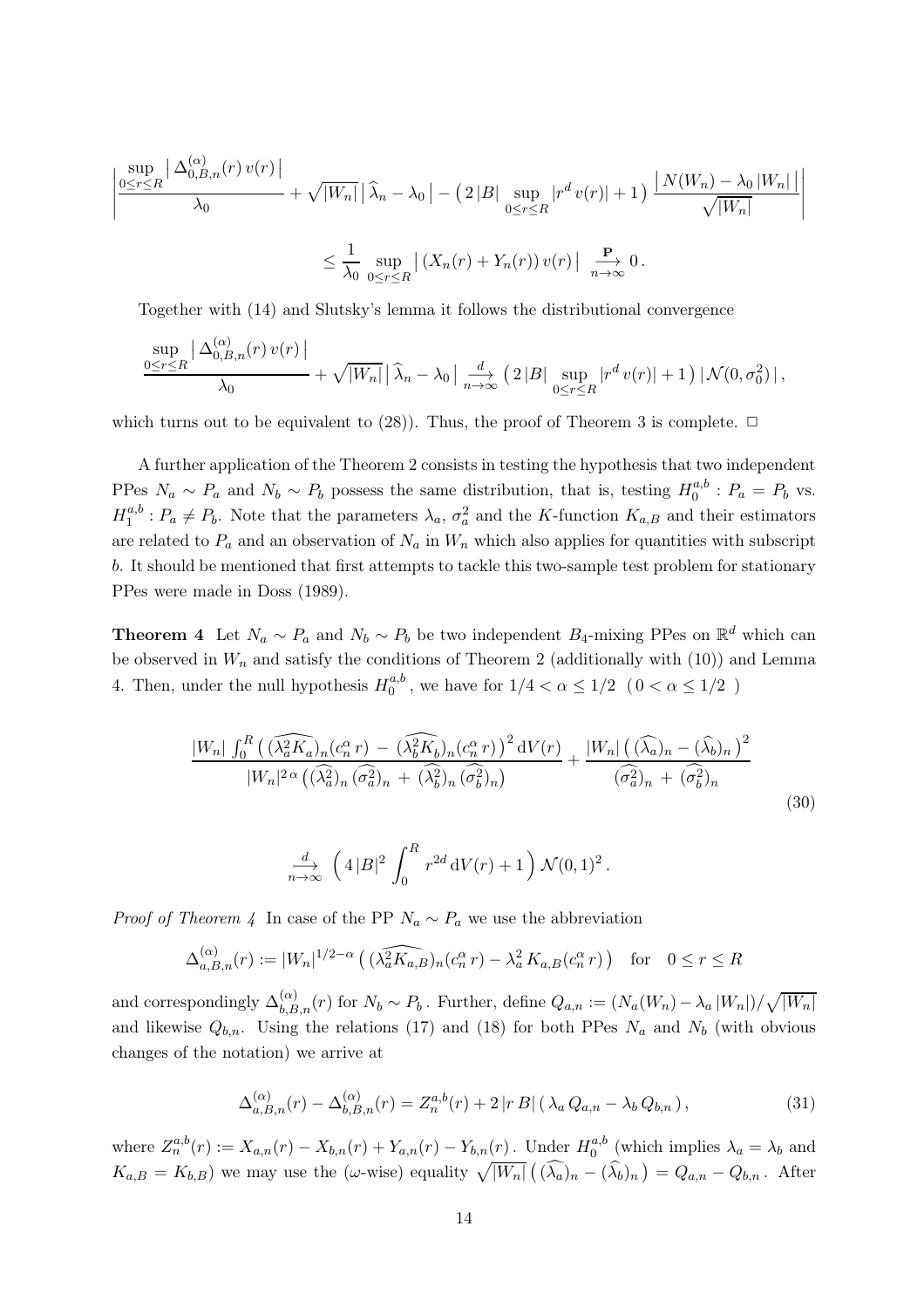squaring, integrating w.r.t. dV and dividing both sides of (31) by  $\lambda_a^2 \sigma_a^2 + \lambda_b^2 \sigma_b^2$  and provided  $H^{a,b}_0$  $\binom{a, b}{0}$ :  $P_a = P_b$  is true, we obtain the equality

$$
\frac{|W_n| \left( (\widehat{\lambda_a})_n - (\widehat{\lambda_b})_n \right)^2}{\sigma_a^2 + \sigma_b^2} + \int_0^R \frac{(\Delta_{a,B,n}^{(\alpha)}(r) - \Delta_{b,B,n}^{(\alpha)}(r))^2}{\lambda_a^2 \sigma_a^2 + \lambda_b^2 \sigma_b^2} dV(r) = \frac{(Q_{a,n} - Q_{b,n})^2}{\sigma_a^2 + \sigma_b^2}
$$

$$
+4\int_0^R |rB|^2 \, \mathrm{d}V(r) \, \frac{(Q_{a,n}-Q_{b,n})^2}{\sigma_a^2+\sigma_b^2} + \int_0^R \frac{Z_n^{a,b}(r) \left( \, Z_n^{a,b}(r) + 4 \, |rB| \left( \lambda_a \, Q_{a,n} - \lambda_b \, Q_{b,n} \right) \right)}{\lambda_a^2 \, \sigma_a^2 + \lambda_b^2 \, \sigma_b^2} \, \mathrm{d}V(r) \,,
$$

where  $\Delta_{a,B,n}^{(\alpha)}(r) - \Delta_{b,B,n}^{(\alpha)}(r)$  can be replaced by  $|W_n|^{1-2\alpha} \left( \widehat{\Lambda_a^2 K_a} \right)_n (c_n^{\alpha} r) - \widehat{\Lambda_b^2 K_b} \big) _n (c_n^{\alpha} r)$  for all  $0 \le r \le R$ . The assumptions of Theorem 2 put on both PPes  $N_a \sim P_a$  and  $N_b \sim P_b$  and their independence imply

$$
\sup_{0 \le r \le R} |Z_n^{a,b}(r)| \xrightarrow[n \to \infty]{\mathbf{P}} 0 \quad \text{and} \quad \frac{Q_{a,n} - Q_{b,n}}{\sqrt{\sigma_a^2 + \sigma_b^2}} \xrightarrow[n \to \infty]{d} \mathcal{N}(0,1),
$$

whence in summary we conclude that

$$
\frac{|W_n|^{1-2\alpha}}{\lambda_a^2 \sigma_a^2 + \lambda_b^2 \sigma_b^2} \int_0^R \left( \widehat{(\lambda_a^2 K_a)}_n(c_n^{\alpha} r) - (\widehat{\lambda_b^2 K_b})_n(c_n^{\alpha} r) \right)^2 dV(r) + \frac{|W_n| \left( (\widehat{\lambda_a})_n - (\widehat{\lambda_b})_n \right)^2}{\sigma_a^2 + \sigma_b^2}
$$
  

$$
\xrightarrow[n \to \infty]{d} \left( 4|B|^2 \int_0^R r^{2d} dV(r) + 1 \right) \mathcal{N}(0, 1)^2.
$$

After replacing the unknown parameters  $\lambda_a^2$ ,  $\lambda_b^2$  and  $\sigma_a^2$ ,  $\sigma_b^2$  by the mean-square consistent estimators given in (13) and (12), respectively, and applying of Slutsky's lemma, the proof of Theorem 4 is complete.  $\Box$ 

**Theorem 5** Let  $N_a \sim P_a$  and  $N_b \sim P_b$  be two independent  $B_4$ -mixing PPes on  $\mathbb{R}^d$  which can be observed in  $W_n$  and satisfy the conditions of Theorem 2 (additionally with (10)) and Lemma 4. Then, under the null hypothesis  $H_0^{a,b}$  $_{0}^{a,b}$ , we have for  $1/4 < \alpha \le 1/2$   $(0 < \alpha \le 1/2)$ 

$$
\frac{\sqrt{|W_n|} \sup_{0 \le r \le R} |((\widehat{\lambda_a^2 K_a})_n (c_n^{\alpha} r) - (\widehat{\lambda_b^2 K_b})_n (c_n^{\alpha} r)) v(r)|}{|W_n|^{\alpha} \sqrt{(\widehat{\lambda_a^2})_n (\widehat{\sigma_a^2})_n + (\widehat{\lambda_b^2})_n (\widehat{\sigma_b^2})_n}} + \frac{\sqrt{|W_n|} |(\widehat{\lambda_a})_n - (\widehat{\lambda_b})_n |}{\sqrt{(\widehat{\sigma_a^2})_n + (\widehat{\sigma_b^2})_n}}
$$
(32)

$$
\frac{d}{n\to\infty}\left(2\left|B\right|\left|\sup_{0\leq r\leq R}\left|r^d\,v(r)\right|+1\right)\left|\mathcal{N}(0,1)\right|.
$$

Proof of Theorem 5 With the notation introduced in the proof of Theorem 4 and (31) it is easily seen that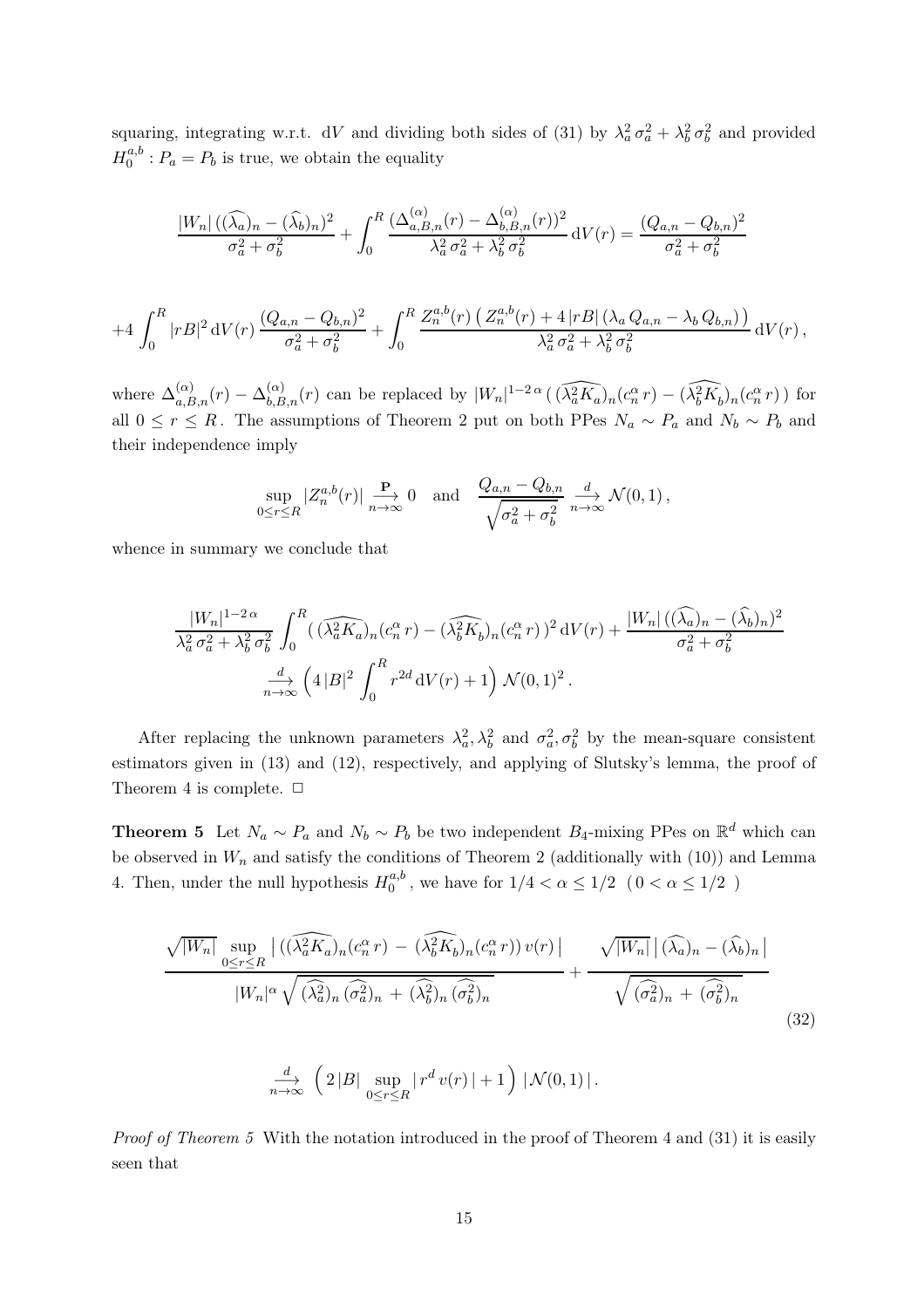$$
\left| \frac{\sup\limits_{0 \leq r \leq R} \left| \left( \Delta_{a,B,n}^{(\alpha)}(r) - \Delta_{b,B,n}^{(\alpha)}(r) \right) v(r) \right|}{\sqrt{\lambda_a^2 \sigma_a^2 + \lambda_b^2 \sigma_b^2}} - 2 |B| \sup\limits_{0 \leq r \leq R} \left| r^d v(r) \right| \frac{\left| \lambda_a Q_{a,n} - \lambda_b Q_{b,n} \right|}{\sqrt{\lambda_a^2 \sigma_a^2 + \lambda_b^2 \sigma_b^2}} \right|
$$

is bounded by the sequence sup  $0 \leq r \leq R$  $\left| Z_{n}^{a,b}(r) v(r) \right| / \sqrt{\lambda_{a}^{2} \sigma_{a}^{2} + \lambda_{b}^{2} \sigma_{b}^{2}}$  tending to zero in probability. Obviously, just as in the foregoing proof, if  $H_0^{a,b}$  $\binom{a, b}{0}$  is true and if (14) is satisfied for both of the independent PPes  $N_a$  and  $N_b$  we have

$$
\frac{\sqrt{|W_n|} |(\widehat{\lambda_a})_n - (\widehat{\lambda_b})_n|}{\sqrt{\sigma_a^2 + \sigma_b^2}} = \frac{|\lambda_a Q_{a,n} - \lambda_b Q_{b,n}|}{\sqrt{\lambda_a^2 \sigma_a^2 + \lambda_b^2 \sigma_b^2}} = \frac{|Q_{a,n} - Q_{b,n}|}{\sqrt{\sigma_a^2 + \sigma_b^2}} \xrightarrow[n \to \infty]{d} \mathcal{N}(0,1) |.
$$

Hence, if  $H_0^{a,b}$  $_{0}^{a,b}$  is true and all the assumptions of Theorem 4 are fulfilled,

$$
\frac{\sqrt{|W_n|} \sup_{0 \le r \le R} |((\widehat{\lambda_a^2 K_a})_n (c_n^{\alpha} r) - (\widehat{\lambda_b^2 K_b})_n (c_n^{\alpha} r)) v(r)| + \frac{\sqrt{|W_n|} |(\widehat{\lambda_a})_n - (\widehat{\lambda_b})_n|}{|W_n|^{\alpha} \sqrt{\lambda_a^2 \sigma_a^2 + \lambda_b^2 \sigma_b^2}} + \frac{\sqrt{|W_n|} |(\widehat{\lambda_a})_n - (\widehat{\lambda_b})_n|}{\sqrt{\sigma_a^2 + \sigma_b^2}}
$$

$$
\frac{d}{n \to \infty} \left(2 |B| \sup_{0 \le r \le R} |r^d v(r)| + 1\right) |\mathcal{N}(0, 1)|.
$$

The arguments at the of the proof of Theorem 4 confirm the assertion stated in Theorem 5.  $\Box$ 

**Remark 5** The observation windows of  $N_a$  and  $N_b$  need not to be the same. Theorems 4 and 5 remain valid when the independent PPes  $N_a$  and  $N_b$  are given in  $(W_n^a)$  and  $(W_n^b)$  (each forming a CAS) such that  $|W_n^a| = |W_n^b|$  for sufficiently large *n*.

**Remark 6** Let there be given a significance level  $\gamma > 0$  ( = probability of the type I error). Then,  $H_0$  resp.  $H_0^{a,b}$  $_{0}^{a,b}$  is accepted (for large *n*) if the test statistic on the l.h.s. of (27) resp. (30) does not exceed  $(4|B|^2 \int_0^R r^{2d} dV + 1) z_{1-\gamma/2}^2$  (or if the test statistic on the l.h.s. of (28) resp. (32) does not exceed  $(2|B| \sup_{r \in [0,R]} |r^d v(r)| + 1) z_{1-\gamma/2}$ , where  $z_p$  is defined by  $\Phi(z_p) = p$ .

## 5 Proofs of Lemma 2 and Lemma 3

Proof of Lemma 2 We start with the following decomposition

$$
\mathbf{E} \Big[ \left| W_n \right| (\widehat{\lambda^2 K_B})_n(c_n^{\alpha} r) - N(W_n) \alpha_{red}^{(2)}(c_n^{\alpha} r B) - \alpha_{red}^{(2)}(c_n^{\alpha} r B) \left( N(W_n) - \lambda \left| W_n \right| \right) \Big]^2
$$
\n
$$
= (\alpha_{red}^{(2)}(c_n^{\alpha} r B))^2 \mathbf{Var}(N(W_n)) + \mathbf{E} \Big[ \left| W_n \right| (\widehat{\lambda^2 K_B})_n(c_n^{\alpha} r) - N(W_n) \alpha_{red}^{(2)}(c_n^{\alpha} r B) \Big]^2
$$
\n
$$
- 2 \alpha_{red}^{(2)}(c_n^{\alpha} r B) \mathbf{E} \Big[ \left( N(W_n) - \lambda \left| W_n \right| \right) \Big[ \left| W_n \right| (\widehat{\lambda^2 K_B})_n(c_n^{\alpha} r) - N(W_n) \alpha_{red}^{(2)}(c_n^{\alpha} r B) \Big]
$$
\n
$$
= T_n^{(1)}(r B) + T_n^{(2)}(r B) - T_n^{(3)}(r B) .
$$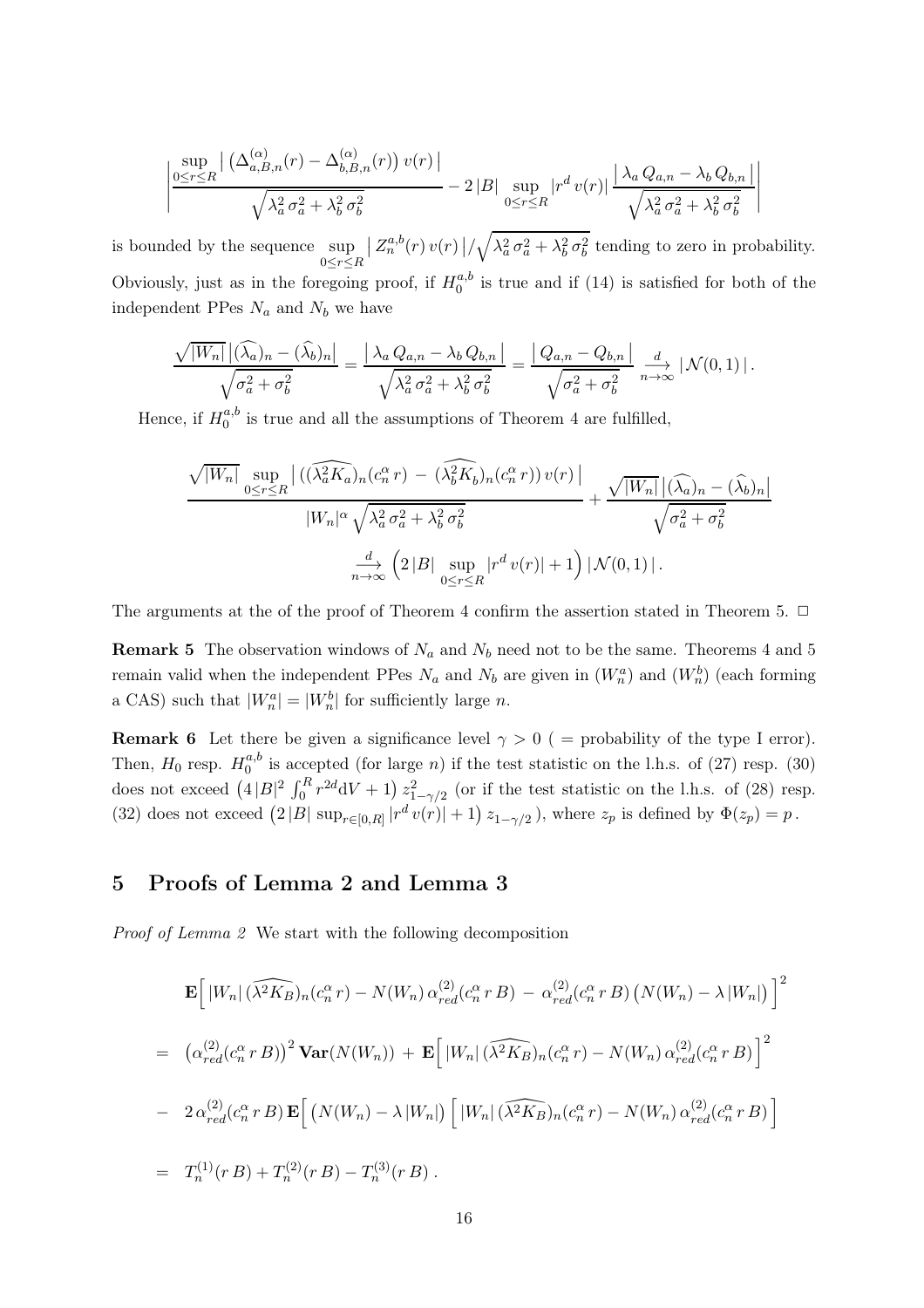The assertion of Lemma 2 follows from the three limits

$$
\lim_{n \to \infty} |W_n|^{-(1+2\alpha)} T_n^{(1)}(rB) = \lim_{n \to \infty} |W_n|^{-(1+2\alpha)} T_n^{(2)}(rB) = \lambda^3 |rB|^2 \left(1 + \gamma_{red}^{(2)}(\mathbb{R}^d)\right) \tag{33}
$$

and

$$
\lim_{n \to \infty} |W_n|^{-(1+2\alpha)} T_n^{(3)}(rB) = 2\lambda^3 |rB|^2 \left(1 + \gamma_{red}^{(2)}(\mathbb{R}^d)\right). \tag{34}
$$

Using the second-order stationarity of  $N = \sum_{i \geq 1} \delta_{X_i}$  and the definitions of  $\gamma^{(2)}$  and  $\gamma_{red}^{(2)}$  we get

$$
\mathbf{Var}(N(W_n)) = \mathbf{E}\big(N(W_n) - \lambda |W_n|\big)^2 = \lambda |W_n| + \gamma^{(2)}(W_n \times W_n) = \lambda |W_n| +
$$
  

$$
\lambda \int_{\mathbb{R}^d} \int_{\mathbb{R}^d} \mathbf{1}_{W_n}(x) \mathbf{1}_{W_n}(y+x) \gamma_{red}^{(2)}(\mathrm{d}y) \mathrm{d}x = \lambda |W_n| + \lambda \int_{\mathbb{R}^d} |W_n \cap (W_n - y)| \gamma_{red}^{(2)}(\mathrm{d}y),
$$

whence in view of  $\|\gamma_{red}^{(2)}\|_{var} < \infty$ , Lemma 1 and Lebesgue's convergence theorem it follows that

$$
\frac{\alpha_{red}^{(2)}(c_n^{\alpha} \, r \, B)}{|W_n|^{\alpha}} = \lambda \, |r \, B| + \frac{\gamma_{red}^{(2)}(c_n^{\alpha} \, r \, B)}{|W_n|^{\alpha}} \underset{n \to \infty}{\longrightarrow} \lambda \, |r \, B| \quad \text{for} \quad \alpha > 0 \tag{35}
$$

and

$$
\frac{\gamma^{(2)}(W_n \times W_n)}{|W_n|} = \frac{\lambda}{|W_n|} \int_{\mathbb{R}^d} |W_n \cap (W_n - y)| \, \gamma_{red}^{(2)}(\text{d}y) \underset{n \to \infty}{\longrightarrow} \lambda \, \gamma_{red}^{(2)}(\mathbb{R}^d) \, .
$$

The latter two relations prove the first limit of (33).

Taking into account the unbiasedness of  $(\widehat{\lambda^2 K_B})_n(c_n^{\alpha} r)$ , i.e.  $\mathbf{E}(\widehat{\lambda^2 K_B})_n(r) = \lambda^2 K_B(r)$  $\lambda \alpha_{red}^{(2)}(rB)$ , and  $\mathbf{E}N(W_n) = \lambda |W_n|$  we can write  $T_n^{(3)}(rB)$  as follows:

$$
T_n^{(3)}(r\,B) = 2\,\alpha_{red}^{(2)}(c_n^{\alpha}r\,B) \left[|W_n|\,\mathbf{E}N(W_n)\,\widehat{(\lambda^2 K_B)_n}(c_n^{\alpha}r) - \mathbf{E}N^2(W_n)\,\alpha_{red}^{(2)}(c_n^{\alpha}r\,B)\right]
$$
  
=  $2\,\alpha_{red}^{(2)}(c_n^{\alpha}r\,B)\,|W_n|\left[\,\mathbf{E}N(W_n)\,\widehat{(\lambda^2 K_B)_n}(c_n^{\alpha}r) - \lambda^2\,|W_n|\,\alpha_{red}^{(2)}(c_n^{\alpha}r\,B)\,\right]$   
-  $2\,\big(\alpha_{red}^{(2)}(c_n^{\alpha}r\,B)\big)^2\,\mathbf{Var}(N(W_n)).$ 

Combining (35) and  $\text{Var}(N(W_n))/|W_n| \longrightarrow \infty \lambda (1 + \gamma_{red}^{(2)}(\mathbb{R}^d))$  reveals that (34) is equivalent to

$$
\lim_{n \to \infty} |W_n|^{-\alpha} \left[ \mathbf{E} N(W_n) \left( \widehat{\lambda^2 K_B} \right)_n (c_n^{\alpha} r) - \lambda^2 |W_n| \alpha_{red}^{(2)}(c_n^{\alpha} r B) \right] = 2 \lambda^2 |r B| \left( 1 + \gamma_{red}^{(2)}(\mathbb{R}^d) \right). \tag{36}
$$
  
For this purpose we rewrite  $\mathbf{E} N(W_n) \left( \widehat{\lambda^2 K_B} \right)_n (c_n^{\alpha} r)$  as follows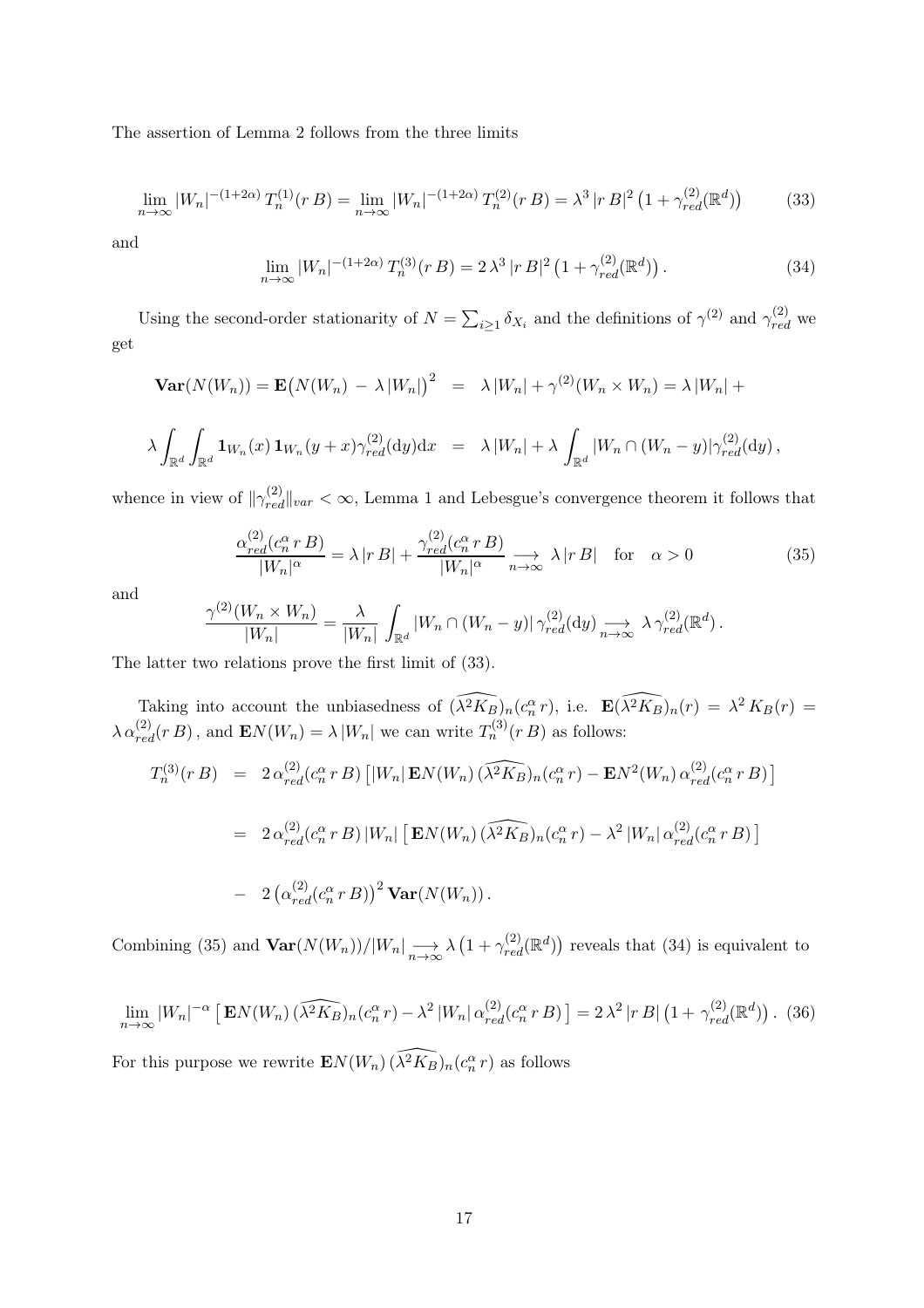$$
\mathbf{E}N(W_{n})\left(\widehat{\lambda^{2}K_{B}}\right)_{n}(c_{n}^{\alpha}r) = \mathbf{E} \sum_{i,j,k \geq 1} \frac{\mathbf{1}_{W_{n}}(X_{i}) \mathbf{1}_{W_{n}}(X_{j}) \mathbf{1}_{W_{n}}(X_{k})}{|(W_{n}-X_{i}) \cap (W_{n}-X_{j})|} \mathbf{1}_{c_{n}^{\alpha}rB}(X_{j}-X_{i})
$$
\n
$$
= \mathbf{E} \sum_{i,j,k \geq 1} \frac{\mathbf{1}_{W_{n}}(X_{i}) \mathbf{1}_{W_{n}}(X_{j}) \mathbf{1}_{W_{n}}(X_{k})}{|(W_{n}-X_{i}) \cap (W_{n}-X_{j})|} \mathbf{1}_{c_{n}^{\alpha}rB}(X_{j}-X_{i})
$$
\n
$$
+ \mathbf{E} \sum_{i,k \geq 1} \frac{\mathbf{1}_{W_{n}}(X_{i}) \mathbf{1}_{W_{n}}(X_{k}) \mathbf{1}_{c_{n}^{\alpha}rB}(X_{k}-X_{i})}{|(W_{n}-X_{i}) \cap (W_{n}-X_{k})|} + \mathbf{E} \sum_{j,k \geq 1} \frac{\mathbf{1}_{W_{n}}(X_{j}) \mathbf{1}_{W_{n}}(X_{k}) \mathbf{1}_{c_{n}^{\alpha}rB}(X_{k}-X_{j})}{|(W_{n}-X_{k}) \cap (W_{n}-X_{j})|}
$$
\n
$$
= \int_{\mathbb{R}^{d}} \int_{\mathbb{R}^{d}} \frac{\mathbf{1}_{W_{n}}(x) \mathbf{1}_{W_{n}}(y) \mathbf{1}_{W_{n}}(z)}{|W_{n} \cap (W_{n}-y+x)|} \mathbf{1}_{c_{n}^{\alpha}rB}(y-x) \alpha^{(3)}(\mathbf{d}(x,y,z))
$$
\n
$$
+ 2 \int_{\mathbb{R}^{d}} \int_{\mathbb{R}^{d}} \frac{\mathbf{1}_{W_{n}}(x) \mathbf{1}_{W_{n}}(y)}{|W_{n} \cap (W_{n}-y+x)|} \mathbf{1}_{c_{n}^{\alpha}rB}(y-x) \alpha^{(2)}(\mathbf{d}(x,y))
$$
\n
$$
= \lambda \int_{\mathbb{R}^{d}} \int_{\mathbb{
$$

Disintegration of formula (6) for  $k = 3$  on both sides w.r.t. the third component leads to

$$
\alpha_{red}^{(3)}(A_1 \times A_2) = \gamma_{red}^{(3)}(A_1 \times A_2) + \lambda |A_1| \gamma_{red}^{(2)}(A_2) + \gamma^{(2)}(A_1 \times A_2) + \lambda \gamma_{red}^{(2)}(A_1) |A_2| + \lambda^2 |A_1| |A_2|
$$
  

$$
= \gamma_{red}^{(3)}(A_1 \times A_2) + \lambda |A_1| \gamma_{red}^{(2)}(A_2) + \gamma^{(2)}(A_1 \times A_2) + \lambda \alpha_{red}^{(2)}(A_1) |A_2|
$$
(38)

for any bounded  $A_1, A_2 \in \mathcal{B}^d$ . Thus, according to (38) we rewrite (37) so that  $\mathbf{E} N(W_n)$   $(\widehat{\lambda^2 K_B})_n(c_n^{\alpha} r)$ takes the form

$$
\lambda \int_{\mathbb{R}^d} \int_{\mathbb{R}^d} \frac{|W_n \cap (W_n - y) \cap (W_n - z)| \mathbf{1}_{c_n^{\alpha} r} B(y)}{|W_n \cap (W_n - y)|} \left[ \gamma_{red}^{(3)}(\mathbf{d}(y, z)) + \lambda \gamma_{red}^{(2)}(\mathbf{d}z) \mathbf{d}y + \gamma^{(2)}(\mathbf{d}(y, z)) \right]
$$
  
+ 
$$
\lambda^2 \int_{\mathbb{R}^d} \int_{\mathbb{R}^d} \frac{|W_n \cap (W_n - y) \cap (W_n - z)| \mathbf{1}_{c_n^{\alpha} r} B(y)}{|W_n \cap (W_n - y)|} \alpha_{red}^{(2)}(\mathbf{d}y) \mathbf{d}z + 2 \lambda \alpha_{red}^{(2)}(c_n^{\alpha} r B).
$$

Since  $\int_{\mathbb{R}^d} |W_n \cap (W_n - y) \cap (W_n - z)| \,dz = |W_n \cap (W_n - y)| |W_n|$  multiple application of Fubini's theorem yields the estimate

$$
\left| \mathbf{E} N(W_n) \left( \widehat{\lambda^2 K_B} \right)_n (c_n^{\alpha} r) - \lambda^2 |W_n| \alpha_{red}^{(2)}(c_n^{\alpha} r B) - 2 \lambda \alpha_{red}^{(2)}(c_n^{\alpha} r B) - 2 \lambda^2 |c_n^{\alpha} r B| \gamma_{red}^{(2)}(\mathbb{R}^d) \right|
$$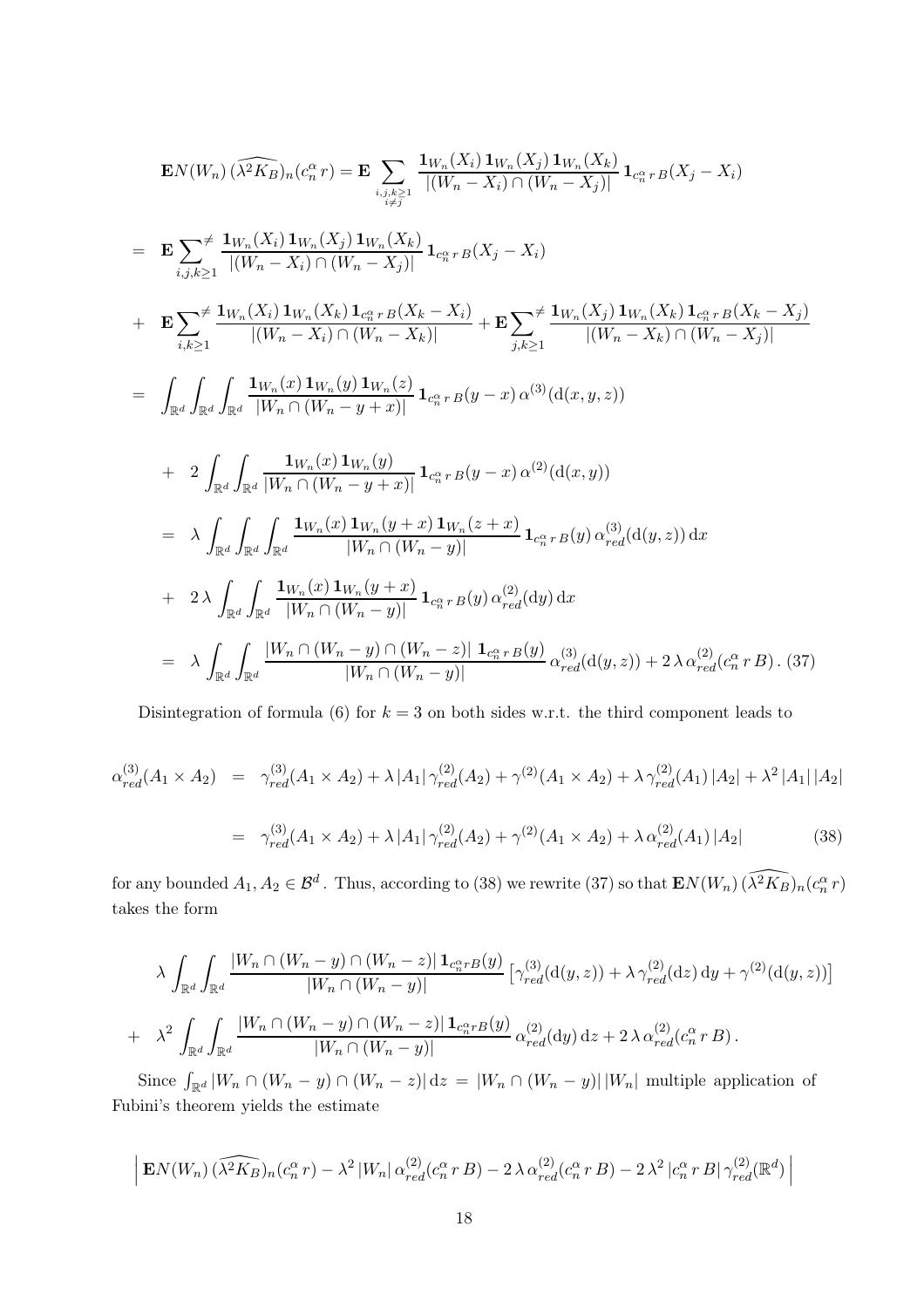$$
\leq \lambda \|\gamma_{red}^{(3)}\|_{var} + \lambda \int_{\mathbb{R}^d} \int_{c_n^{\alpha} r B} \left(1 - \frac{|W_n \cap (W_n - y) \cap (W_n - z)|}{|W_n \cap (W_n - y)|}\right) dy \gamma_{red}^{(2)}(dz).
$$

From Lemma 1 we see that, for any  $y \in c_n^{\alpha} r B$  and  $z \in \mathbb{R}^d$ ,

$$
1 - \frac{|W_n \cap (W_n - y) \cap (W_n - z)|}{|W_n|} \le 1 - \frac{|W_n \cap (W_n - y)|}{|W_n|} + 1 - \frac{|W_n \cap (W_n - z)|}{|W_n|} \underset{n \to \infty}{\longrightarrow} 0,
$$

whence together with (35) and Lebesgue's convergence theorem it follows (36) so that (34) is proved.

In order to verify the second limit of (33) we use again the relations  $\mathbf{E}(\widehat{\lambda^2 K_B})_n(c_n^{\alpha} r) =$  $\lambda \alpha_{red}^{(2)}(c_n^{\alpha} r B)$  and  $\mathbf{E} N(W_n) = \lambda |W_n|$  which allows to write  $T_n^{(2)}(r B)$  in the following form:

$$
T_n^{(2)}(r\,B) = \mathbf{E} \Big[ |W_n| \left( \widehat{\lambda^2 K_B} \right)_n (c_n^{\alpha} r) - N(W_n) \alpha_{red}^{(2)} (c_n^{\alpha} r \, B) \Big]^2
$$
  
\n
$$
= |W_n|^2 \mathbf{E} \Big[ (\widehat{\lambda^2 K_B})_n (c_n^{\alpha} r) \Big]^2 - \left( \alpha_{red}^{(2)} (c_n^{\alpha} r \, B) \right)^2 \mathbf{E} N^2 (W_n) - T_n^{(3)} (r \, B)
$$
  
\n
$$
= |W_n|^2 \mathbf{Var} \Big[ (\widehat{\lambda^2 K_B})_n (c_n^{\alpha} r) \Big] - \mathbf{Var} \big( N(W_n) \big) \left( \alpha_{red}^{(2)} (c_n^{\alpha} r \, B) \right)^2 - T_n^{(3)} (r \, B).
$$

Having in mind the just proved limit (34) and the limits  $\text{Var}(N(W_n))/|W_n| \longrightarrow \infty \lambda (1 +$  $\gamma_{red}^{(2)}(\mathbb{R}^d)$  and (35), we need to show that

$$
\lim_{n \to \infty} |W_n|^{1-2\alpha} \operatorname{Var}\left[ (\widehat{\lambda^2 K_B})_n (c_n^{\alpha} r) \right] = 4\lambda^3 |r B|^2 \left( 1 + \gamma_{red}^{(2)}(\mathbb{R}^d) \right). \tag{39}
$$

According to the definition of the estimator  $(\widehat{\lambda^2 K_B})_n(r)$  we first rewrite its second moment as expectations of multiple sums over pairwise distinct atoms of N which can be expressed in terms of integrals w.r.t. the factorial moment measures  $\alpha^{(k)}(\cdot)$  for  $k = 2, 3, 4$ . In this way we get

$$
\mathbf{E}\left[\left(\widehat{\lambda^{2}K_{B}}\right)_{n}(r)\right]^{2} = \mathbf{E}\sum_{\substack{i,j,k,\ell \geq 1 \\ i \neq j,k \neq \ell}}\frac{\mathbf{1}_{W_{n}}(X_{i})\mathbf{1}_{W_{n}}(X_{j})\mathbf{1}_{W_{n}}(X_{k})\mathbf{1}_{W_{n}}(X_{\ell})\mathbf{1}_{rB}(X_{j}-X_{i})\mathbf{1}_{rB}(X_{\ell}-X_{k})}{|(W_{n}-X_{i})\cap(W_{n}-X_{j})||(W_{n}-X_{k})\cap(W_{n}-X_{\ell})|}
$$
\n
$$
= \mathbf{E}\sum_{i,j,k,\ell \geq 1} \frac{\mathbf{1}_{W_{n}}(X_{i})\mathbf{1}_{W_{n}}(X_{j})\mathbf{1}_{W_{n}}(X_{k})\mathbf{1}_{W_{n}}(X_{\ell})\mathbf{1}_{rB}(X_{j}-X_{i})\mathbf{1}_{rB}(X_{\ell}-X_{k})}{|(W_{n}-X_{i})\cap(W_{n}-X_{j})||(W_{n}-X_{k})\cap(W_{n}-X_{\ell})|}
$$
\n
$$
+ 4\mathbf{E}\sum_{i,j,k \geq 1} \frac{\mathbf{1}_{W_{n}}(X_{i})\mathbf{1}_{W_{n}}(X_{j})\mathbf{1}_{W_{n}}(X_{k})\mathbf{1}_{rB}(X_{j}-X_{i})\mathbf{1}_{rB}(X_{k}-X_{i})}{|(W_{n}-X_{i})\cap(W_{n}-X_{j})||(W_{n}-X_{i})\cap(W_{n}-X_{k})|}
$$
\n
$$
+ 2\mathbf{E}\sum_{i,j \geq 1} \frac{\mathbf{1}_{W_{n}}(X_{i})\mathbf{1}_{W_{n}}(X_{j})\mathbf{1}_{rB}(X_{j}-X_{i})}{|(W_{n}-X_{i})\cap(W_{n}-X_{j})|^{2}},
$$

$$
\left[\mathbf{E}(\widehat{\lambda^2 K_B})_n(r)\right]^2 = \int_{W_n} \int_{W_n} \int_{W_n} \int_{W_n} \frac{\mathbf{1}_{r, B}(y-x) \mathbf{1}_{r, B}(v-u) \alpha^{(2)}(\mathrm{d}(x, y)) \alpha^{(2)}(\mathrm{d}(u, v))}{|W_n \cap (W_n - y + x)| \, |W_n \cap (W_n - v + u)|}
$$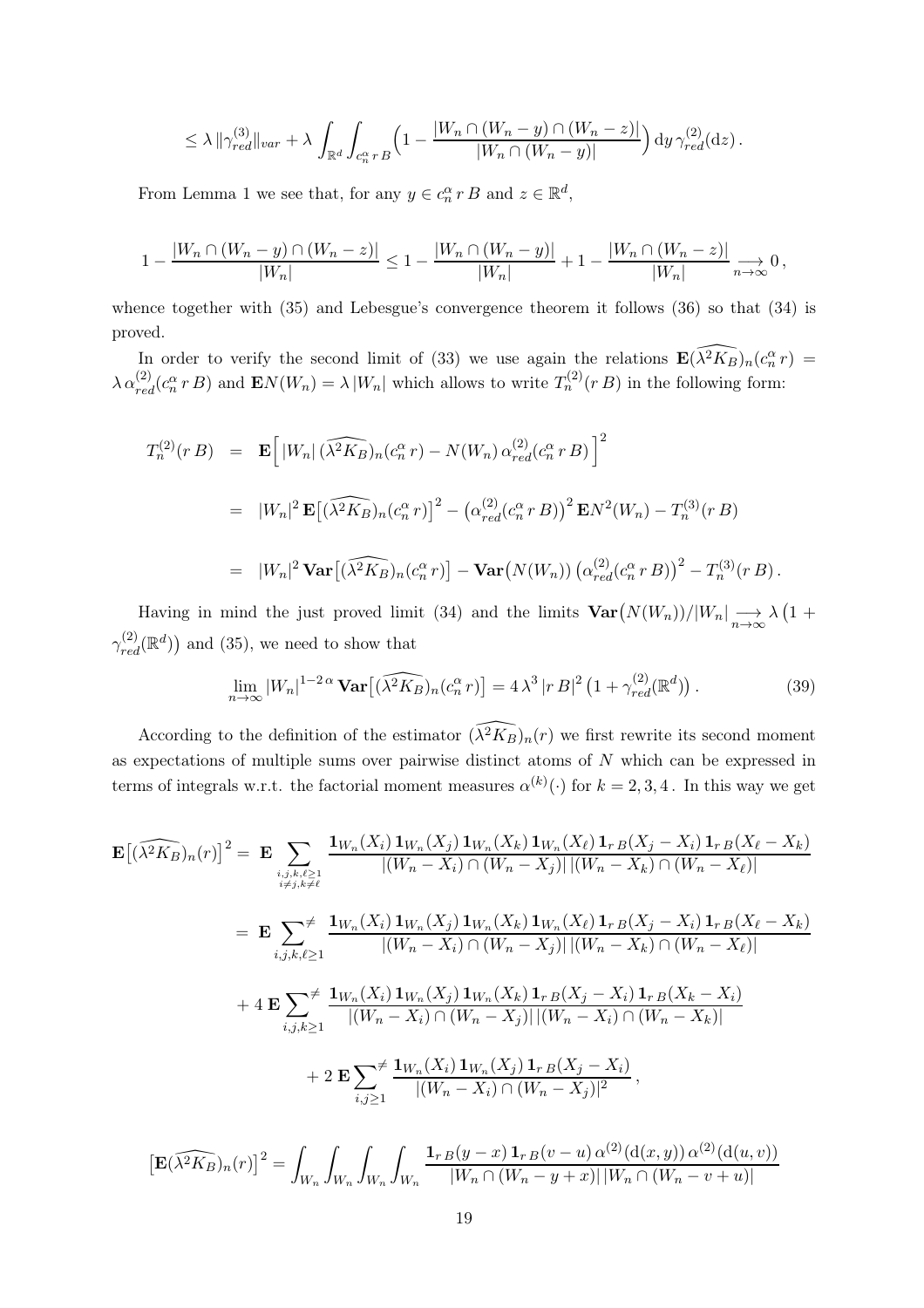and

$$
\mathbf{Var}\left[(\widehat{\lambda^{2}K_{B}})_{n}(c_{n}^{\alpha} r)\right] = \int_{\mathbb{R}^{d}} \int_{\mathbb{R}^{d}} \int_{\mathbb{R}^{d}} \frac{\mathbf{1}_{W_{n}}(x) \mathbf{1}_{W_{n}}(y) \mathbf{1}_{W_{n}}(u) \mathbf{1}_{W_{n}}(v) \mathbf{1}_{c_{n}^{\alpha} rB}(y-x)}{\left|W_{n} \cap (W_{n} - y + x)\right| \left|W_{n} \cap (W_{n} - v + u)\right|}
$$
  
\n
$$
\times \mathbf{1}_{c_{n}^{\alpha} rB}(v-u) \left[\alpha^{(4)}(\mathbf{d}(x,y,u,v)) - \alpha^{(2)}(\mathbf{d}(x,y)) \alpha^{(2)}(\mathbf{d}(u,v))\right]
$$
  
\n
$$
+ 4 \int_{W_{n}} \int_{W_{n}} \int_{W_{n}} \frac{\mathbf{1}_{c_{n}^{\alpha} rB}(y-x) \mathbf{1}_{c_{n}^{\alpha} rB}(z-x) \alpha^{(3)}(\mathbf{d}(x,y,z))}{\left|W_{n} \cap (W_{n} - y + x)\right| \left|W_{n} \cap (W_{n} - z + x)\right|}
$$
  
\n
$$
+ 2 \int_{W_{n}} \int_{W_{n}} \frac{\mathbf{1}_{c_{n}^{\alpha} rB}(y-x) \alpha^{(2)}(\mathbf{d}(x,y))}{\left|W_{n} \cap (W_{n} - y + x)\right|^{2}}
$$
  
\n
$$
= T_{n}^{(4)}(rB) + 4 T_{n}^{(5)}(rB) + 2 T_{n}^{(6)}(rB). \tag{40}
$$

We first treat the asymptotic behaviour of  $T_n^{(5)}(r B)$  and  $T_n^{(6)}(r B)$ . After some obvious rearrangements combined with Lemma 1 and (35) we obtain

$$
\frac{|W_n| T_n^{(6)}(rB)}{|W_n|^{2\alpha}} = \frac{\lambda |W_n|}{|W_n|^{2\alpha}} \int_{\mathbb{R}^d} \int_{\mathbb{R}^d} \frac{\mathbf{1}_{W_n}(x) \mathbf{1}_{W_n}(y+x) \mathbf{1}_{c_n^{\alpha} rB}(y)}{|W_n \cap (W_n - y)|^2} \alpha_{red}^{(2)}(\mathrm{d}y) \mathrm{d}x
$$

$$
= \frac{\lambda |W_n|}{|W_n|^{2\alpha}} \int_{\mathbb{R}^d} \frac{\mathbf{1}_{c_n^{\alpha} rB}(y) \alpha_{red}^{(2)}(\mathrm{d}y)}{|W_n \cap (W_n - y)|} \quad (\underset{n \to \infty}{\longrightarrow} \lambda \alpha_{red}^{(2)}(rB) \text{ for } \alpha = 0)
$$

$$
\leq \lambda \sup_{y \in c_n^{\alpha} rB} \frac{|W_n|}{|W_n \cap (W_n - y)|} \frac{\alpha_{red}^{(2)}(c_n^{\alpha} rB)}{|W_n|^{2\alpha}} \underset{n \to \infty}{\longrightarrow} 0 \quad \text{for } \alpha > 0. \tag{41}
$$

Similarly, using the differential reduction formula  $\alpha^{(3)}(\text{d}(x, y, z)) = \lambda \alpha_{red}^{(3)}(\text{d}y - x, \text{d}z - x) \text{d}x$ and Lemma 1 we find that

$$
\frac{|W_n| T_n^{(5)}(r B)}{|W_n|^{2\alpha}} = \lambda \int_{\mathbb{R}^d} \int_{\mathbb{R}^d} \frac{\mathbf{1}_{c_n^{\alpha} r B}(y) \mathbf{1}_{c_n^{\alpha} r B}(z) |W_n| |W_n \cap (W_n - y) \cap (W_n - z)|}{|W_n|^{2\alpha} |W_n \cap (W_n - y)| |W_n \cap (W_n - z)|} \alpha_{red}^{(3)}(\mathrm{d}(y, z))
$$

$$
= \frac{\lambda \alpha_{red}^{(3)}(c_n^{\alpha} r B \times c_n^{\alpha} r B)}{|W_n|^{2\alpha}} \left(1 + \theta \varepsilon_n(r)\right), \tag{42}
$$

where  $\theta \in [-1,1]$  is suitably chosen and

$$
\varepsilon_n(r) := \sup_{y,z \in c_n^{\alpha} r} \left| \frac{|W_n| \, |W_n \cap (W_n - y) \cap (W_n - z)|}{|W_n \cap (W_n - y)| \, |W_n \cap (W_n - z)|} - 1 \right| \underset{n \to \infty}{\longrightarrow} 0 \quad \text{for any fixed } r > 0,
$$

which shows that  $|W_n|T_n^{(5)}(rB) \longrightarrow_{n \to \infty} \lambda \alpha_{red}^{(3)}(rB \times rB)$  for  $\alpha = 0$ . On the other hand, by (38),

$$
\lambda \alpha_{red}^{(3)}(c_n^{\alpha} r B \times c_n^{\alpha} r B) = \lambda^2 \alpha_{red}^{(2)}(c_n^{\alpha} r B) |c_n^{\alpha} r B| + \lambda^2 \gamma_{red}^{(2)}(c_n^{\alpha} r B) |c_n^{\alpha} r B| + \lambda \gamma_{red}^{(3)}(c_n^{\alpha} r B \times c_n^{\alpha} r B) + \lambda^2 \int_{\mathbb{R}^d} |c_n^{\alpha} r B \cap (c_n^{\alpha} r B - y)| \gamma_{red}^{(2)}(\mathrm{d}y).
$$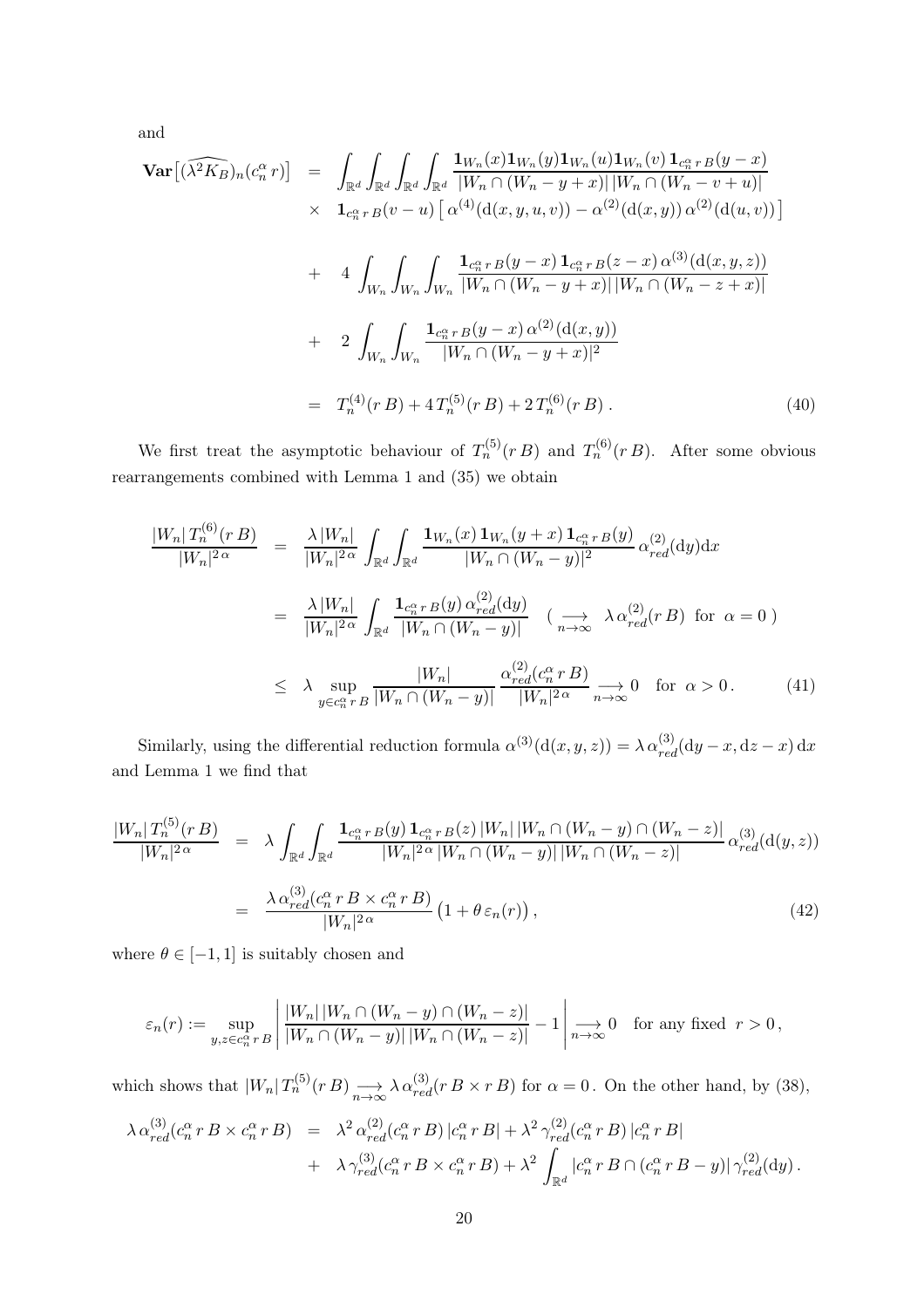Hence, together with  $(35)$  it is easily seen that  $1-2\alpha T_n^{(5)}(r B) \longrightarrow_{n\to\infty} \lambda^3 |r B|^2.$ 

To prove (39) it remains to verify the limit

$$
\lim_{n \to \infty} \frac{|W_n| T_n^{(4)}(rB)}{|W_n|^{2\alpha}} = 4\lambda^3 |rB|^2 \gamma_{red}^{(2)}(\mathbb{R}^d) \text{ for } \alpha > 0.
$$
 (43)

For proving this we make use of the decomposition

$$
\alpha^{(4)}(\mathbf{d}(x, y, u, v)) - \alpha^{(2)}(\mathbf{d}(x, y)) \alpha^{(2)}(\mathbf{d}(u, v)) = \gamma^{(4)}(\mathbf{d}(x, y, u, v))
$$
\n(44)

+ 
$$
\lambda \left[ dx \gamma^{(3)}(d(y, u, v)) + dy \gamma^{(3)}(d(x, u, v)) + du \gamma^{(3)}(d(x, y, v)) + dv \gamma^{(3)}(d(x, y, u)) \right]
$$

+ 
$$
\gamma^{(2)}(\mathrm{d}(x, u))\gamma^{(2)}(\mathrm{d}(y, v)) + \gamma^{(2)}(\mathrm{d}(x, v))\gamma^{(2)}(\mathrm{d}(y, u))
$$

+ 
$$
\lambda^2 \left[ dx du \gamma^{(2)}(d(y, v)) + dx dv \gamma^{(2)}(d(y, u)) + dy du \gamma^{(2)}(d(x, v)) + dy dv \gamma^{(2)}(d(x, u)) \right],
$$

which is obtained by applying the formula (6) for  $k = 2$  and  $k = 4$  with  $A_1 = dx$ ,  $A_2 = dy$ ,  $A_3 = du$  and  $A_4 = dv$ . After rewriting the integrals in terms of reduced cumulant measures and in view of the assumptions  $\|\gamma_{red}^{(k)}\|_{var} < \infty$  for  $k = 2, 3, 4$  it turns out that, for  $\alpha > 0$ , only the below four integrals contribute with a non-zero limit to the r.h.s. of (43):

$$
\frac{\lambda^{2} |W_{n}|}{|W_{n}|^{2\alpha}} \int_{\mathbb{R}^{d}} \int_{\mathbb{R}^{d}} \int_{\mathbb{R}^{d}} \frac{\mathbf{1}_{W_{n}}(x) \mathbf{1}_{W_{n}}(y) \mathbf{1}_{W_{n}}(u) \mathbf{1}_{W_{n}}(v) \mathbf{1}_{c_{n}^{\alpha} r} B(y-x) \mathbf{1}_{c_{n}^{\alpha} r} B(v-u)}{|W_{n} \cap (W_{n} - y + x)| |W_{n} \cap (W_{n} - v + u)|}
$$
  
\n
$$
\times [\gamma^{(2)}(\mathbf{d}(y, v)) \mathbf{d}x \mathbf{d}u + \mathbf{d}x \mathbf{d}v \gamma^{(2)}(\mathbf{d}(y, u)) + \mathbf{d}y \mathbf{d}u \gamma^{(2)}(\mathbf{d}(x, v)) + \mathbf{d}y \mathbf{d}v \gamma^{(2)}(\mathbf{d}(x, u))]
$$
  
\n
$$
= \frac{4 \lambda^{3} |W_{n}|}{|W_{n}|^{2\alpha}} \int_{\mathbb{R}^{d}} \int_{\mathbb{R}^{d}} \int_{\mathbb{R}^{d}} \frac{\mathbf{1}_{W_{n}}(x+y) \mathbf{1}_{W_{n}}(u+v+y) \mathbf{1}_{W_{n}}(y) \mathbf{1}_{W_{n}}(v+y)}{|W_{n} \cap (W_{n} + u)|}
$$
  
\n
$$
\times \mathbf{1}_{c_{n}^{\alpha} r} B(x) \mathbf{1}_{c_{n}^{\alpha} r} B(u) \gamma_{red}^{(2)}(\mathbf{d}v) \mathbf{d}x \mathbf{d}u
$$
  
\n
$$
= 4 \lambda^{3} \int_{\mathbb{R}^{d}} \int_{r} \int_{r} \int_{r} \frac{|W_{n}| |W_{n} \cap (W_{n} - c_{n}^{\alpha} x) \cap (W_{n} - v) \cap (W_{n} - c_{n}^{\alpha} u - v)|}{|W_{n} \cap (W_{n} - c_{n}^{\alpha} u)| |W_{n} \cap (W_{n} - c_{n}^{\alpha} u)|} dx \mathbf{d}u \gamma_{red}^{(2)}(\mathbf{d}v)
$$
  
\n
$$
\xrightarrow{n \to \infty} 4 \lambda^{3}
$$

where the latter limit is justified by Lemma 1 and and Lebesgue's convergence theorem. Thus, (43) is proved which completes the proof of Lemma 2.  $\Box$ 

For  $\alpha = 0$  the remaining seven integrals on the r.h.s. of (44) possesses non-zero limits in general: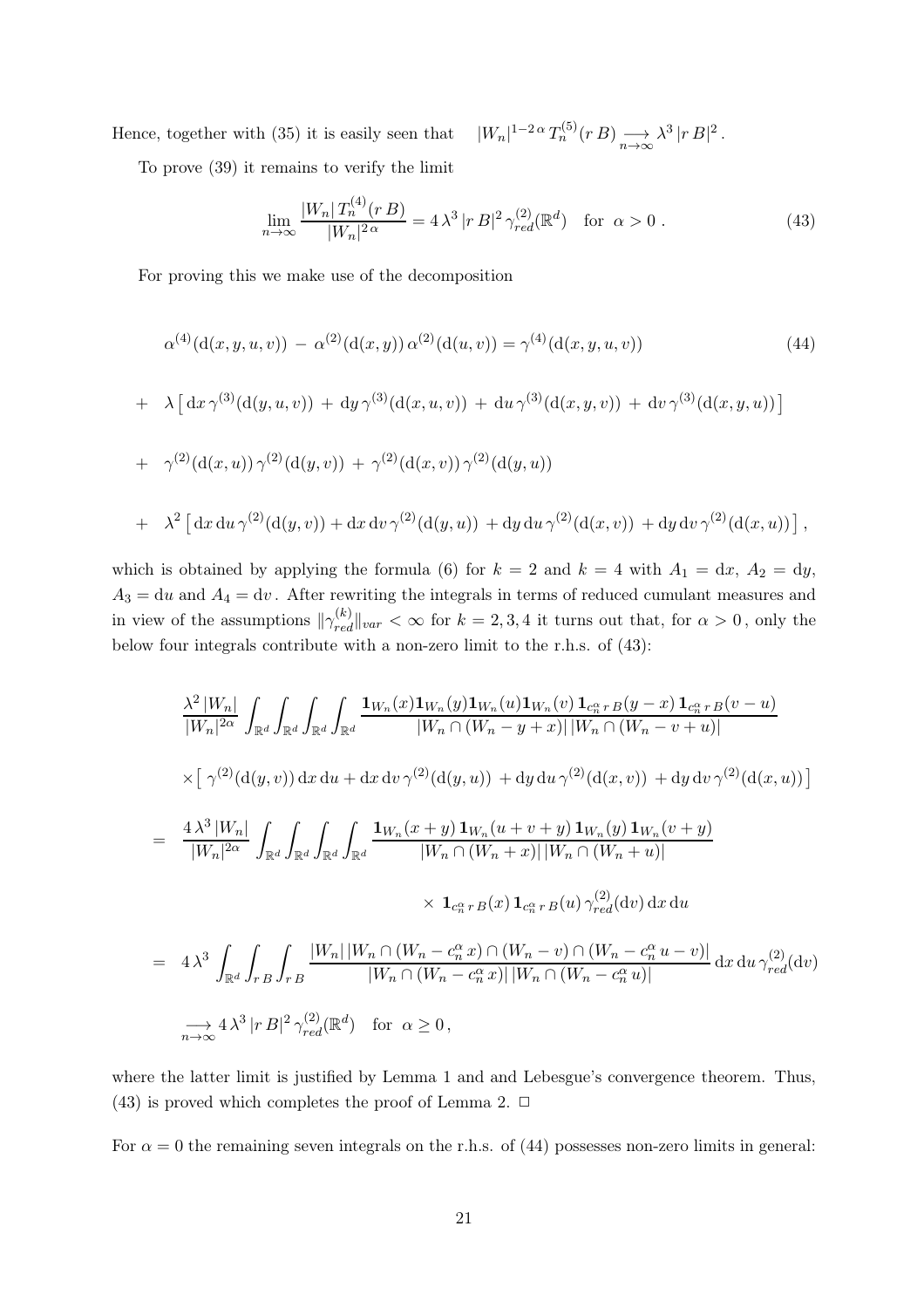$$
|W_{n}| \int_{\mathbb{R}^{d}} \int_{\mathbb{R}^{d}} \int_{\mathbb{R}^{d}} \int_{\mathbb{R}^{d}} \frac{\mathbf{1}_{W_{n}}(x) \mathbf{1}_{W_{n}}(y) \mathbf{1}_{W_{n}}(u) \mathbf{1}_{W_{n}}(v) \mathbf{1}_{rB}(y-x) \mathbf{1}_{rB}(v-u)}{|W_{n} \cap (W_{n}-y+x)| |W_{n} \cap (W_{n}-v+u)|} \left[ \gamma^{(4)}(\mathbf{d}(x,y,u,v)) \right]
$$
  
+2  $\lambda \gamma^{(3)}(\mathbf{d}(y,u,v)) dx + 2 \lambda \gamma^{(3)}(\mathbf{d}(x,y,v)) du + 2 \gamma^{(2)}(\mathbf{d}(x,u)) \gamma^{(2)}(\mathbf{d}(y,v))$ ]  
 $\longrightarrow \lambda \int_{\mathbb{R}^{3d}} \mathbf{1}_{rB}(v-u) \mathbf{1}_{rB}(y) \gamma^{(4)}_{red}(\mathbf{d}(y,u,v)) + 2 \lambda^{2} |rB| \int_{\mathbb{R}^{2d}} \mathbf{1}_{rB}(v-u) \gamma^{(3)}_{red}(\mathbf{d}(u,v))$   
+2  $\lambda^{2} |rB| \gamma^{(3)}_{red}(rB \times \mathbb{R}^{d}) + 2 \lambda^{2} \int_{\mathbb{R}^{2d}} |(rB - u) \cap (rB - v)| \gamma^{(2)}_{red}(\mathbf{d}u) \gamma^{(2)}_{red}(\mathbf{d}v).$ 

All above limits obtained for  $\alpha = 0$  and inserted in (40) are summarized in

**Remark 7** For any  $B_4$ -mixing PP  $N = \sum_{i \geq 1} \delta_{X_i}$  on  $\mathbb{R}^d$  the asymptotic variance

$$
\tau_B^2(r) := \lim_{n \to \infty} |W_n| \operatorname{Var}((\widehat{\lambda^2 K_B})_n(r))
$$

exists and takes the form

$$
\tau_B^2(r) = \lambda \int_{\mathbb{R}^{3d}} \mathbf{1}_{r} g(y-x) \mathbf{1}_{r} g(z) \gamma_{red}^{(4)}(\mathbf{d}(x, y, z)) + 4\lambda^2 |rB| \gamma_{red}^{(3)}(rB \times \mathbb{R}^d) \n+ 2\lambda^3 \int_{\mathbb{R}^{2d}} |(rB - x) \cap (rB - y)| \gamma_{red}^{(2)}(\mathbf{d}x) \gamma_{red}^{(2)}(\mathbf{d}y) + 4\lambda^3 |rB|^2 \gamma_{red}^{(2)}(\mathbb{R}^d) \n+ 4\lambda \alpha_{red}^{(3)}(rB \times rB) + 2\lambda \alpha_{red}^{(2)}(rB).
$$
\n(45)

Proof of Lemma 3 For notational ease we put

$$
(\widehat{\lambda \alpha_{red}^{(2)}})_n(A) := \sum_{i,j \ge 1}^{\neq} \frac{\mathbf{1}_{W_n}(X_i) \mathbf{1}_{W_n}(X_j) \mathbf{1}_{c_n^{\alpha}} A(X_j - X_i)}{|(W_n - X_i) \cap (W_n - X_j)|} \text{ for bounded } A \in \mathcal{B}^d.
$$

From (2) and the definition of  $\alpha_{red}^{(2)}(\cdot)$  we get, for  $0 \le s \le t$ ,

$$
\Delta_{B,n}^{(\alpha)}(t) - \Delta_{B,n}^{(\alpha)}(s) = |W_n|^{1/2 - \alpha} \left(\widehat{\lambda \alpha_{red}^{(2)}}\right)_n((tB) \setminus (sB)) \quad \text{and} \quad \widehat{\mathbf{E}(\lambda \alpha_{red}^{(2)})}_n(A) = \lambda \alpha_{red}^{(2)}(c_n^{\alpha} A).
$$

Therefore, it suffices to show that

$$
|W_n|^{1-2\alpha} \operatorname{Var}\left(\widehat{(\lambda \alpha_{red}^{(2)})_n}(A)\right) \le a_1 |A|^2 + a_2 |A| |W_n|^{-\alpha} + a_3 |W_n|^{-2\alpha} \tag{46}
$$

for any bounded, **o**-symmetric ( i.e.  $A = -A$ )  $A \in \mathcal{B}^d$ .

For this purpose we use the decomposition  $(40)$  and replace the ball  $rB$  by a bounded  $A \in \mathcal{B}^d$ . Due to Lemma 1 we find some  $n_0$  (depending on sup $\{\|x\| : x \in A\}$ ) such that  $\sup_{y\in c_n^{\alpha}} A |W_n|/|W_n \cap (W_n - y)| \leq 2$  for all  $n \geq n_0$ . From (41) with A instead of r B together with (8) we arrive at

$$
|W_n|^{1-2\alpha} T_n^{(6)}(A) \le 2\lambda \alpha_{red}^{(2)}(c_n^{\alpha} A) |W_n|^{-2\alpha} \le 2 a_0 \lambda |A| |W_n|^{-\alpha} \quad \text{for } n \ge n_0. \tag{47}
$$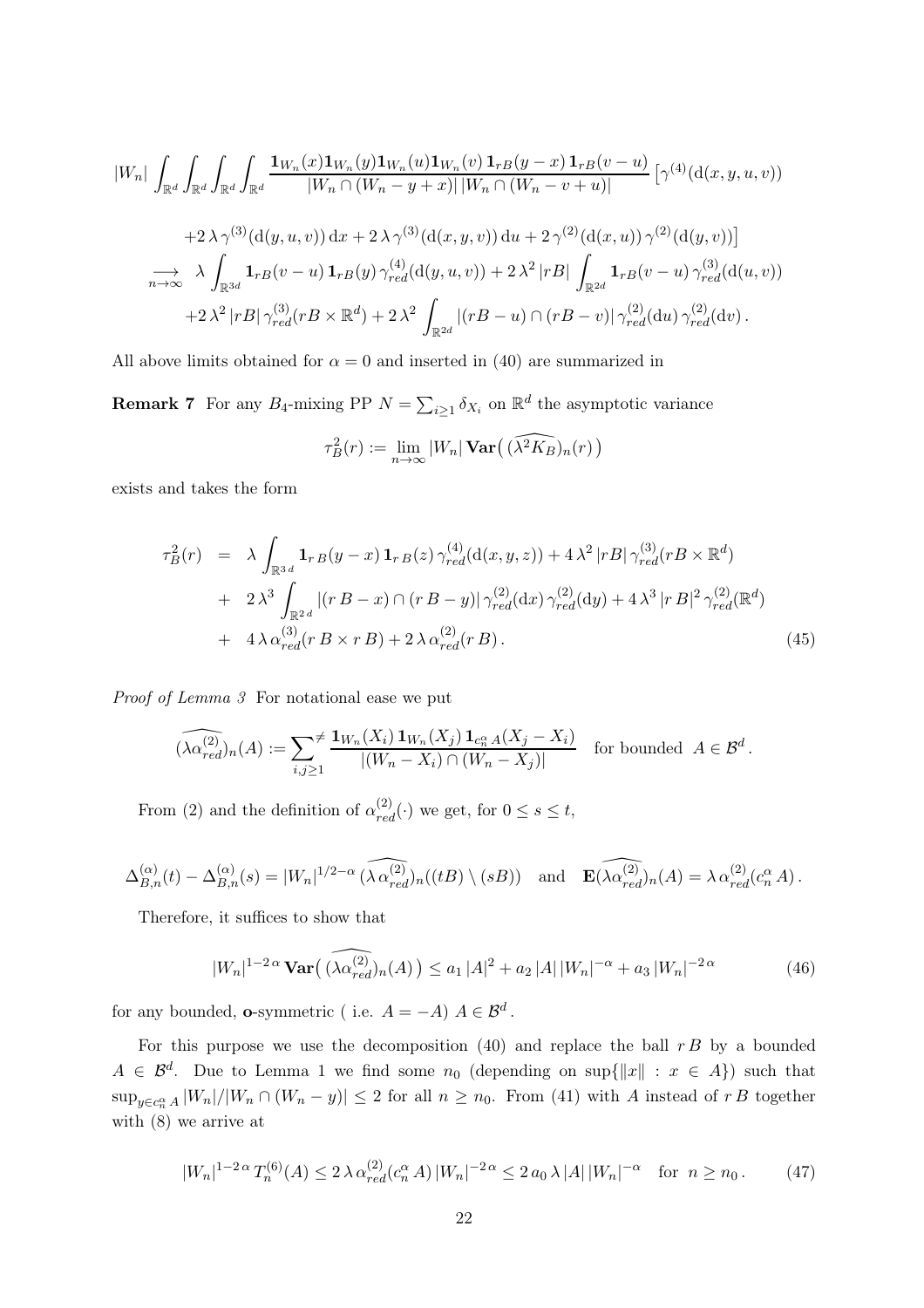In the same way we modify (42), where  $1 + \theta \varepsilon_n(r)$  can be replaced by 2 for  $n \geq n_0$  (due to the argument used before), and obtain

$$
|W_n|^{1-2\alpha} T_n^{(5)}(A) \le 2\lambda \alpha_{red}^{(3)}(c_n^{\alpha} A \times c_n^{\alpha} A) |W_n|^{-2\alpha} \text{ for } n \ge n_0.
$$

Condition (8) applied to (38) leads to

$$
\alpha_{red}^{(3)}(A_1 \times A_2) \le ||\gamma_{red}^{(3)}||_{var} + 3 \lambda a_0 |A_1| |A_2| - 2 \lambda^2 |A_1| |A_2|,
$$

whence it follows that

$$
|W_n|^{1-2\alpha} T_n^{(5)}(A) \le 2\lambda \|\gamma_{red}^{(3)}\|_{var} |W_n|^{-2\alpha} + 6\lambda^2 a_0 |A|^2 \quad \text{for } n \ge n_0. \tag{48}
$$

On the other hand, (38)and the first condition of (10) yield  $\alpha_{red}^{(3)}(A_1 \times A_2) \leq \max\{a_{01} +$  $2\lambda^2$ ,  $3\lambda a_0$  |  $A_1$ |  $|A_2|$  so that  $|W_n|^{1-2\alpha} T_n^{(5)}(A) \le a_1 |A|^2$  for  $n \ge n_0$  for some constant  $a_1 > 0$ .

To obtain suitable bounds of  $T_n^{(4)}(A)$  (defined in (40) for  $A = rB$  ) for any bounded, **o**symmetric set  $A \in \mathcal{B}^d$  we have to estimate all integrals w.r.t. the measures on the r.h.s of (44). As before we choose  $n_0$  such that  $|W_n| \leq 2 \inf_{x \in c_n^{\alpha}} A |W_n \cap (W_n - x)|$  for  $n \geq n_0$ . By the o-symmetry of A it is easily checked that

$$
T_n^{(4)}(A) = \int_{\mathbb{R}^d} \int_{\mathbb{R}^d} \int_{\mathbb{R}^d} \frac{\mathbf{1}_{W_n}(x) \mathbf{1}_{W_n}(y) \mathbf{1}_{W_n}(u) \mathbf{1}_{W_n}(v) \mathbf{1}_{c_n^{\alpha}} A(y-x) \mathbf{1}_{c_n^{\alpha}} A(v-u)}{|W_n \cap (W_n - y + x)| |W_n \cap (W_n - v + u)|} \times
$$
  

$$
[\gamma^{(4)}(\mathbf{d}(x, y, u, v)) + 4 \lambda \gamma^{(3)}(\mathbf{d}(y, u, v)) \mathbf{d}x + 2 \gamma^{(2)}(\mathbf{d}(x, u)) \gamma^{(2)}(\mathbf{d}(y, v)) + 4 \lambda^2 \gamma^{(2)}(\mathbf{d}(y, v)) \mathbf{d}(x, u)].
$$

After passing to the reduced factorial cumulant measures  $\gamma_{red}^{(k)}(\cdot)$  and using that  $\|\gamma_{red}^{(k)}\|_{var} < \infty$ for  $k = 2, 3, 4$  we obtain after some straightforward, but lengthy calculations the estimate

$$
|W_n| \frac{T_n^{(4)}(A)}{|W_n|^{2\alpha}} \le 2\lambda \frac{\|\gamma_{red}^{(4)}\|_{var}}{|W_n|^{2\alpha}} + 8\lambda^2 |A| \frac{\|\gamma_{red}^{(3)}\|_{var}}{|W_n|^{\alpha}} + 8\lambda^2 |A| \frac{\|\gamma_{red}^{(2)}\|_{var}}{|W_n|^{\alpha}} + 8\lambda^3 |A|^2 \|\gamma_{red}^{(2)}\|_{var} \tag{49}
$$

for all  $n \ge n_0$ . Clearly, (8) implies that the reduced covariance measure  $\gamma_{red}^{(2)}(\cdot) = \alpha_{red}^{(2)}(\cdot) - \lambda |\cdot|$ admits the estimate  $|\gamma_{red}^{(2)}(A)| \leq \max\{a_0, \lambda\} |A|$  for all bounded  $A \in B^d$ . After inserting the latter on the r.h.s. of (49) we obtain together with (47), (48) the estimate (46). Setting  $A =$  $(tB) \setminus (sB)$  in (46 terminates the proof of Lemma 3.  $\Box$ 

To prove (11) we use  $\gamma^{(4)}(d(x, y, u, v)) = \lambda \kappa^{(4)}(y - x, u - x, v - x) d(v, u, y, x)$  and (10) to find an appropriate bound of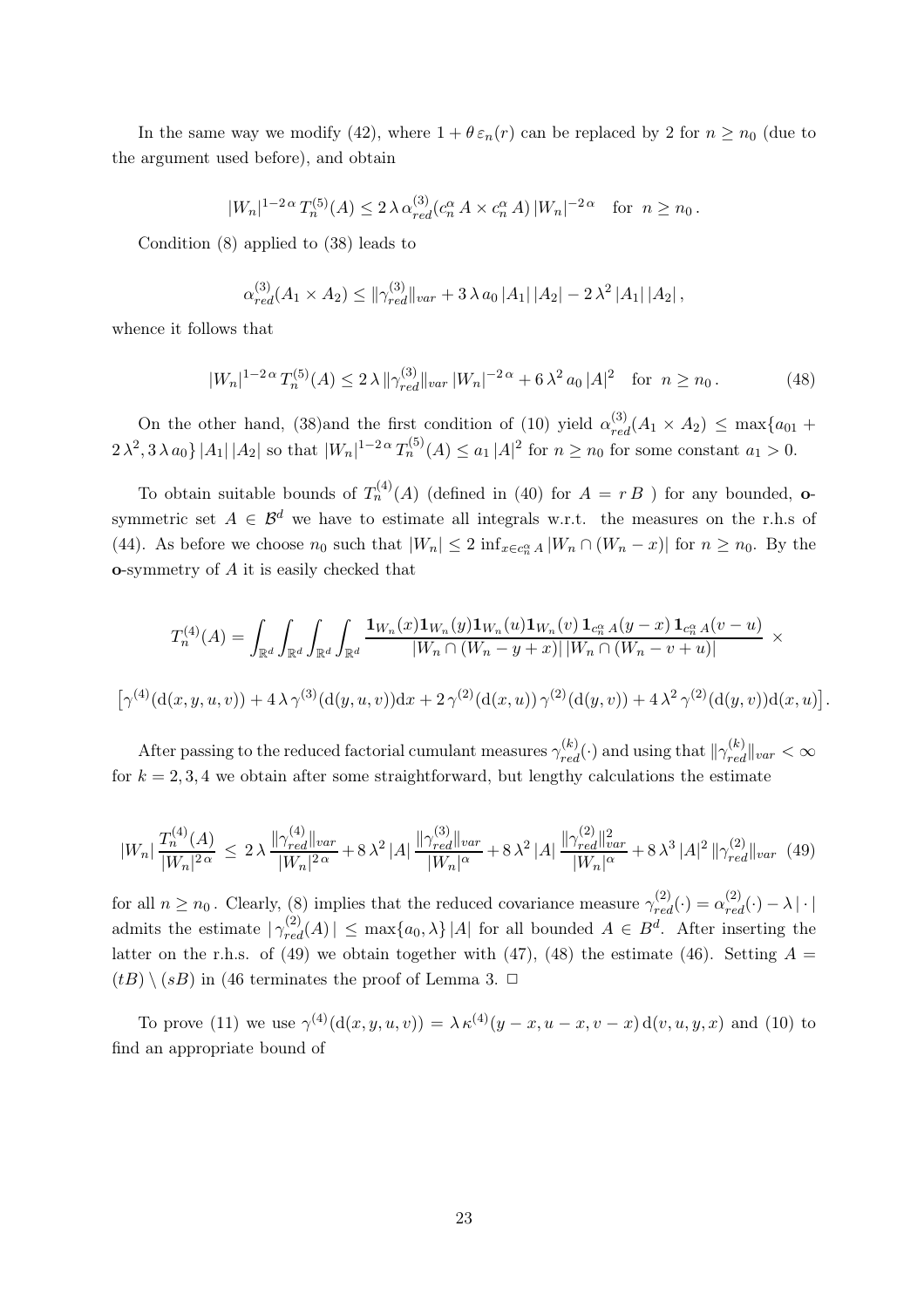$$
\frac{|W_n|}{|W_n|^{2\alpha}} \left| \int_{\mathbb{R}^{4d}} \frac{\mathbf{1}_{W_n}(x) \mathbf{1}_{W_n}(y) \mathbf{1}_{W_n}(u) \mathbf{1}_{W_n}(v) \mathbf{1}_{c_n^{\alpha}} A(y-x) \mathbf{1}_{c_n^{\alpha}} A(v-u)}{|W_n|^{2\alpha}} \gamma^{(4)}(\mathrm{d}(x, y, u, v)) \right|
$$
  
\n
$$
\leq \frac{|W_n|}{|W_n|^{2\alpha}} \int_{\mathbb{R}^{3d}} \frac{|W_n \cap (W_n - y) \cap (W_n - u) \cap (W_n - v + u)| \mathbf{1}_{c_n^{\alpha}} A(y) \mathbf{1}_{c_n^{\alpha}} A(v)}{|W_n \cap (W_n - y)| |W_n \cap (W_n - v)|} \times |\kappa^{(4)}(y, u, v + u)| \, \mathrm{d}(v, u, y)
$$
  
\n
$$
\leq \frac{2}{|W_n|^{2\alpha}} \int_{\mathbb{R}^{2d}} \mathbf{1}_{c_n^{\alpha}} A(y) \mathbf{1}_{c_n^{\alpha}} A(v) \int_{\mathbb{R}^d} |\kappa^{(4)}(y, u, v + u)| \, \mathrm{d}u \, \mathrm{d}(v, y) .
$$

An application of the Cauchy-Schwarz inequality combined with the second condition of (10) yields the following bound of the latter line:

$$
\frac{2\,|c_n^{\alpha}\,A|}{|W_n|^{2\alpha}}\,\left(\int_{\mathbb{R}^{2\,d}}\Big(\int_{\mathbb{R}^d}|\kappa^{(4)}(y,u,v+u)|\,\mathrm{d}u\Big)^2\,\mathrm{d}(v,y)\right)^{1/2}\leq 2\sqrt{a_{02}}\,\frac{|A|}{|W_n|^{\alpha}}\,.
$$

Together with the foregoing estimates of the other terms of  $T_n^{(4)}(A)$  we obtain estimate (46) without  $a_3 |W_n|^{-2\alpha}$  but changed constants  $a_1$  and  $a_2$ . For  $A = (tB) \setminus (sB)$  this coincides with the desired relation (11).  $\Box$ 

## 6 Appendix A

In this appendix we state and prove a result from convex geometry which has relevance for the statistical analysis of spatial PPes and random closed sets observed on increasing compact convex sampling windows. Unfortunately, we could not find an appropriate reference to the below estimates (50) in the huge literature on convex geometry.

Let  $K \neq \emptyset$  be a convex body (compact convex set) in  $\mathbb{R}^d$  with inball radius  $\varrho(K) > 0$ . In this case the corresponding *quermassintegrals*  $W_k(K)$  are also positive for  $k = 0, 1, ..., d$ , where  $W_0(\cdot) = |\cdot|$  and  $dW_1(\cdot) = \mathcal{H}^{d-1}(\partial(\cdot))$ , stands for the *d*-dimensional volume and the  $(d-1)$ dimensional surface content, respectively. Let denote  $K \oplus (rB_e) := \{x \in \mathbb{R}^d : (rB_e) + x \cap K \neq \emptyset\}$ resp.  $K \ominus (rB_e) := \{x \in K : (rB_e) + x \subseteq K\}$  the dilation resp. erosion of K by a closed Euclidean ball  $rB_e$  with radius  $r \geq 0$  centered at the origin **o**. The following lemma gives bounds of the deviation of the volumes  $|K \oplus (rB_e)|$  and  $|K \ominus (rB_e)|$  from  $|K|$  in terms of the ratio  $r/\rho(K)$ .

**Lemma 5** With the above notation the following two inequalities hold for  $0 \le r \le \varrho(K)$ :

$$
0 \le 1 - \frac{|K \ominus (rB_e)|}{|K|} \le \frac{dr}{\varrho(K)} \qquad and \qquad \frac{r}{\varrho(K)} \le \frac{|K \oplus (rB_e)|}{|K|} - 1 \le \frac{(2^d - 1)r}{\varrho(K)}.
$$
 (50)

*Proof of Lemma 5* We start by recalling the fact that the function  $r \mapsto |K \ominus rB_e|$  has a continuous derivative  $\mathcal{H}^{d-1}(\partial (K \ominus (rB_e))$  for  $0 \le r < \varrho(K)$ , see Hadwiger (1957), p. 207. This fact and the isotony of the quermassintegral  $W_1(\cdot)$  yield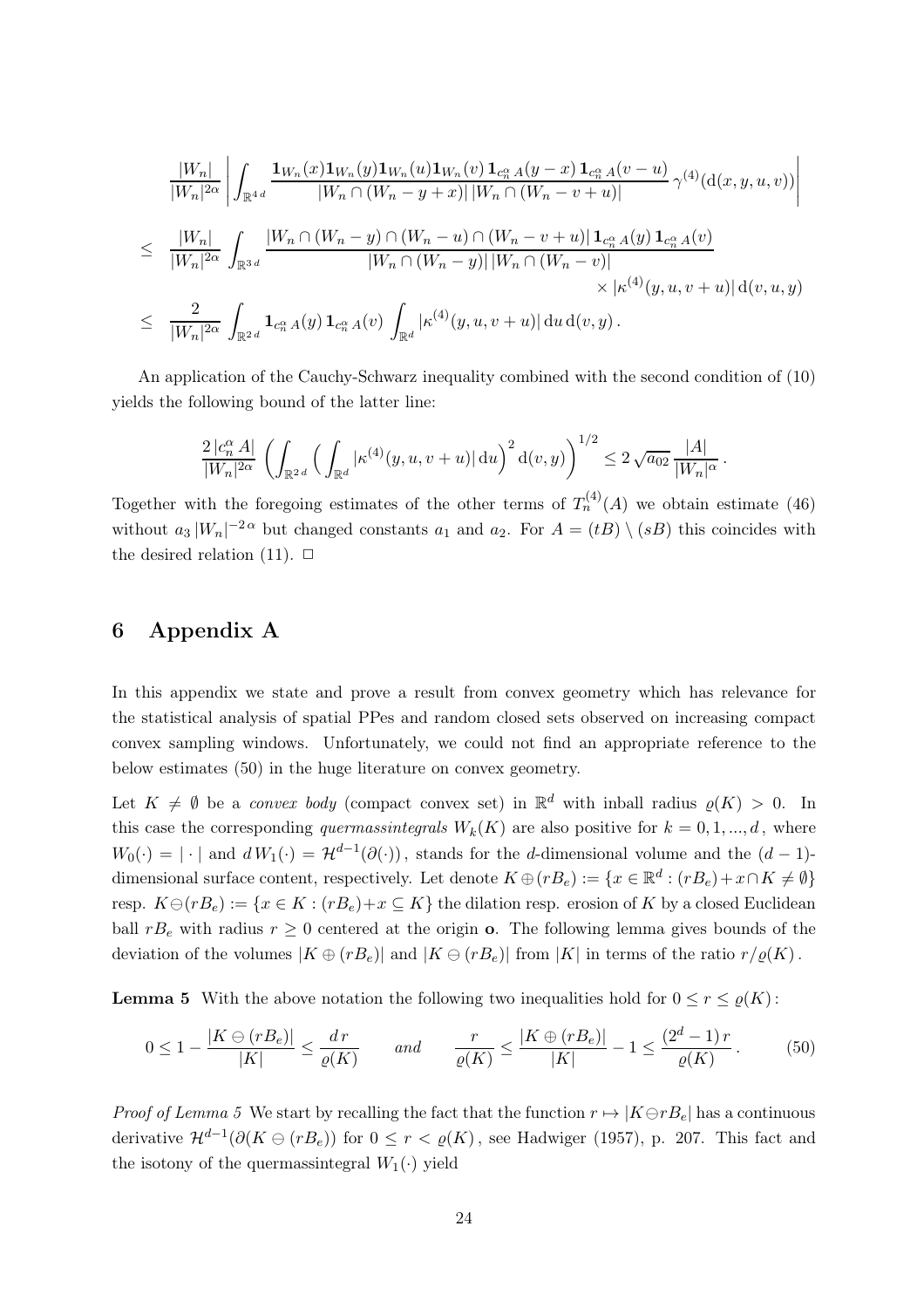$$
0 \le |K| - |K \ominus (rB_e)| = \int_0^r \mathcal{H}^{d-1}(\partial (K \ominus (\rho B_e))) \mathrm{d}\rho \le r \, \mathcal{H}^{d-1}(\partial K) \text{ for } 0 \le r \le \varrho(K). \tag{51}
$$

Since  $|K \ominus (\varrho(K)B_e)| = 0$  we get immediately that  $|K| \leq \varrho(K) \mathcal{H}^{d-1}(\partial K)$ . On the other hand, it was proved in Wills (1970) that  $d|K| \ge \varrho(K) \mathcal{H}^{d-1}(\partial K)$  which implies the inclusion

$$
\frac{1}{\varrho(K)} \le \frac{\mathcal{H}^{d-1}(\partial K)}{|K|} \le \frac{d}{\varrho(K)}\,. \tag{52}
$$

Combining (51) and (52) yields the first inequality of the Lemma. To verify the second assertion we make use of the famous Steiner formula, see Hadwiger (1957), which reads as follows:

$$
r \mathcal{H}^{d-1}(\partial K) = r d W_1(K) \le |K \oplus (r B_e)| - |K| = \sum_{k=1}^d \binom{d}{k} W_k(K) r^k \tag{53}
$$

Now, we apply of the well-known inequality  $W_{k-1}(K) W_{k+1}(K) \leq (W_k(K))^2$  for  $k = 1, ..., d-1$ , see Hadwiger (1957), p. 282, which implies together with the right-hand inequality of (52) that

$$
W_k(K) \leq W_0(K) \left(\frac{W_1(K)}{W_0(K)}\right)^k = |K| \left(\frac{\mathcal{H}^{d-1}(\partial K)}{d|K|}\right)^k \leq \frac{|K|}{(\varrho(K))^k} \quad \text{for} \quad k = 1, \ldots, d.
$$

Inserting this estimate on the r.h.s. of (53) we arrive at

$$
|K \oplus (rB_e)| - |K| \leq |K| \left( \left( 1 + \frac{r}{\varrho(K)} \right)^d - 1 \right) = \frac{r|K|}{\varrho(K)} \sum_{k=0}^{d-1} \left( 1 + \frac{r}{\varrho(K)} \right)^k.
$$

Since  $0 \le r/\varrho(K) \le 1$ , the latter sum is bounded by  $2^d - 1$ . This and the previous estimate combined with the lower bounds in (52) and (53) yield the second estimate of (50) which completes the proof the Lemma 5.  $\Box$ 

**Corollary 4** It holds that  $|\partial K \oplus (rB_e)| \leq (2^d - 1 + d) r \mathcal{H}^{d-1}(\partial K)$  for  $r \geq 0$ .

Proof of Corollary 4 Combining both inequalities of Lemma 5 leads to

$$
|\partial K \oplus (rB_e)| = |K \oplus (rB_e)| - |K| + |K| - |K \ominus (rB_e)| \le (2^d - 1 + d) r \frac{|K|}{\varrho(K)}
$$

and the l.h.s. of (52) confirms the assertion of Corollary 4.  $\Box$ 

### References

- [1] Adelfio, G and Schoenberg FP (2009) Point process diagnostics based on second-order statistics and their asymptotic properties. Ann. Inst. Stat. Math. 61(4):929 - 948
- [2] Baddeley A and Silverman BW (1984) A cautionary example for the use of second-order methods for analyzing point patterns. Biometrics 40(4):1089 - 1094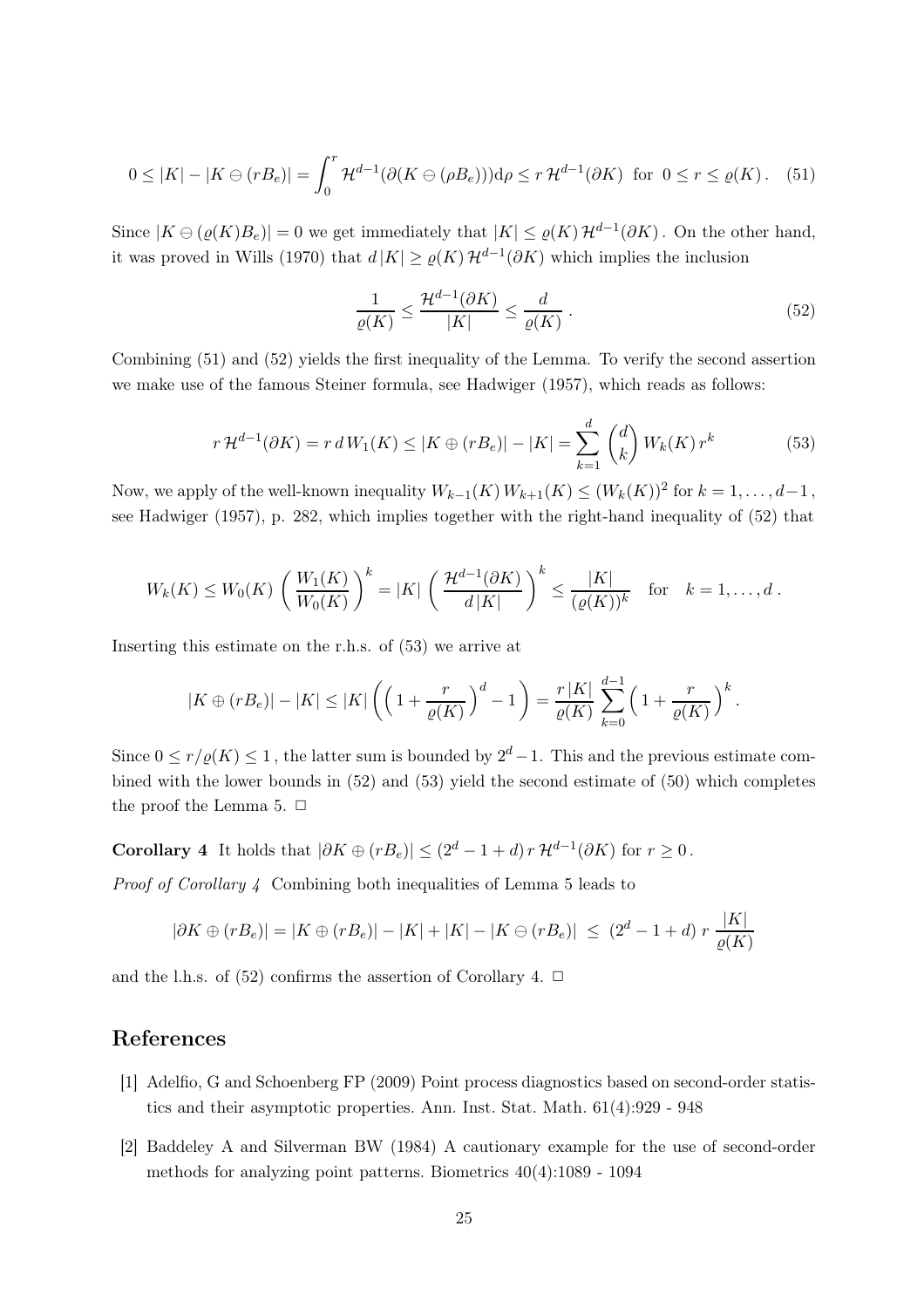- [3] Baddeley A, Møller J and Waagepetersen R (2000) Non- and semiparametric estimation of interaction in inhomogeneous point patterns. Statistica Neerlandica 54(2):329 - 350
- [4] Billingsley P (1968) Convergence of Probability Measures, Wiley, New York.
- [5] Biscio CAN and Lavancier, F (2016) Brillinger mixing of determinantal point processes and statistical applications. Elect J Statist 10(1):582 - 607
- [6] Biscio CAN and Lavancier, F (2017) Contrast estimation for parametric stationary determinantal point processes. Scand J Statist 44(1):204 - 229
- [7] Chiu SN, Stoyan D, Kendall WS and Mecke J (2013) Stochastic Geometry and its Applications, 3rd edn. Wiley, Chichester.
- [8] Daley DJ and Vere-Jones D (1988) An Introduction to the Theory of Point Processes, Springer, New York.
- [9] Diggle PJ (2003) Statistical Analysis of Spatial Point Patterns, 2nd edn Arnold, London.
- [10] Doss H (1989) On estimating the dependence between two point processes. Ann Statist 17(2):749 - 763.
- [11] Gaetan C and Guyon X (2010) Spatial Statistics and Modeling, Springer, New York.
- [12] Guan Y and Sherman, M (2007) On least squares fitting for stationary spatial point processes. J Royal Statist Soc Ser B 69(1):31 - 49
- [13] Guan Y, Sherman M and Calman JA (2006) Assessing isotropy for spatial point processes. Biometrics 62(1):119 - 129.
- [14] Hadwiger H (1957) Vorlesungen über Inhalt, Oberfläche und Isoperimetrie, Springer, Berlin.
- [15] Heinrich L and Schmidt V (1985) Normal convergence of multidimensional shot noise and rates of this convergence. Adv Appl Probab 17(4):709–730.
- [16] Heinrich L (1988) Asymptotic Gaussianity of some estimators for reduced factorial moment measures and product densities of stationary Poisson cluster processes. statistics 19(1):87 - 106.
- [17] Heinrich L (1991) Goodness-of-fit tests for the second moment function of a stationary multidimensional Poisson process. statistics 22(2):245 - 268.
- [18] Heinrich L (1994) Normal approximation for some mean-value estimates of absolutely regular tessellations. Math Methods of Statistics 3(1):1 - 24.
- [19] Heinrich L and Prokešová M (2010) On estimating the asymptotic variance of stationary point processes. Methodol Comput Appl Probab 12(3):451 - 471.
- [20] Heinrich L (2013) Asymptotic methods in statistics of random point processes. In: Stochastic Geometry, Spatial Statistics and Random Fields, ed: E Spodarev, Lecture Notes in Mathematics 2068, Springer, New York, pp. 115 - 150.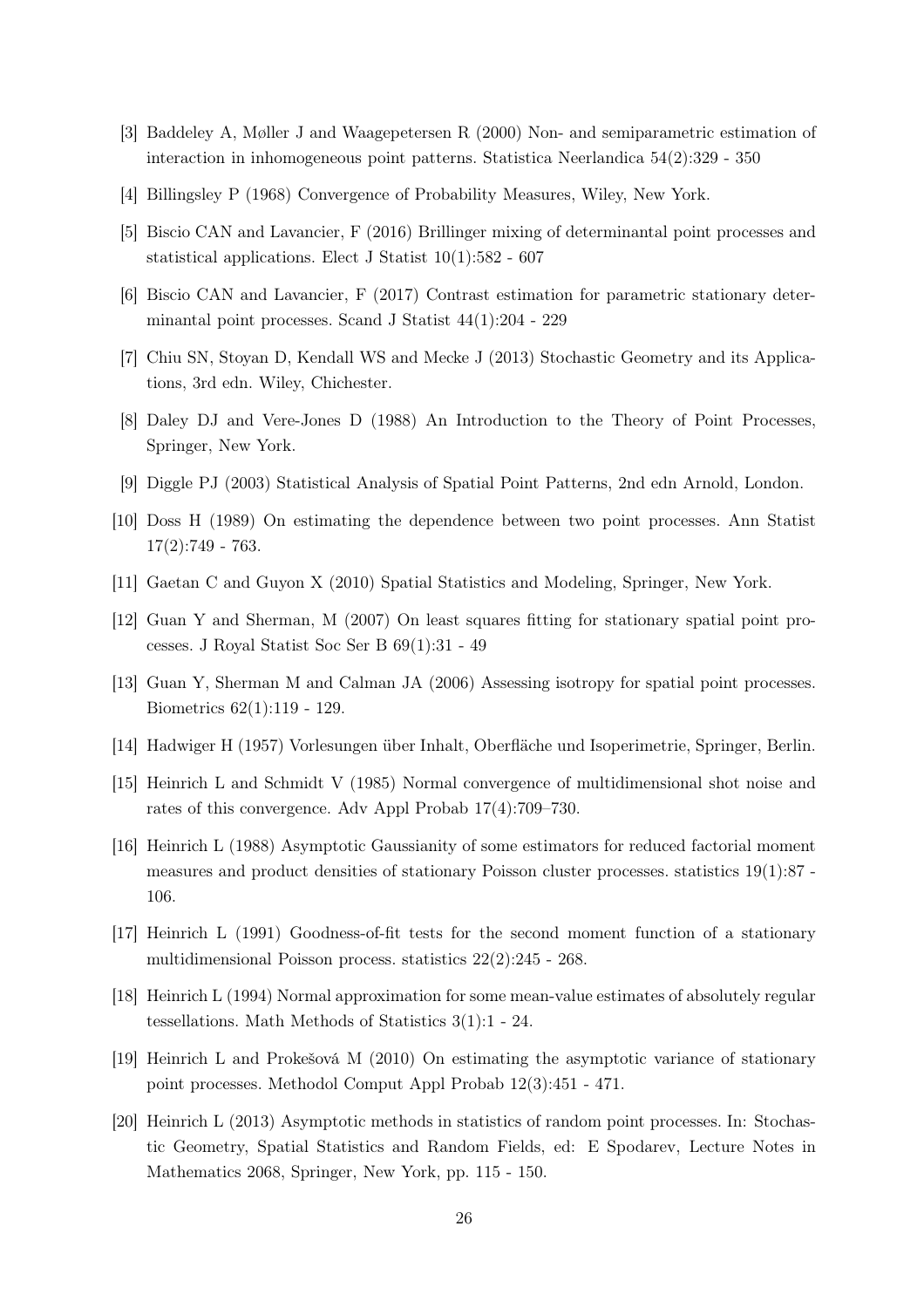- [21] Heinrich L (2015) Gaussian limits for empirical multiparameter K-functions of homogeneous Poisson processes and tests for complete spatial randomness. Lithuan Math J 55(1):72 - 90.
- [22] Heinrich L (2016) On the strong Brillinger-mixing property of α-determinantal point processes with some applications. Applications of Mathematics 61(4):443 - 461.
- [23] Ho LP and Chiu SN (2006) Testing the complete spatial randomness by Diggle's test without an arbitrary upper limit. J Statist Comput and Simul 76(7):585 - 591.
- [24] Illian J, Penttinen A, Stoyan D and Stoyan H (2008) Statistical Analysis and Modelling Spatial Point Processes, Wiley, Chichester.
- [25] Ivanoff G (1985) Central limit theorem for point processes. Stoch Proc Appl 12(2):171 186.
- [26] Jolivet E (1981) Central limit theorem and convergence of empirical processes for stationary point processes. In: Point processes and Queueing Problems, eds: Bartfai P and Tomko J (Colloquia Mathematica Societatis J Bolyai 24, Keszthely, Hungary, 1978) North-Holland, Amsterdam, pp. 117 - 161.
- [27] Karr, AF (1987) Estimation of Palm measures of stationary point processes. Probab Th Rel Field  $74(1):55 - 69$ .
- [28] Kiêu K and Mora M (1999) Estimating the reduced moments of a random measure. Adv Appl Probab 31(1):48 - 62.
- [29] Marcon E, Traissac S and Lang G (2013) A statistical test for Ripley's K-function rejection of Poisson hypothesis. ISRN Ecology, Vol. 2013, Article ID 753475, 9 pages.
- [30] Ohser J and Stoyan D (1981) On the second-order and orientation analysis of planar stationary point processes. Biom J 23(6):523 - 533.
- [31] Ripley BD (1976) The second-order analysis of stationary point processes. J Appl Probab  $13(2):255 - 266.$
- [32] Schoenberg FP (1999) Transforming spatial point processes into Poisson processes. Stoch Proc Appl 81(2):155 - 164.
- [33] Stein M (1993) Asymptotically optimal estimation for the reduced second moment measure of point processes. Biometrika 80(2):443 - 449.
- [34] Wiegand T, Grabarnik P and Stoyan D (2016) Envelope tests for spatial point patterns with and without simulation. Ecosphere 7(6):641 - 656.
- [35] Wills, JM (1970) Zum Verhältnis Volumen zu Oberfläche bei konvexen Körpern. Arch Math  $21(5):557 - 560.$
- [36] Zhao J and Wang J (2010) Asymptotic properties of an empirical K-function for inhomogeneous spatial point processes. Statistics 44(3):261 - 267.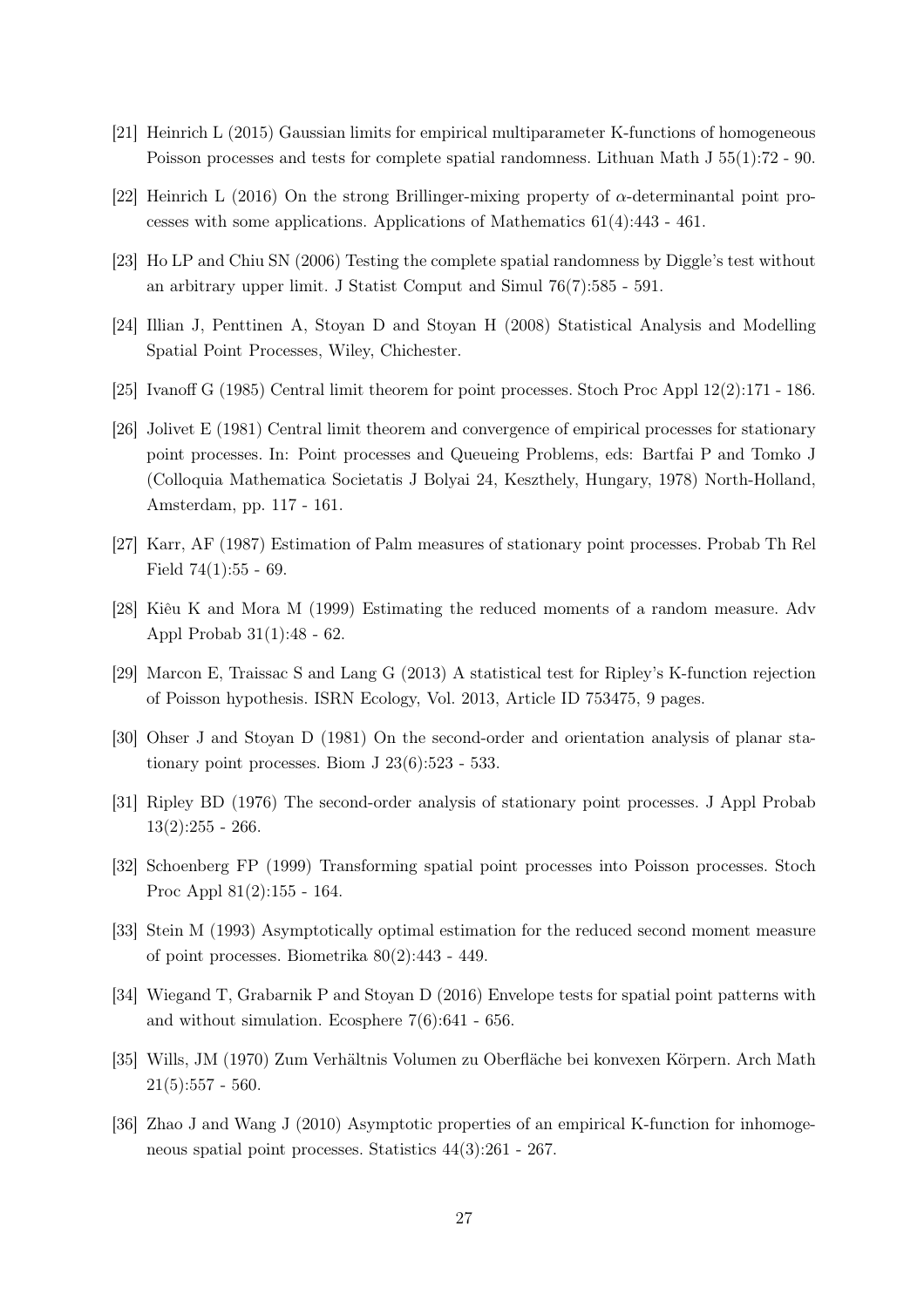## 7 Appendix B

In this second appendix we study the asymptotic behaviour of two further estimators of  $\lambda^2 K_B(r)$ which are slightly different from  $(1)$ . We consider their scaled and as unscaled version separately. To start with we define a (so-called naive) estimator  $(\lambda^2 K_B)_n(r)$  which also turns out unbiased and is easier to calculate,

$$
(\widetilde{\lambda^2 K_B})_n(r) := \frac{1}{|W_n|} \sum_{i \geq 1} \mathbf{1}_{W_n}(X_i) (N - \delta_{X_i})(r B + X_i) = \frac{1}{|W_n|} \sum_{i,j \geq 1}^{n} \mathbf{1}_{W_n}(X_i) \mathbf{1}_{r B}(X_j - X_i).
$$

However, in order to calculate  $(\widetilde{\lambda^2 K_B})_n(c_n^{\alpha} r)$  for  $0 \le r \le R$  and  $0 \le \alpha < 1$  the PP  $N = \sum_{i \ge 1} \delta_{X_i}$ must be observable in the larger window  $W_n \oplus (c_n^{\alpha} R B)$  or the original window  $W_n$  must be replaced by the eroded window  $W_n \ominus (c_n^{\alpha} R B)$  (which means 'minus-sampling'). To avoid minussampling and as an further alternative to  $(\lambda^2 K_B)_n(r)$  or  $(\widehat{\lambda}^2 K_B)_n(r)$  the estimator

$$
(\overline{\lambda^2 K_B})_n(r) := \frac{1}{|W_n|} \sum_{i,j \ge 1}^{\neq} \mathbf{1}_{W_n}(X_i) \mathbf{1}_{W_n}(X_j) \mathbf{1}_{r,B}(X_j - X_i)
$$

is sometimes used although it is no longer unbiased but at least still asymptotically unbiased in the following sense: Provided that  $c_n^{\alpha}/\varrho(W_n) \longrightarrow 0$  for some  $0 \leq \alpha < 1$  it follows by means of Lemma 1 that, as  $n \to \infty$ ,

$$
\mathbf{E}(\overline{\lambda^2 K_B})_n(c_n^{\alpha} r) = \lambda \int_{c_n^{\alpha} r B} \frac{|W_n \cap (W_n - x)|}{|W_n|} \alpha_{red}^{(2)}(\mathrm{d}x) = \lambda^2 K_B(c_n^{\alpha} r) \left(1 + \mathcal{O}\left(\frac{c_n^{\alpha}}{\varrho(W_n)}\right)\right).
$$

**Lemma 1B** Let  $N = \sum_{i\geq 1} \delta_{X_i}$  be a  $B_4$ -mixing PP on  $\mathbb{R}^d$ . Further, let  $(W_n)$  be a CAS in  $\mathbb{R}^d$ with inball radius  $\varrho(W_n)$  and  $0 \leq \alpha < 1$ . If  $c_n^{\alpha}/\varrho(W_n) \longrightarrow \infty$ , then

$$
\lim_{n \to \infty} |W_n|^{1-2\alpha} \mathbf{E} \left[ \left( \widehat{\lambda^2 K_B} \right)_n (c_n^{\alpha} r) - \left( \widehat{\lambda^2 K_B} \right)_n (c_n^{\alpha} r) \right]^2 = 0
$$

and

$$
\lim_{n\to\infty} |W_n|^{1-2\alpha} \operatorname{\mathbf{Var}}\left[ (\overline{\lambda^2 K_B})_n (c_n^{\alpha} r) - (\widetilde{\lambda^2 K_B})_n (c_n^{\alpha} r) \right]^2 = 0.
$$

*Proof of Lemma 1B* We first express the variances of  $\widetilde{(\lambda^2 K_B)}_n(c_n^{\alpha} r)$  and  $\widetilde{(\lambda^2 K_B)}_n(c_n^{\alpha} r)$  in terms of factorial moment and cumulant measures of order  $k = 2, 3, 4$ . For this we apply general formula for the covariance  $C(g, h) := \text{Cov}(\sum \neq_{i,j\geq 1} g(X_i, X_j), \sum \neq_{k,\ell \geq 1} h(X_k, X_{\ell}))$  which has been proved in Heinrich (1988), p. 97. To avoid ambiguities we present this formula once more for fourth-order stationary PP's and Borel-measurable functions  $g, h$  on  $\mathbb{R}^d \times \mathbb{R}^d$  such that the integrals on the r.h.s. exist: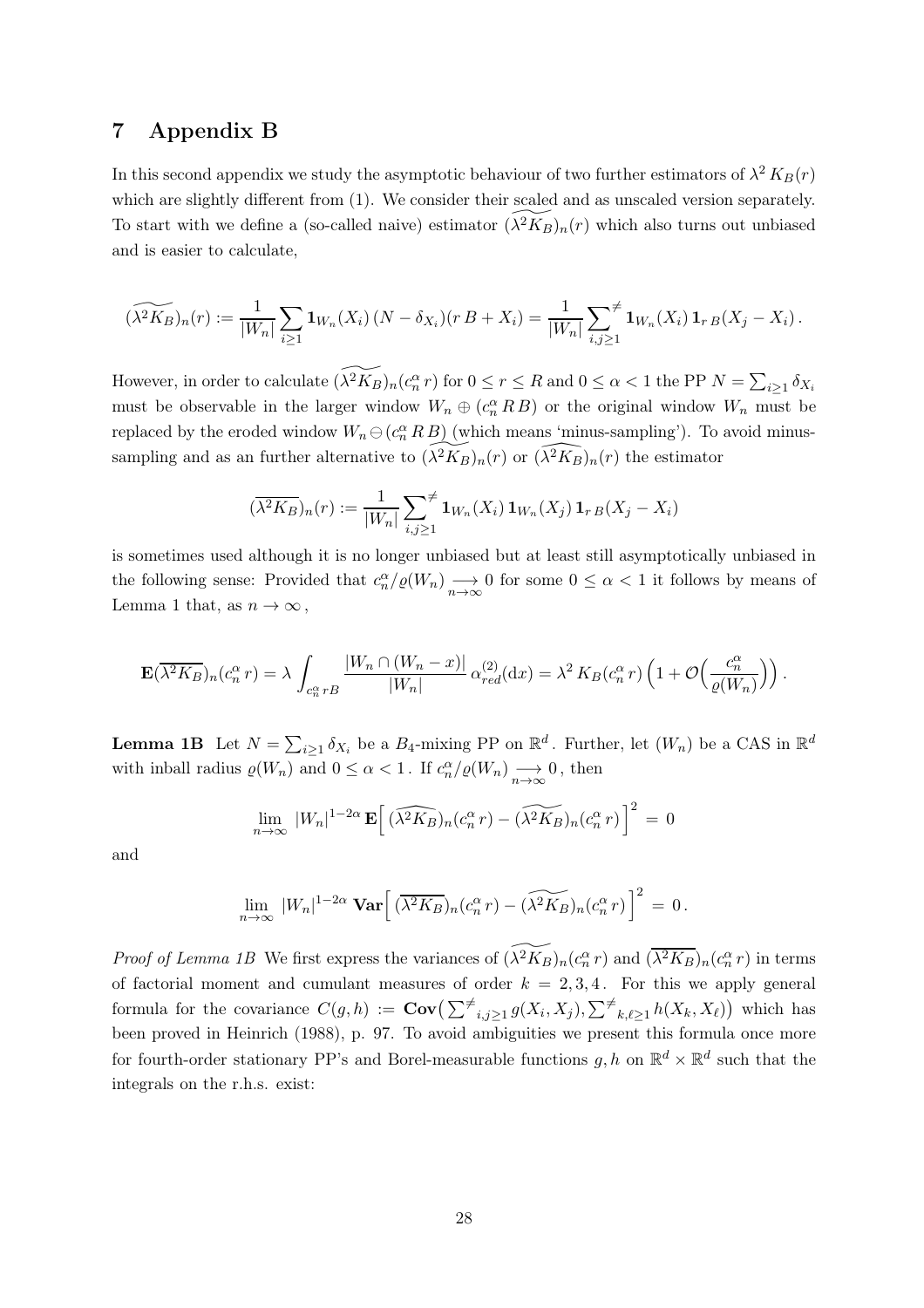$$
C(g,h) = \int_{\mathbb{R}^{4d}} g(x,y) h(u,v) \left[ \alpha^{(4)}(d(x,y,u,v)) - \alpha^{(2)}(d(x,y)) \alpha^{(2)}(d(u,v)) \right] \quad (54)
$$
  
+ 
$$
\int_{\mathbb{R}^{3d}} g(x,y) \left[ h(x,u) + h(y,u) + h(u,x) + h(u,y) \right] \alpha^{(3)}(d(x,y,u))
$$
  
+ 
$$
\int_{\mathbb{R}^{2d}} g(x,y) \left[ h(x,y) + h(y,x) \right] \alpha^{(2)}(d(x,y)),
$$

where the signed measure  $\alpha^{(4)} - \alpha^{(2)} \times \alpha^{(2)}$  in (54) allows the decomposition (44).

We use (54) together with (44) for  $g(x, y) = h(x, y) = |W_n|^{-1} \mathbf{1}_{W_n}(x) \mathbf{1}_{c_n^{\alpha} r B}(y - x)$  and get

$$
|W_{n}|^{1-2\alpha} \operatorname{Var}[(\widehat{\lambda^{2}K_{B}})_{n}(c_{n}^{\alpha}r)]
$$
\n
$$
= \frac{1}{|W_{n}|^{1+2\alpha}} \left[ \int_{\mathbb{R}^{4d}} \mathbf{1}_{W_{n}}(x) \mathbf{1}_{W_{n}}(u) \mathbf{1}_{c_{n}^{\alpha}r} B(y-x) \mathbf{1}_{c_{n}^{\alpha}r} B(v-u) \left( \alpha^{(4)} - \alpha^{(2)} \times \alpha^{(2)} \right) (\mathrm{d}(x, y, u, v)) \right. \\
\left. + \int_{\mathbb{R}^{3d}} \left( \mathbf{1}_{W_{n}}(x) \left( 1 + \mathbf{1}_{W_{n}}(u) + \mathbf{1}_{W_{n}}(y) \right) + \mathbf{1}_{W_{n}}(u) \mathbf{1}_{W_{n}}(y) \right) \mathbf{1}_{c_{n}^{\alpha}r} B(y-x) \mathbf{1}_{c_{n}^{\alpha}r} B(u-x) \alpha^{(3)}(\mathrm{d}(x, y, u)) \right] \\
+ \int_{\mathbb{R}^{2d}} \mathbf{1}_{W_{n}}(x) \left[ 1 + \mathbf{1}_{W_{n}}(y) \right] \mathbf{1}_{c_{n}^{\alpha}r} B(y-x) \alpha^{(2)}(\mathrm{d}(x, y)) \right]
$$
\n
$$
= \frac{\lambda}{|W_{n}|^{2\alpha}} \int_{\mathbb{R}^{2d}} \frac{|W_{n} \cap (W_{n} - u)|}{|W_{n}|} \mathbf{1}_{c_{n}^{\alpha}r} B(y) \mathbf{1}_{c_{n}^{\alpha}r} B(v-u) \left( \alpha_{red}^{(4)}(\mathrm{d}(y, u, v)) - \alpha_{red}^{(2)}(\mathrm{d}y) \alpha^{(2)}(\mathrm{d}(u, v)) \right) \right. \\
\left. + \frac{\lambda}{|W_{n}|^{2\alpha}} \int_{\mathbb{R}^{2d}} \left( 1 + \frac{|W_{n} \cap (W_{n} - y)|}{|W_{n}|} + \frac{|W_{n} \cap (W_{n} - u)|}{|W_{n}|} + \frac{|W_{n} - y) \cap (W_{n} - u)|}{|W_{n}|} \right) \right)
$$
\n
$$
\times \mathbf{1}_{c_{n}^{\alpha}r} B(y)
$$

$$
\Rightarrow \begin{cases}\n\tau_B^2(r) & \text{for } \alpha = 0, \\
4\lambda^3 \left(1 + \gamma_{red}^{(2)}(\mathbb{R}^d)\right) |rB|^2 = 4\lambda^2 \sigma^2 |rB|^2 & \text{for } \alpha > 0.\n\end{cases}
$$
\n(55)

Both limits in (55) follow from (38) and (44) combined with a multiple use of Lemma 1 (for  $\alpha = 0$  and  $\alpha > 0$  separately). Comparing (55) with (39) and (45) reveals that

$$
\lim_{n \to \infty} \frac{|W_n|}{|W_n|^{2\alpha}} \operatorname{\textbf{Var}}\left[ (\widetilde{\lambda^2 K_B})_n (c_n^{\alpha} r) \right] = \lim_{n \to \infty} \frac{|W_n|}{|W_n|^{2\alpha}} \operatorname{\textbf{Var}}\left[ (\widehat{\lambda^2 K_B})_n (c_n^{\alpha} r) \right] \text{ for } 0 \le \alpha < 1. \tag{56}
$$

From (54) and (44) for  $g(x, y) = h(x, y) = |W_n|^{-1} \mathbf{1}_{W_n}(x) \mathbf{1}_{W_n}(y) \mathbf{1}_{c_n^{\alpha} r, B}(y-x)$  we get in the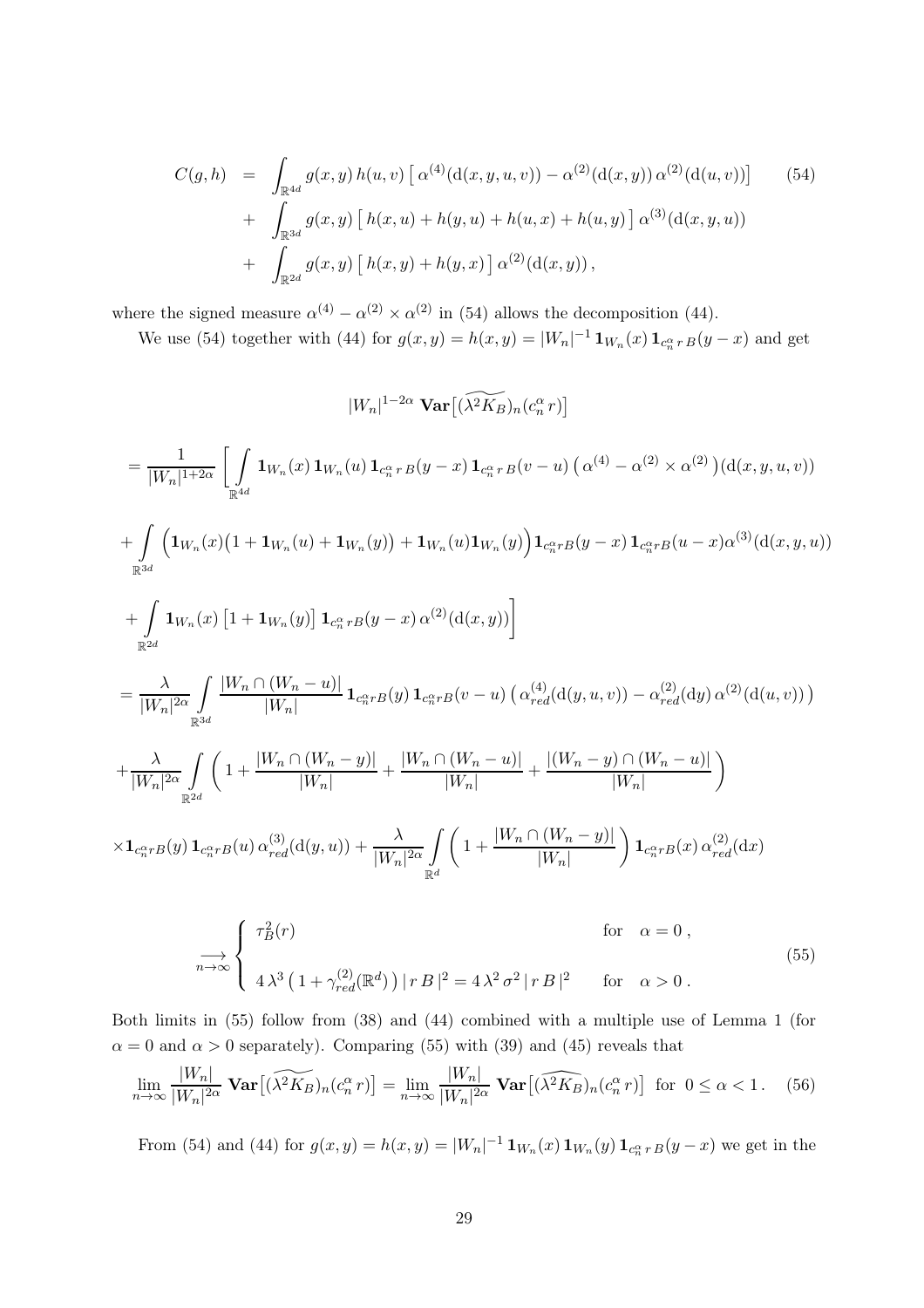same way as before

$$
|W_n|^{1-2\alpha} \operatorname{Var}\left[(\overline{\lambda^2 K_B})_n(c_n^{\alpha} r)\right]
$$
\n
$$
= \frac{1}{|W_n|^{1+2\alpha}} \left[ \int_{W_n^4} \mathbf{1}_{c_n^{\alpha} r B}(y-x) \mathbf{1}_{c_n^{\alpha} r B}(v-u) \left( \alpha^{(4)} - \alpha^{(2)} \times \alpha^{(2)} \right) (d(x, y, u, v)) + 4 \int_{W_n^2} \mathbf{1}_{c_n^{\alpha} r B}(y-x) \mathbf{1}_{c_n^{\alpha} r B}(u-x) \alpha^{(3)} (d(x, y, u)) + 2 \int_{W_n^2} \mathbf{1}_{c_n^{\alpha} r B}(y-x) \alpha^{(2)} (d(x, y)) \right]
$$
\n
$$
= \frac{\lambda}{|W_n|^{2\alpha}} \int_{\mathbb{R}^{3d}} \frac{|W_n \cap (W_n - y) \cap (W_n - u) \cap (W_n - v)|}{|W_n|} \mathbf{1}_{c_n^{\alpha} r B}(y) \mathbf{1}_{c_n^{\alpha} r B}(v-u)
$$
\n
$$
\times \left( \alpha_{red}^{(4)}(d(y, u, v)) - \alpha_{red}^{(2)}(d(y) \alpha^{(2)}(d(u, v))) \right)
$$
\n
$$
+ \frac{4\lambda}{|W_n|^{2\alpha}} \int_{\mathbb{R}^{2d}} \frac{|W_n \cap (W_n - y) \cap (W_n - u)|}{|W_n|} \mathbf{1}_{c_n^{\alpha} r B}(y) \mathbf{1}_{c_n^{\alpha} r B}(u) \alpha_{red}^{(3)}(d(y, u)) + \frac{2\lambda}{|W_n|^{2\alpha}} \int_{\mathbb{R}^d} \frac{|W_n \cap (W_n - x)|}{|W_n|} \mathbf{1}_{c_n^{\alpha} r B}(x) \alpha_{red}^{(2)}(dx) \underset{n \to \infty}{\longrightarrow} \left\{ \begin{array}{c} \tau_B^2(r) & \text{for } \alpha = 0, \\ 4\lambda^2 \sigma^2 |r B|^2 & \text{for } \alpha > 0. \end{array} \right.
$$

Hence,

$$
\lim_{n \to \infty} \frac{|W_n|}{|W_n|^{2\alpha}} \mathbf{Var}\left[ (\overline{\lambda^2 K_B})_n (c_n^{\alpha} r) \right] = \lim_{n \to \infty} \frac{|W_n|}{|W_n|^{2\alpha}} \mathbf{Var}\left[ (\widetilde{\lambda^2 K_B})_n (c_n^{\alpha} r) \right] \text{ for } 0 \le \alpha < 1. \tag{57}
$$

Next we regard the asymptotic behaviour of the covariance of  $(\widehat{\lambda^2 K_B})_n(c_n^{\alpha} r)$  and  $(\widetilde{\lambda^2 K_B})_n(c_n^{\alpha} r)$ . For doing this we use (54) with  $g(x, y) = \mathbf{1}_{W_n}(x) \mathbf{1}_{W_n}(y) \mathbf{1}_{c_n^{\alpha}rB}(y-x) |W_n \cap (W_n - y + x)|^{-1}$  and  $h(u, v) = |W_n|^{-1} \mathbf{1}_{W_n}(u) \mathbf{1}_{c_n^{\alpha}rB}(v - u)$  which yields

$$
|W_n|^{1-2\alpha}\; \mathbf{Cov}\big((\widehat{\lambda^2 K_B})_n(c^\alpha_n\,r),(\widehat{\lambda^2 K_B})_n(c^\alpha_n\,r)\big)
$$

$$
= \frac{1}{|W_n|^{2\alpha}} \int \frac{\mathbf{1}_{W_n}(x) \mathbf{1}_{W_n}(y) \mathbf{1}_{c_n^{\alpha}rB}(y-x)}{|W_n \cap (W_n - y + x)|} \mathbf{1}_{W_n}(u) \mathbf{1}_{c_n^{\alpha}rB}(v-u) (\alpha^{(4)} - \alpha^{(2)} \times \alpha^{(2)}) (d(x, y, u, v))
$$
  
+ 
$$
\frac{2}{|W_n|^{2\alpha}} \int \frac{\mathbf{1}_{W_n}(x) \mathbf{1}_{W_n}(y) \mathbf{1}_{c_n^{\alpha}rB}(y-x)}{|W_n \cap (W_n - y + x)|} (1 + \mathbf{1}_{W_n}(u)) \mathbf{1}_{c_n^{\alpha}rB}(u-x) \alpha^{(3)}(d(x, y, u))
$$
  
+ 
$$
\frac{2}{|W_n|^{2\alpha}} \int \frac{\mathbf{1}_{W_n}(x) \mathbf{1}_{W_n}(y) \mathbf{1}_{c_n^{\alpha}rB}(y-x)}{|W_n \cap (W_n - y + x)|} \alpha^{(2)}(d(x, y))
$$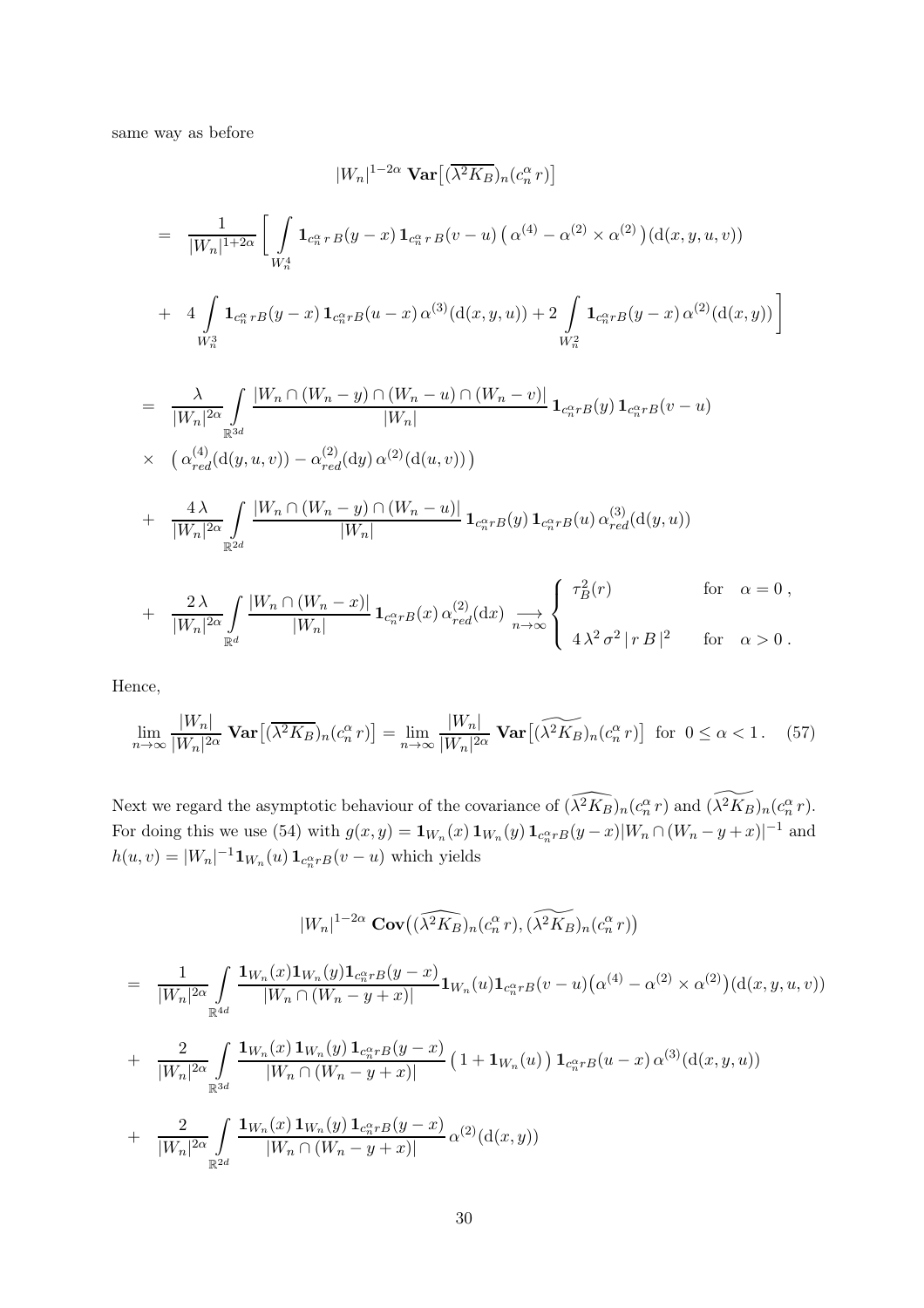$$
= \frac{\lambda}{|W_n|^{2\alpha}} \int_{\mathbb{R}^{3d}} \frac{|W_n \cap (W_n - y) \cap (W_n - u)|}{|W_n \cap (W_n - y)|} \mathbf{1}_{c_n^{\alpha}r}g(y) \mathbf{1}_{c_n^{\alpha}r}g(v - u)
$$
  
 
$$
\times \left[ \alpha_{red}^{(4)}(\mathbf{d}(y, u, v)) - \alpha_{red}^{(2)}(\mathbf{d}y) \alpha^{(2)} \right) (\mathbf{d}(u, v)) \right]
$$
  
+ 
$$
\frac{2\lambda}{|W_n|^{2\alpha}} \int_{\mathbb{R}^{2d}} \left( 1 + \frac{|W_n \cap (W_n - y) \cap (W_n - u)|}{|W_n \cap (W_n - y)|} \right) \mathbf{1}_{c_n^{\alpha}r}g(y) \mathbf{1}_{c_n^{\alpha}r}g(u) \alpha_{red}^{(3)}(\mathbf{d}(y, u))
$$

+ 
$$
\frac{2\lambda \alpha_{red}^{(2)}(c_n^{\alpha}rB)}{|W_n|^{2\alpha}} \underset{n \to \infty}{\longrightarrow} \begin{cases} \tau_B^2(r) & \text{for } \alpha = 0, \\ 4\lambda^2 \sigma^2 |rB|^2 & \text{for } \alpha > 0. \end{cases}
$$
 (58)

To obtain the limit (58) we have used quite the same arguments as in the proof of (55). Once again we employ (54) with  $g(x,y) = |W_n|^{-1} \mathbf{1}_{W_n}(x) \mathbf{1}_{W_n}(y) \mathbf{1}_{c_n^{\alpha}rB}(y-x)$  and  $h(u, v) =$  $|W_n|^{-1} \mathbf{1}_{W_n}(u) \mathbf{1}_{c_n^{\alpha}r} B(v-u)$ . After performing almost the same calculations as before we arrive at

$$
|W_n|^{1-2\alpha} \operatorname{Cov}((\overline{\lambda^2 K_B})_n(c_n^{\alpha} r), (\overline{\lambda^2 K_B})_n(c_n^{\alpha} r))
$$
\n
$$
= \frac{1}{|W_n|^{2\alpha}} \int_{\mathbb{R}^{4d}} \frac{\mathbf{1}_{W_n}(x) \mathbf{1}_{W_n}(y) \mathbf{1}_{c_n^{\alpha} rB}(y-x)}{|W_n|} \mathbf{1}_{W_n}(u) \mathbf{1}_{c_n^{\alpha} rB}(v-u) (\alpha^{(4)} - \alpha^{(2)} \times \alpha^{(2)}) (d(x, y, u, v))
$$
\n
$$
+ \frac{2}{|W_n|^{2\alpha}} \int_{\mathbb{R}^{3d}} \frac{\mathbf{1}_{W_n}(x) \mathbf{1}_{W_n}(y) \mathbf{1}_{c_n^{\alpha} rB}(y-x)}{|W_n|} (1 + \mathbf{1}_{W_n}(u)) \mathbf{1}_{c_n^{\alpha} rB}(u-x) \alpha^{(3)} (d(x, y, u))
$$
\n
$$
+ \frac{2}{|W_n|^{2\alpha}} \int_{\mathbb{R}^{2d}} \frac{\mathbf{1}_{W_n}(x) \mathbf{1}_{W_n}(y) \mathbf{1}_{c_n^{\alpha} rB}(y-x)}{|W_n|} \alpha^{(2)} (d(x, y))
$$
\n
$$
= \frac{\lambda}{|W_n|^{2\alpha}} \int_{\mathbb{R}^{3d}} \frac{|W_n \cap (W_n - y) \cap (W_n - u)|}{|W_n|} \mathbf{1}_{c_n^{\alpha} rB}(y) \mathbf{1}_{c_n^{\alpha} rB}(v-u)
$$
\n
$$
\times \left[ \alpha_{red}^{(4)}(d(y, u, v)) - \alpha_{red}^{(2)}(dy) \alpha^{(2)} \right) (d(u, v)) \right]
$$
\n
$$
+ \frac{2\lambda}{|W_n|^{2\alpha}} \int_{\mathbb{R}^{2d}} \left(1 + \frac{|W_n \cap (W_n - y) \cap (W_n - u)|}{|W_n|}\right) \mathbf{1}_{c_n^{\alpha} rB}(y) \mathbf{1}_{c_n^{\alpha} rB}(u) \alpha_{red}^{(3)}(d(y, u))
$$
\n
$$
+ \frac{2\lambda}{|W_n|^{2\alpha}} \int_{c_n^{\alpha} rB} \frac{|W_n
$$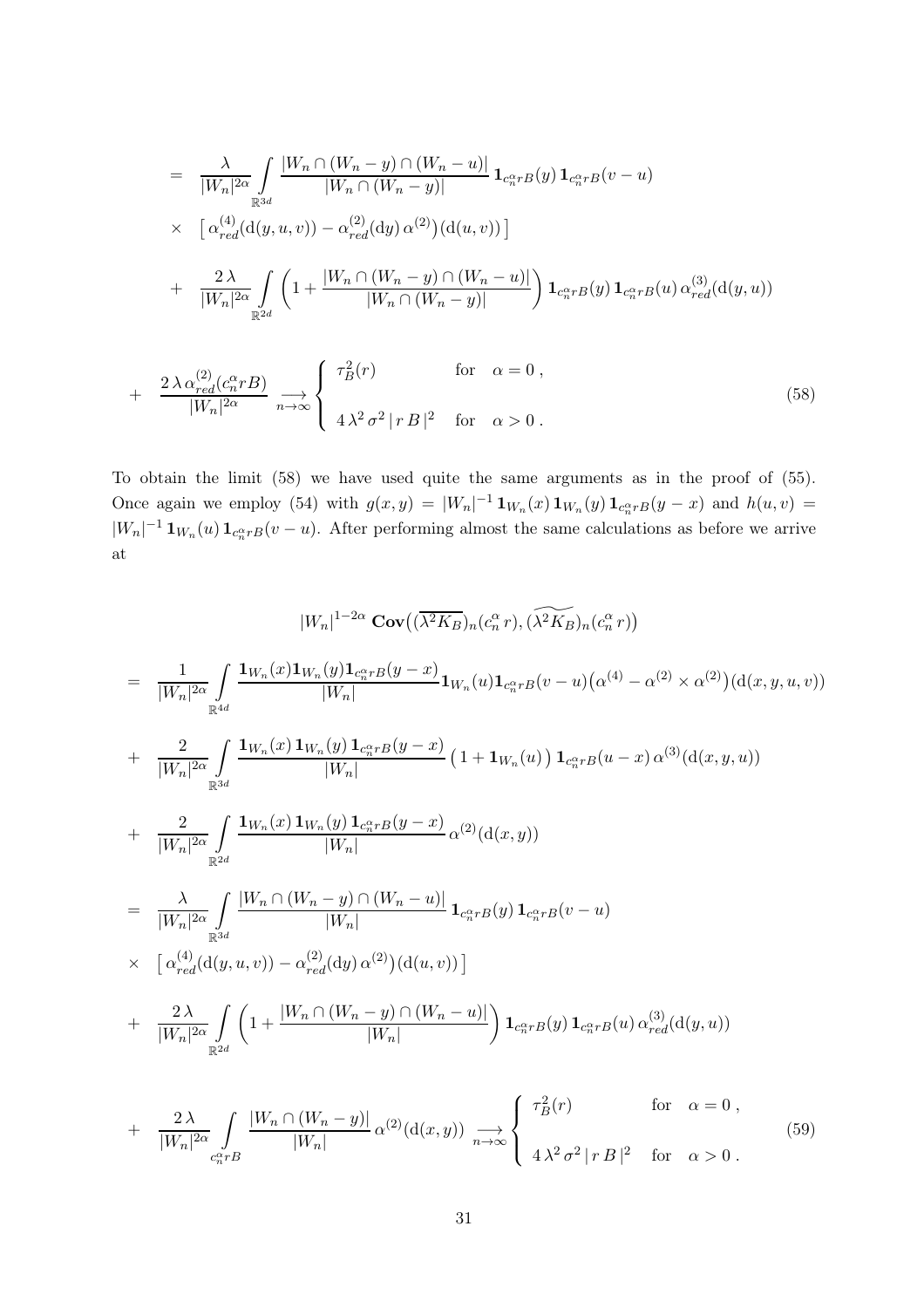Since the limits (58) and (59) are identical and coincide with the asymptotic variances (45) and (56) for  $0 \leq \alpha < 1$  the first assertion of Lemma 2B is proved due to the well-known relation

$$
\mathbf{E}\left[ (\widehat{\lambda^2 K_B})_n (c_n^{\alpha} r) - (\widehat{\lambda^2 K_B})_n (c_n^{\alpha} r) \right]^2 = \mathbf{Var}\left[ (\widehat{\lambda^2 K_B})_n (c_n^{\alpha} r) \right] + \mathbf{Var}\left[ (\widehat{\lambda^2 K_B})_n (c_n^{\alpha} r) \right] - 2 \mathbf{Cov}\left( (\widehat{\lambda^2 K_B})_n (c_n^{\alpha} r), (\widehat{\lambda^2 K_B})_n (c_n^{\alpha} r) \right).
$$

In just the same way the identity

$$
\begin{array}{rcl}\n\textbf{Var}\big[\big(\overline{\lambda^2K_B}\big)_n(c_n^{\alpha}r)-\big(\overline{\lambda^2K_B}\big)_n(c_n^{\alpha}r)\big]^2 &=& \textbf{Var}\big[\big(\overline{\lambda^2K_B}\big)_n(c_n^{\alpha}r)\big] + \textbf{Var}\big[\big(\overline{\lambda^2K_B}\big)_n(c_n^{\alpha}r)\big] \\
&-& 2\,\textbf{Cov}\big(\big(\overline{\lambda^2K_B}\big)_n(c_n^{\alpha}r),\big(\overline{\lambda^2K_B}\big)_n(c_n^{\alpha}r)\big)\n\end{array}
$$

implies the second assertion of Lemma 1B which completes the proof of Lemma 1B.  $\Box$ 

Lemma 2B Under the conditions of Lemma 2 we have

$$
\lim_{n \to \infty} |W_n|^{1-2\alpha} \mathbf{E} \left( (\widehat{\lambda^2 K_B})_n (c_n^{\alpha} r) - (\widehat{\lambda^2})_n K_B(c_n^{\alpha} r) \right)^2 = 0 \quad \text{for all} \quad r \ge 0. \tag{60}
$$

Furthermore,  $\widehat{(\lambda^2 K_B)}_n(c_n^{\alpha} r)$  can be replaced by  $\widehat{(\lambda^2 K_B)}_n(c_n^{\alpha} r)$ .

Proof of Lemma 2B By  $(a+b+c)^2 \leq 3a^2+3b^2+3c^2$  and  $(\lambda^2)_n = (\lambda_n)^2 - \lambda_n/|W_n|$ ,

$$
|W_n|^{1-2\alpha} \mathbf{E}((\widehat{\lambda^2 K_B})_n(c_n^{\alpha} r) - (\widehat{\lambda^2})_n K_B(c_n^{\alpha} r))^{2}
$$
  
\n
$$
= |W_n|^{1-2\alpha} \mathbf{E}((\widehat{\lambda^2 K_B})_n(c_n^{\alpha} r) - \lambda^2 K_B(c_n^{\alpha} r) - ((\widehat{\lambda^2})_n - \lambda^2) K_B(c_n^{\alpha} r))^{2}
$$
  
\n
$$
= |W_n|^{1-2\alpha} \mathbf{E}((\widehat{\lambda^2 K_B})_n(c_n^{\alpha} r) - \lambda^2 K_B(c_n^{\alpha} r) - 2\lambda K_B(c_n^{\alpha} r) (\widehat{\lambda}_n - \lambda)
$$
  
\n
$$
-K_B(c_n^{\alpha} r) ((\widehat{\lambda^2})_n - \lambda^2 - 2\lambda (\widehat{\lambda}_n - \lambda)))^{2}
$$
  
\n
$$
\leq 3 |W_n|^{1-2\alpha} \mathbf{E}((\widehat{\lambda^2 K_B})_n(c_n^{\alpha} r) - \lambda^2 K_B(c_n^{\alpha} r) - 2\lambda K_B(c_n^{\alpha} r) (\widehat{\lambda}_n - \lambda))^{2}
$$
  
\n
$$
+ |W_n|^{1-2\alpha} \mathbf{E}(K_B(c_n^{\alpha} r) (\widehat{\lambda}_n - \lambda)^2)^2 + 3 |W_n|^{-(1+2\alpha)} \mathbf{E}(K_B(c_n^{\alpha} r) \widehat{\lambda}_n))^{2}.
$$
 (61)

Clearly,  $|W_n| \mathbf{E}(\hat{\lambda}_n - \lambda)^4 = |W_n|^{-3} \mathbf{E}(|N(W_n) - \lambda|W_n|)^4$  and it is easily checked that  $\textbf{E}\big(\,N(W_n)-\lambda\,|W_n|\,\big)^4 = \mathbf{Cum}_4(N(W_n)) + 3\,\big(\,\mathbf{Var}(N(W_n))\,\big)^2,$  where  $\mathbf{Cum}_4(X) = \frac{\mathrm{d}^4}{\mathrm{d}t^4}$  $\frac{\mathrm{d}^4}{\mathrm{d}t^4}\log \mathbf{E}e^{itX}|_{t=0}$ denotes the fourth cumulant of the random variable X. The fourth cumulant of  $N(W_n)$  can be expressed as linear combination of the factorial cumulant measures  $\gamma^{(k)}$  applied to k-fold Cartesian product  $W_n^k$  and  $\mathbf{E}N(W_n)$ . A somewhat lengthy calculation based on (5) shows that

$$
Cum_4(N(W_n)) = \gamma^{(4)}(W_n \times \cdots \times W_n) + 6 \gamma^{(3)}(W_n \times W_n \times W_n) + 7 \gamma^{(2)}(W_n \times W_n) + EN(W_n).
$$

The  $B_4$ -mixing property of the PP  $N = \sum_{i \geq 1} \delta_{X_i}$  implies immediately the estimates

$$
|\operatorname{Cum}_4(N(W_n))| \le \lambda |W_n| \left( \gamma_{red}^{(4)}((\mathbb{R}^d)^3) + 6 \gamma_{red}^{(3)}((\mathbb{R}^d)^2) + 7 \gamma_{red}^{(2)}(\mathbb{R}^d) + 1 \right)
$$